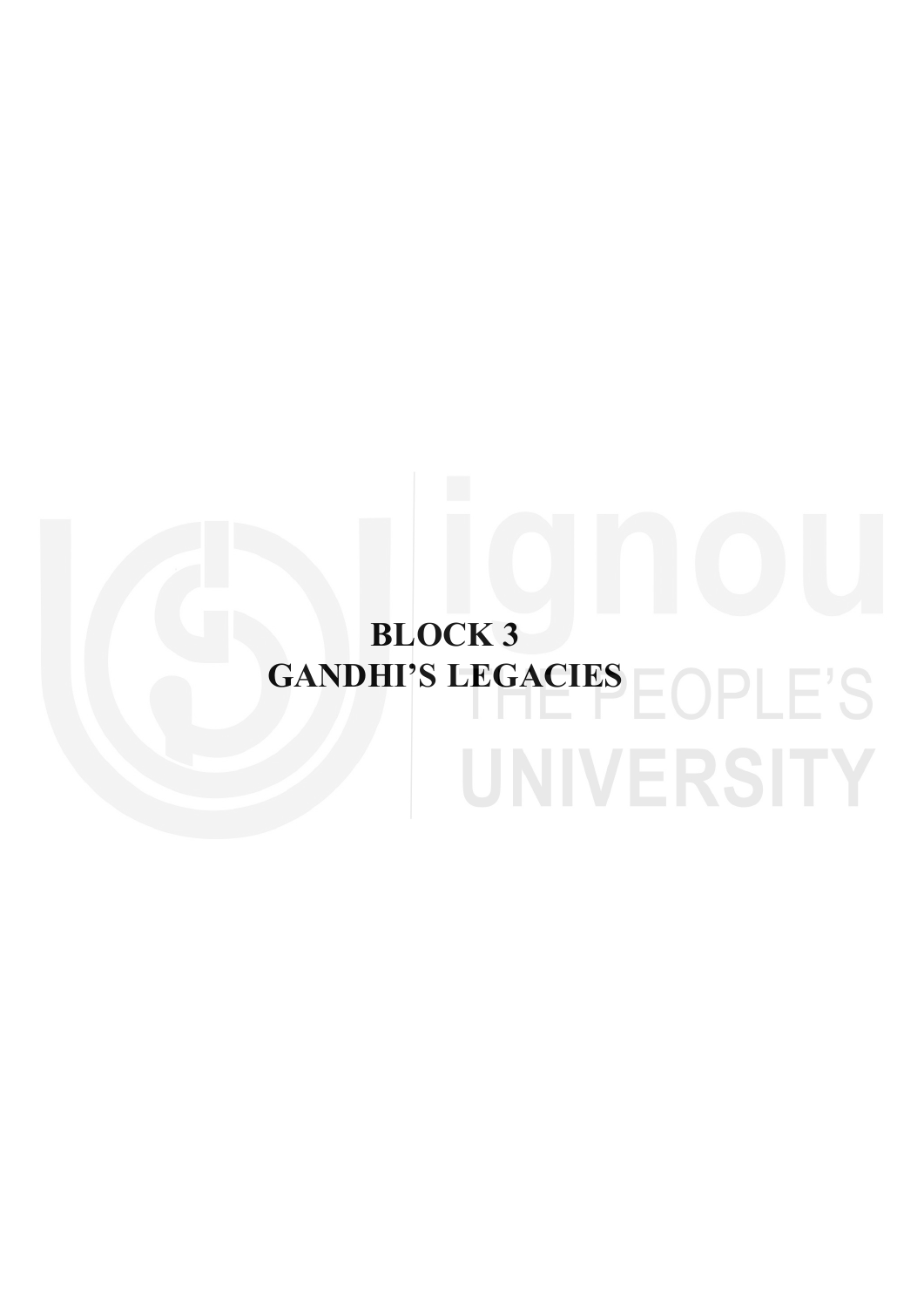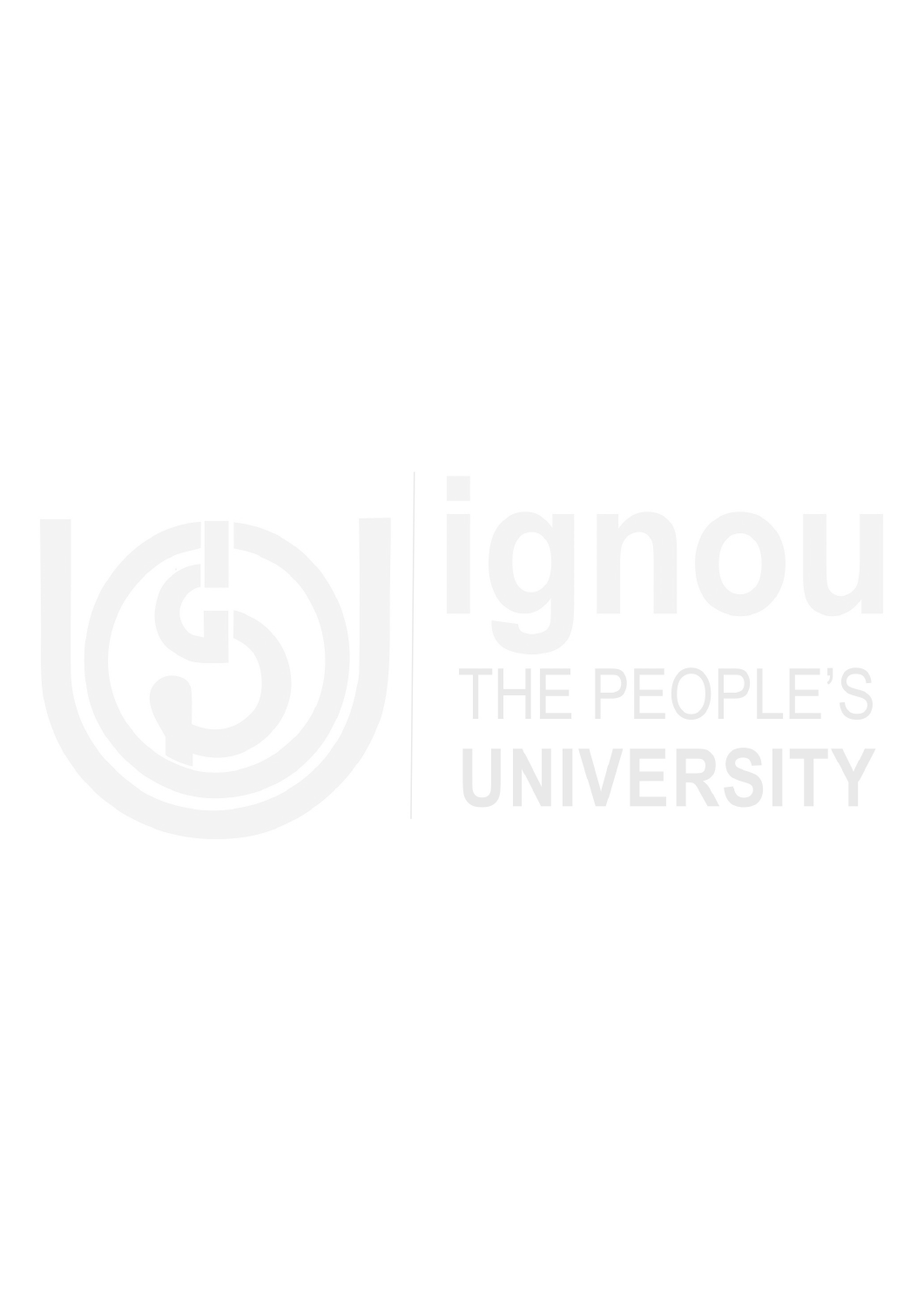# **Non-Violent Movements UNIT 8 NON-VIOLENT MOVEMENTS**

### **Structure**

8.1 Introduction

*Aims and Objectives*

- 8.2 Nature of Non-violent Movements
- 8.3 Non-violent Movements after Independence
	- 8.3.1 Bhoodan Movement
	- 8.3.2 New Farmers' Movement
	- 8.3.3 Chipko Movement
	- 8.3.4 Jungle Bachao Andolan
	- 8.3.5 Silent Valley Movement
	- 8.3.6 Narmada Bachao Andolan
	- 8.3.7 Prohibition Movement: Anti-arrack / liquor movement in Andhra Pradesh
	- 8.3.8 Jan Lokpal Bill-Anti Corruption Movement by Anna Hazare
	- 8.3.9 Nirbhaya Movement
- 8.4 Summary
- 8.5 Suggested Readings
- 8.6 Answers to Check Your Progress Exercises

# **8.1 INTRODUCTION**

India's independence struggle is proof that great revolutions can be brought about without bloodshed and violence i.e. non-violence. Mahatma Gandhi led years of non-violent struggle against the British rule in India which eventually helped India win independence in 1947. The philosophy of Gandhi was based on truth, sacrifice, non- violence selfless service and cooperation. In modern times, nonviolent methods of action have been a powerful tool for social protest. According to Gandhi one should be brave and not a coward. He should present his views, suggestions and thoughts without being violent. One should fight a war with the weapons of truth and non-violence. Gandhi said that "There is no God higher than truth."52 According to Gandhi's thoughts non-violence is ultimate solution for every kind of problem in the world. Gandhi's strategy is the combination of truth, sacrifice, non- violence, selfless service and cooperation.

For Gandhi non-violence or ahimsa was not just a negation of bloodshed but it stood for the absence of anger, selfishness, hatred and enmity. Non-violence for Gandhi was inextricably linked to his tenet of Satyagraha. For Gandhi Satyagraha did not need any other weapon except moral courage. India is a democratic country where people are directly involved in the decision making process. Yet, there is an uneven distribution of resources, victimization of weaker classes and human rights violations. Corruption and politics corrupt systems which should be free and fair. Movements against these and political resistance in India postindependence have been emphatically emphasized by Gandhi's vision of Satyagraha and non-violence. The social doctrine of non-violence that has emerged from Gandhi's ideas has now become the key to forge and sustain the new social and political order.

<sup>\*</sup> Suruchi Aggarwal, H-6A Panchsheel ViharNr. D.D.A. Flats, Khirki Extn., New Delhi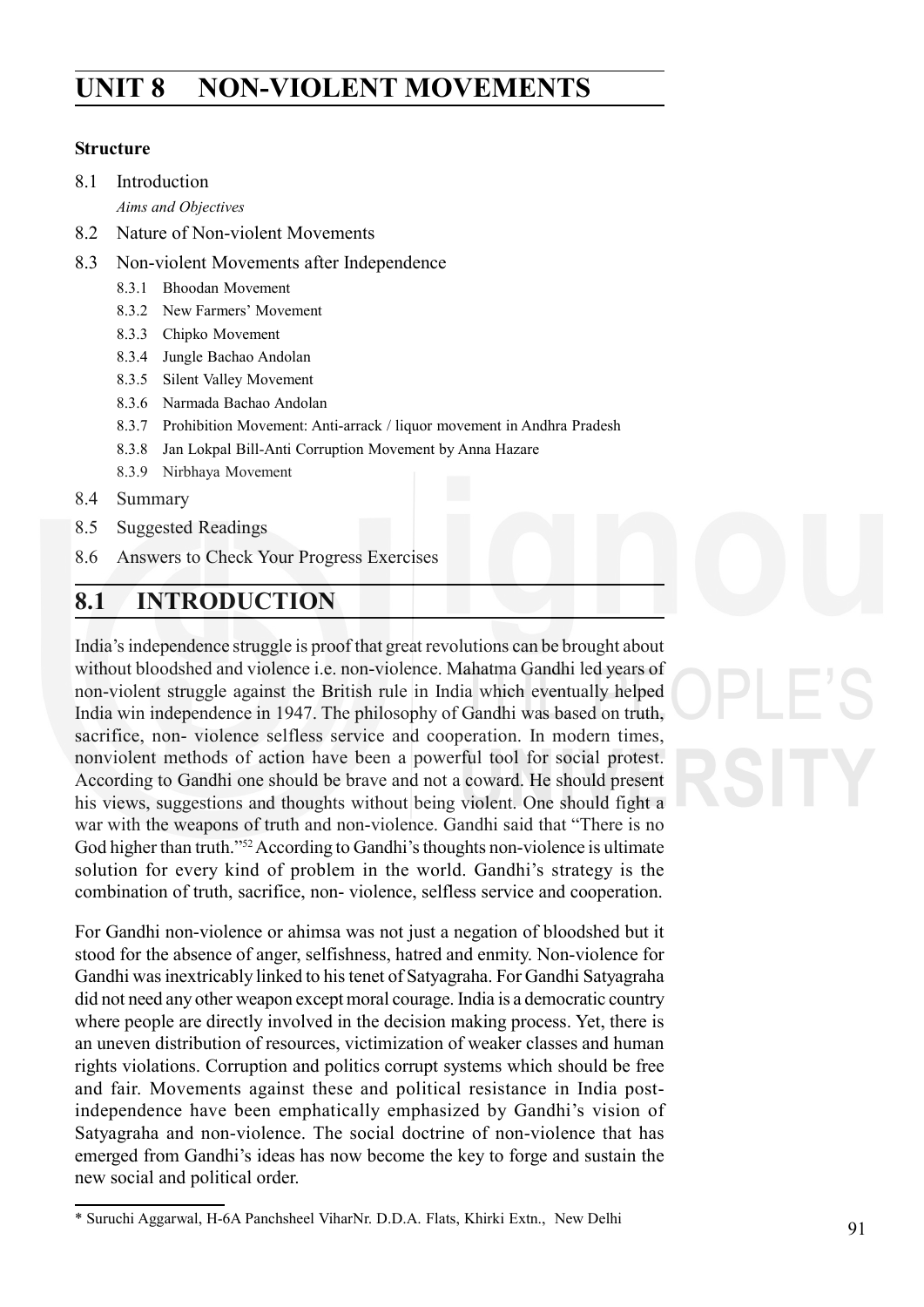### **Gandhi's Legacies** *Aims and Objectives*

After reading this Unit, you would be able to understand:

- Gandhi's doctrine of non-violence and ahimsa.
- Nature of non-violent movements.
- Influence of Gandhi's ideas of non-violence on contemporary movements.
- Major non-violent movements that have taken place in the post-independence era.

# **8.2 NATURE OF NON-VIOLENT MOVEMENTS**

Successful non-violent movements/direct actions have come to be defined by two key aspects which are oxymoron in nature i.e. disruption and discipline. Disruption on a mass scale is without doubt the most effective and popular feature of non-violent resistance. Non-cooperation and large-scale civil disobedience, by using methods like mass boycotts, picketing etc. can draw attention to unjust laws. For example the bus boycotts and lunch counter sit-ins of the civil rights movement in the USA (blacks against segregation), were very effective in exposing the cruelties of segregation. Over time, we have learned that nonviolence can draw participation from large numbers of people more effectively and efficiently than armed movements ever could. By either withdrawing participation and popular consent or criticizing and defying specific institutions and laws deemed unjust, successful non-violent campaigns can question the legitimacy and authority of the state.

For protests to be non-violent, however, disruption itself has to be disciplined. Protestors have to show restraint, often through a willingness to sacrifice and suffer. This includes everything from the discipline of walking and marching for weeks to stoically resisting the provocation and violence of police and vigilante groups. Instilling this kind of discipline and restraint were the main focus of the non-violent training sessions and the codes of conduct according to Gandhi.<sup>53</sup>

### **Check Your Progress Exercise 1**

**Note:** i) Use the space given below for your answer.

- ii) See the end of the unit for tips for your answer.
- 1) Explain Gandhi's doctrine of non-violence or ahimsa.

..................................................................................................................... ..................................................................................................................... ..................................................................................................................... ..................................................................................................................... ..................................................................................................................... .....................................................................................................................

.....................................................................................................................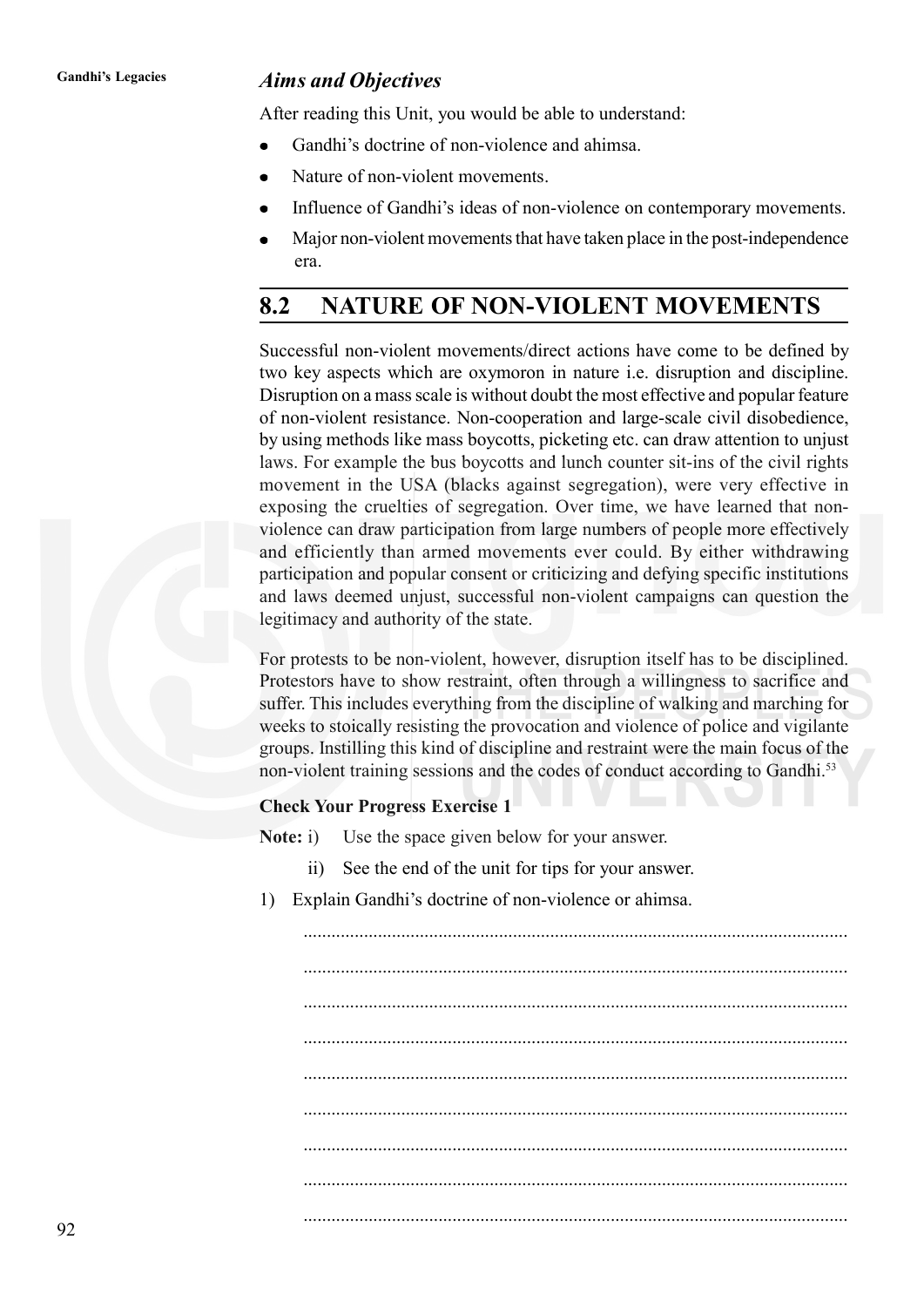# **Non-Violent Movements 8.3 NON-VIOLENT MOVEMENTS AFTER INDEPENDENCE**

### **8.3.1 Bhoodan Movement-1940s**

Acharya Vinoba Bhave a follower of Gandhi himself had begun to propagate the concept of 'bhoodan' in the late 40s and early 50s. Bhoodan hoped to solve to the problem of securing land for India's landless peasants but it would be wrong to suppose that Bhoodan concerns itself solely with the collection and distribution of land. This movement was meant to be the first step in the onward march of the Sarvodaya society purported to be an all round revolution in the socio economic sphere-a non violent constructive programme of transformation of India's social structure through a radical change in values.

The movement began in a more concentrated manner in 1963 where three main areas of activity were identified. (a) the establishment of Gramdan villages all over the country, (b) the development of khadi and village-industries in these villages so as to make them self sufficient and independent of outside resources, and (c) the recruitment and training of a 'Shanti Sena' or Peace Army, to prevent any outbreak of violence in the country or, if violence should occur, to bring it under control by non violent means. This was the only- thought necessary in a Sarvodaya society, where mutual cooperation and not individual competition would be the driving force of motivation and behaviour. The aim was to influence the minds of the rich landowners so that they would give up extra land without any coercion or violent means.

In the post-independent India, Bhoodan came as a glimmer of hope to the landless poor and, needy aspiring to live a decent life free from oppressive land policies and landlords. Thoroughly rooted in Gandhian spirit, it aimed at the ultimate good of the society. 'Sarvodaya' lost momentum due to lack of spirited persuasion and follow-up but the experience of Bhoodan Movement reaffirmed the hope that a Satyagragha (true non-violent movement) could be conceived and worked out in practical life.

### **8.3.2 New Farmers' Movements-1980s**

The New Farmers' movement emerged at a time when agriculture in India was in complete disarray. It began when terms of trade were going against agriculture, income from agriculture was dwindling, input prices were going beyond the reach of farmers etc. It started in Maharashtra under Shetkari Sanghatana when it demanded remunerative prices for onions. It was later on followed by Karnataka under the Karnataka Rajya Raitha Sangha, Bharatiya Kisan Union in Uttar Pradesh. Although they started almost simultaneously, the differences among the farmers' organizations checkmated the movements into becoming a big force in Indian politics.

Despite differences the new farmers' movements brought about a paradigm shift in the discourse, analysis and perception about farmers in India. It made the policy makers address the deep rooted crisis in agriculture as well as condition of the agrarian classes in India.

Nonetheless they have not been effective in bringing radical transformation in the country side. This is because of the fact that the movements, from the very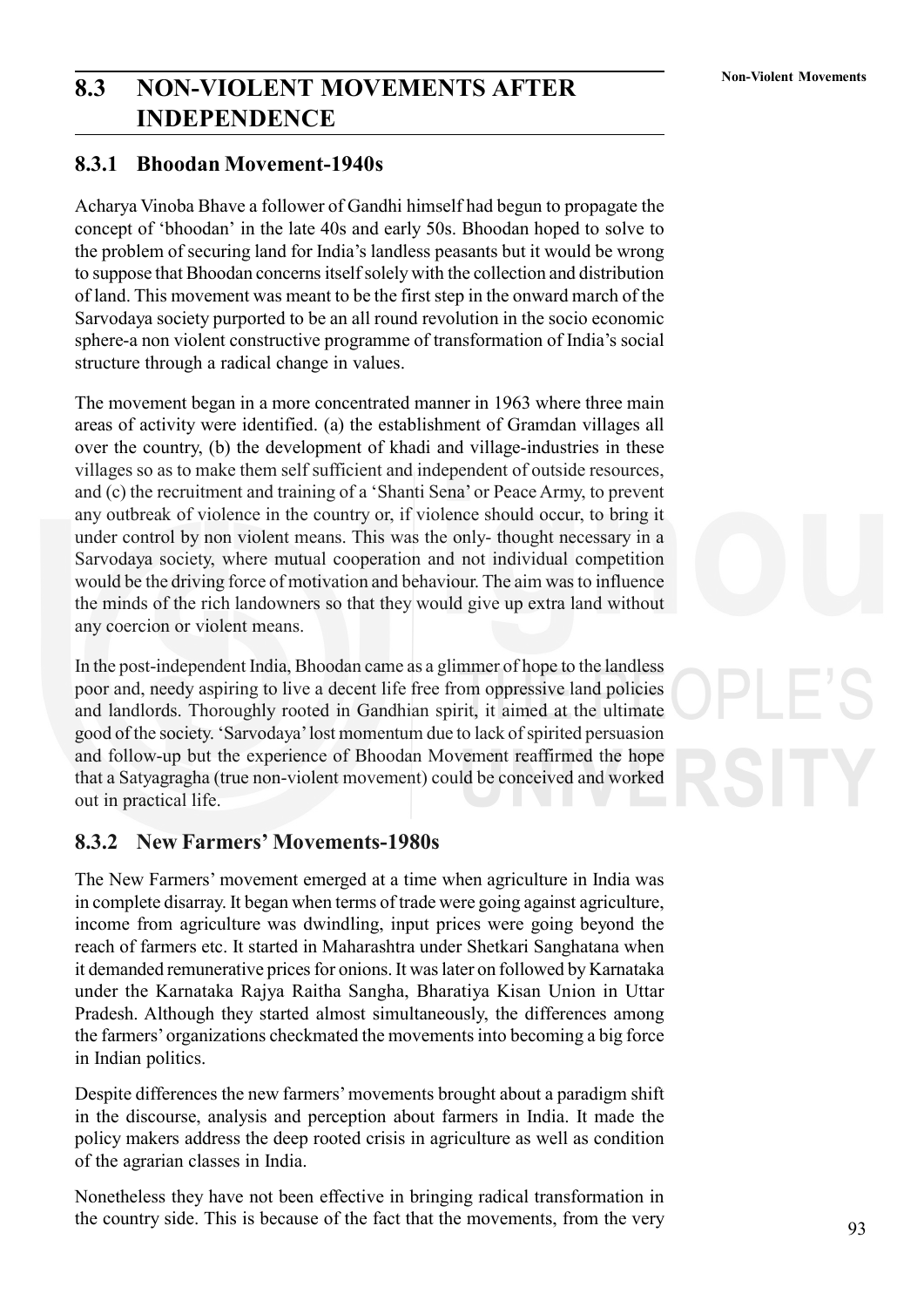**Gandhi's Legacies** beginning, were unable to overcome the internal conflicts as well as contradictions. Secondly, they did not carry any radical agenda from within, for example they never bothered to demand radical land reforms, nor were they concerned about the atrocities perpetrated on marginal classes including the Dalits living in the country side. Since the movements, from the very beginning, identified with rich or market-oriented farmers, the other categories' politics did not receive much focus. This is the reason why they have been losing their social bases. Further, their operational areas were confined to those localities wherein the classes of rich or market-oriented farmers lived. This further reduced their areas of operation.

> Whatever may have been the weaknesses, one cannot overlook the fact that the New Farmers' Movement gave a new meaning to the study of farmers' movement in India. Despite the differences, one can say that they reflected Gandhi's ideals.

### **8.3.3 Chipko Movement-1973**

The Chipko Movement, a non-violent, social and ecological movement originated in the Garhwal Himalayan mountain region of the present Uttarakhand state. In 1973 massive floods destroyed life and property in the region of Alaknanda valley. One day the women spotted the labour with axes. These labour had been sent by commercial contractors to cut the trees. The women protested and vowed to protect the trees. Small groups of women kept constant vigilance and hugged the trees in order to prevent the felling. Led by Sundarlal Bahuguna, Gauri Devi and Gunga Devi, along with their co-workers, the movement was a much successful one. Consequently, the government imposed a ban on the commercial green felling in the region.

### **8.3.4 Jungle Bachao Andolan-1970s**

When the government in 1970s decided to replace the natural sal forest with highly valued teak, the tribals of Bihar came out in strong numbers to protest against this decision. Having started in Bihar, the movement spread to other states like Odisha and Jharkhand too.

### **8.3.5 Silent Valley Movement-1970s-1980s**

A social movement aimed at the protection of Silent Valley, an evergreen tropical forest in the Palakkad district of Kerala, started in 1973 brought many activists and people together. The protest was focused on stopping the valley from being flooded by a hydroelectric project.

### **8.3.6 Narmada Bachao Andolan-1985**

The 'Narmada Bachao Andolan' or 'Save the Narmada Movement' was essentially a movement against the irregular and irresponsible pattern of development. It was a crusade to ensure justice of the affected people due to dam construction. The main thrust of the Andolan was to oppose the Sardar Sarovar Project, the largest dam to be built on the Narmada. The struggle started in 1985, relied on hunger strikes, solidarity marches and mass media publicity to spread awareness of the issue, making it one of the pioneering non-violent struggles undertaken to ensure justice to the people. In 1989, it became a full-fledged environmental and livelihood movement, vehemently opposing the dam construction and demanding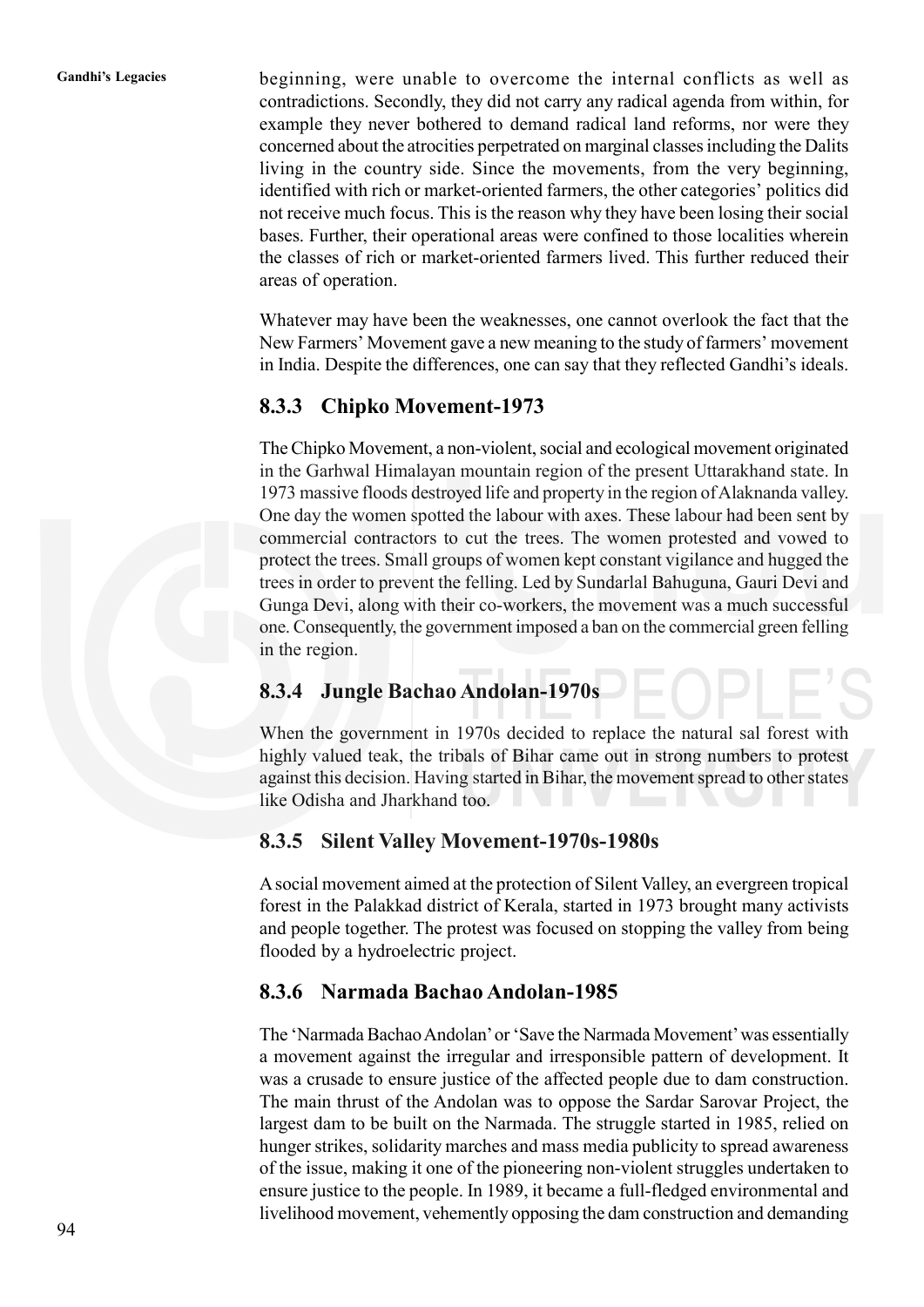a just resettlement policy. Medha Patkar, an inspiring leader of the movement, **Non-Violent Movements** undertook several fasts and hunger strikes that eventually led to an independent review of the project by the World Bank, one of the sponsors of the project and eventually to its withdrawal in 1995. The activists of the movement faced stern police action and lathi charges throughout the course of the struggle.

### **8.3.7 Prohibition Movement: Anti-arrack / liquor movement in Andhra Pradesh-1993-94**

Prohibition is defined as total abstinence from alcoholic drinks through legal means and temperance as abstinence from liquor on a voluntary basis Prohibition had an important place in Gandhi's vision of India. He felt that alcoholism is an unmitigated evil and when it becomes a habit multiple pathological consequences follow. Gandhi suggested a three-pronged approach in dealing with the problem of drink: Take legal steps against illicit distillation and follow them up with effective enforcement through a special agency; provision for punishment of those who are found drunk in streets or other public places with a substantial fine, and imprisonment in case of repeaters; and finally, propagation by voluntary organizations, especially led by women, in slums and in areas inhabited by labour with a view to wean the addicts away from the habit.

Gandhi's views on prohibition found an echo in the Indian Constitution. One of its Directive Principles (Article 47) envisages that the State would pursue prohibition as a policy. While many other Directive Principles found their way into concrete policies of the Union and state governments, prohibition did not find favour with them. As of now Gujarat is the lone prohibition state in India.

Haryana and Andhra Pradesh, the two states that experimented with prohibition gave it up due not only to financial reasons but also because they were unable to control illicit distillation and bootlegging. Haryana made several attempts at prohibition, but it finally gave it up. Women's organizations that had spearheaded the campaign for the ban on liquor themselves supported the lifting of prohibition because they found that men, denied their drink through legitimate channels, took to illicit liquor. This resulted in a spate of spurious liquor tragedies. Andhra Pradesh introduced partial prohibition in 1994 through a ban on illicit liquor. It was preceded by protracted agitation and a major social movement for prohibition by women.

The prohibition movement was a revolt against familiar happenings of liquor addicts, spending women's wages, selling away household goods, and indulging in drunken brawls and domestic violence of various sorts. The anti-arrack / liquor movement started in Dubagunta, a remote village in Nellore through Rosamma, an elderly woman who was inspired by the lessons of the adult education programme. Protests by women of the village spread to neighbouring villages. Information about protests spread through word of mouth and through established social networks. Spontaneous actions by women in many communities in other districts also occurred, breaking the pre-existing social norms i.e., patriarchy and non-participation of women in the public domain.

Though the anti-arrack agitation in Andhra Pradesh was built on the initiative and participation of women, a multitude of organizations got involved in this movement and helped to mobilize women across the State. The participating organizations supported women to sustain the struggle for a ban on liquor and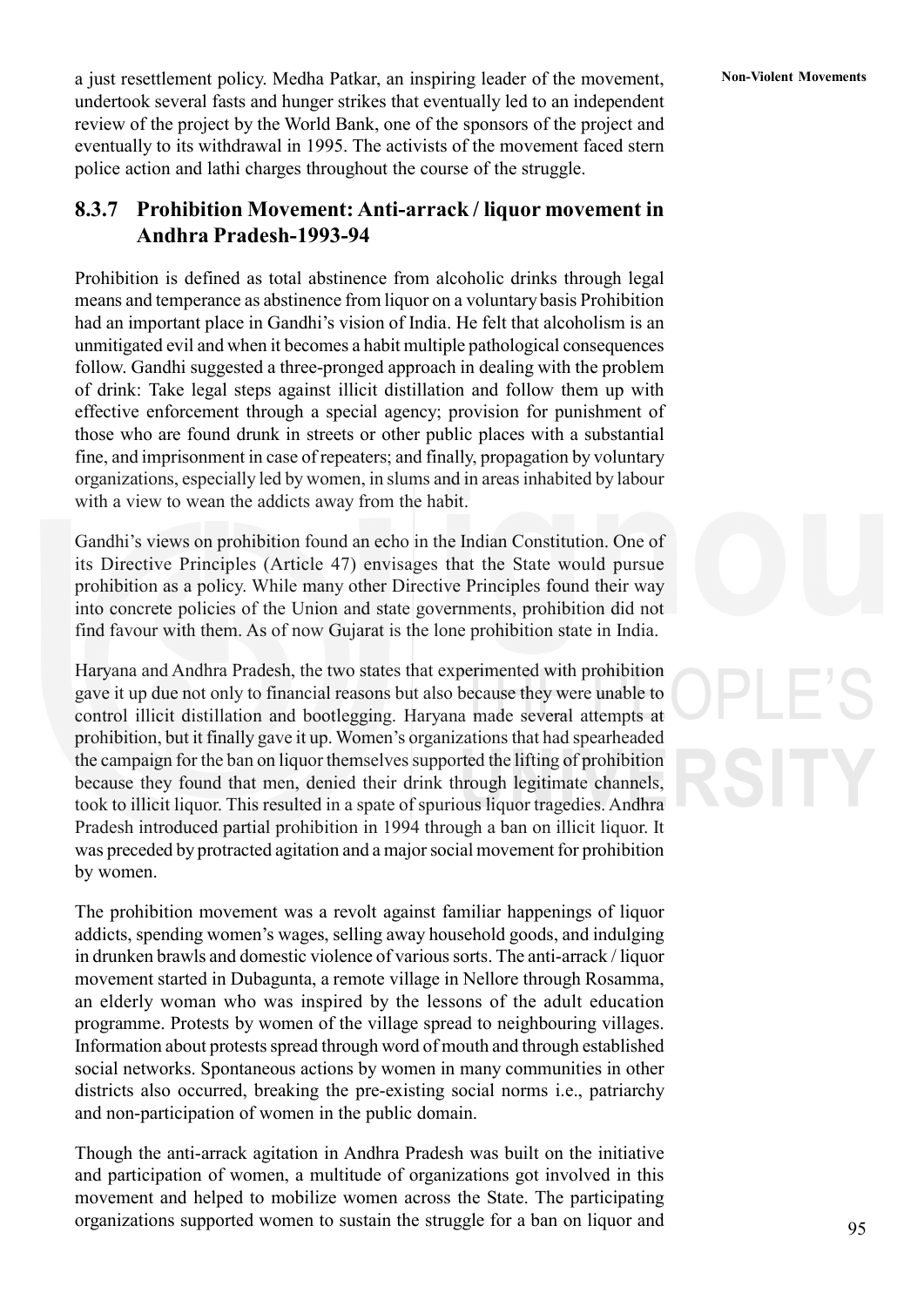Gandhi's Legacies arrack. The organizations ranged from national, regional, grassroots women's units and issue-based informal groups to political parties with different ideological orientations, priorities and political motivations. They came together to fight against liquor/arrack, the habit as well as State policy. It was considered necessary first to change the policy of the State in favour of a ban on arrack and liquor.

> In the initial stages of agitation, many women were *lathi* charged and some were arrested by police. They were threatened by the arrack and liquor contractors, few women activists were beaten up by hooligans employed by the arrack contractors. Women overcame many such hurdles without resorting to violence thanks to the support from the print media and the opposition political parties and their front organizations.

> Endowed with cadres and resources, the participating organizations played an important role in building the anti-arrack movement to a crescendo, thereby converting an emotion-ridden movement by disparate *ad hoc* groups at the grassroots into a broad-based movement. With this, the movement gained unprecedented momentum. It soon became a political movement, sending shockwaves to the political establishment. The latter reacted with police action in the initial stages, but were later forced to give in, change its earlier stand and come up with a time-bound programme in favour of prohibition.

> The societal support came in various forms. An association was formed against liquor/arrack as 'Sara Vyathireka Karyacharana Samiti', organizing dharnas and protests demanding prohibition, picketing liquor shops and burning of liquor sachets and destroying liquor bottles. There were many spontaneous actions such as villagers or slum dwellers, imposing fines on drunken persons. As a result of the intensity of the agitation, some contractors and traders voluntarily closed their liquor business and liquor shops.

> The print media played an important role as a catalyst in the prohibition movement. The largest circulated vernacular daily, 'Eenadu', gave maximum publicity and coverage in reporting events regarding the anti-arrack agitation. Other Telugu newspapers too joined the mission. One of the important reasons for the quick spread of the anti-arrack agitation was the wide coverage, communication and reports of the movement in the vernacular print media. Word spread quickly and more innovative forms of protests followed. In some villages, many men, hitherto arrack addicts, went one step ahead and took an oath not to drink arrack, or not to allow arrack sales in the villages concerned.

> The anti-arrack movement (1993-1994) of Andhra was a roaring success for a number of reasons. It centred on a simple and transparent issue i.e., prohibition, which could be understood by all. Women from the lower strata participated in large numbers. The movement gained momentum and sustained because of support from the vernacular media and a large number of voluntary organizations and political groups. The movement gained strength as it was able to manage the available resources (people, material, ideas and organization) effectively. Once the movement gained popularity and received a bandwagon effect, it became explosive and unstoppable, diluting resistance from those in authority. Above all the movement stayed true to the character of a successful non-violent movement i.e. disciplined disruption.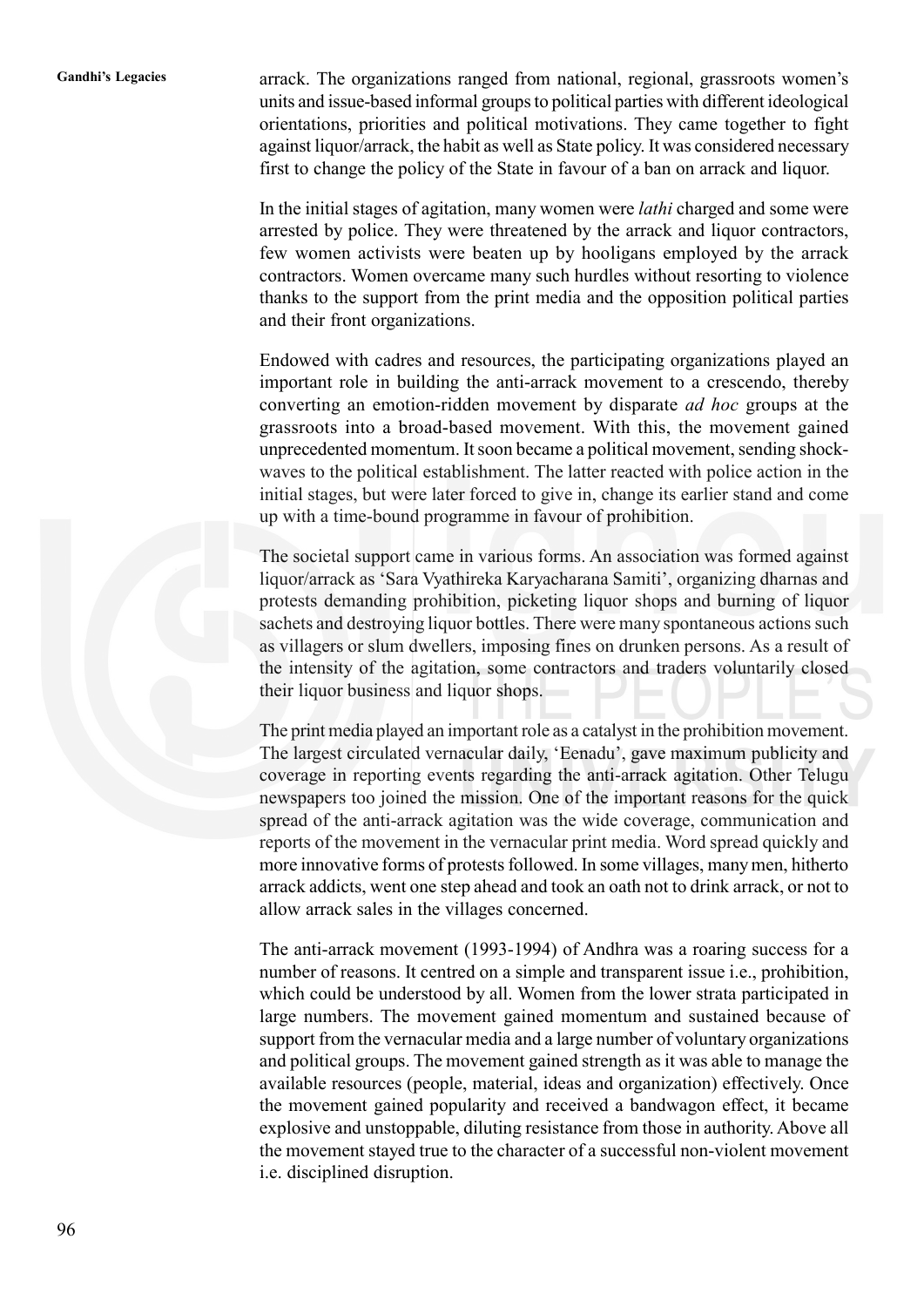### **8.3.8 Jan Lokpal Bill-Anti Corruption Movement by Anna** Non-Violent Movements **Hazare-2011**

When anti-corruption activist Anna Hazare began a hunger strike at Jantar Mantar in New Delhi on April 5, 2011, the whole nation came together and stood by him. The movement led to the resignation of Agriculture minister Sharad Pawar from the group of ministers that had been charged with reviewing the draft Jan Lokpal bill. The Jan Lokpal Bill, also referred to as the Citizen's Ombudsman Bill, is an anti-corruption bill drawn up by civil society activists in India seeking the appointment of a Jan Lokpal, an independent body to investigate corruption cases. The initiative brought together a huge number of people, making it a one-of-its-kind event in decades. It was also one of those rare events that demonstrated what is possible if the world's largest democracy woke up to take the reins in its hands.<sup>54</sup>

### **8.3.9 Nirbhaya Movement-2012**

The 2012 Delhi Gang Rape sparked fierce reactions from people who were very clear on expressing that they have had enough. After the incident, thousands of people came out on streets to protest in several parts of the country. The movement also created a stir in social media where people changed their display picture to a black dot and tens of thousands of people signed a petition protesting the incident. Taking the movement into consideration, the government at the centre and various states announced several steps to ensure the safety of women.<sup>55</sup>

### **Check Your Progress Exercise 1**

**Note:** i) Use the space given below for your answer.

- ii) See the end of the unit for tips for your answer.
- 1) How have Gandhi's ideas or techniques of non-violence influenced contemporary movements in India?

..................................................................................................................... ..................................................................................................................... ..................................................................................................................... ..................................................................................................................... .....................................................................................................................

# **8.4 SUMMARY**

Currently most of the world's countries are successfully running democracies. Theoretically, this is the best system of government till now. It is the best because people are involved in it directly or indirectly at every level. Not only this, it is this very system, which provides maximum opportunities to the people for their progress and development. People can themselves decide in this system the mode of their welfare. However, even though being theoretically the best system of government, if one closely observes the democratic nations, one will find that there is unequal development. Subsequently one will find that these nations are more or less victimized by regionalism. They have problems relating to language. They are under clutches of terrorism and communalism. There is also the problem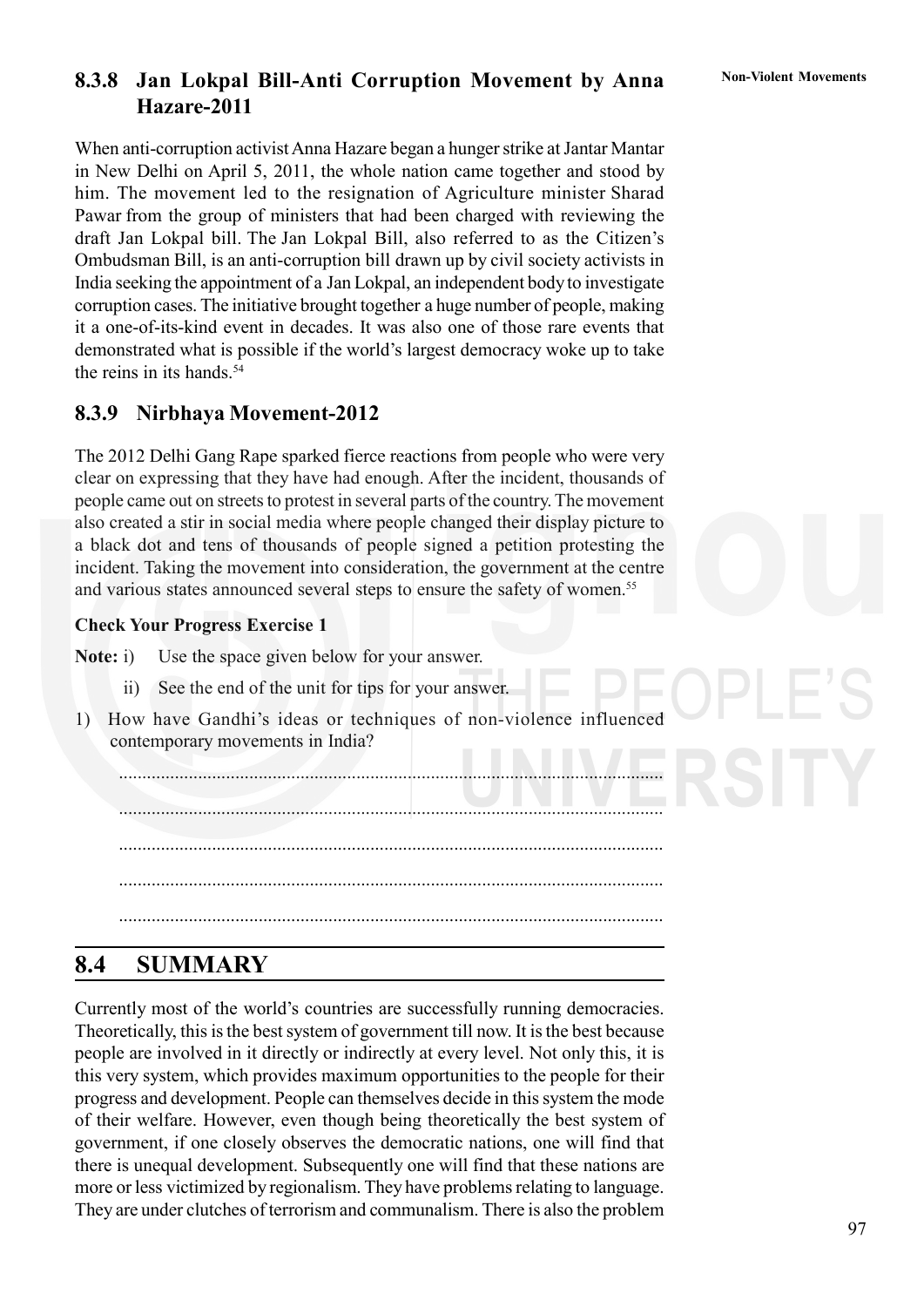**Gandhi's Legacies** of negation of human rights in these nations. There are various other problems and peace is not possible as long as these problems exist. All citizens must have equal opportunities and there should be communal harmony in the nations. But, in reality, it is not so.

> Gandhi inspires an alternative vision of politics and resistance in a time when oppression is not only getting more overt and physical but also more insidious. His ideology of non-violence is a good point to start from. It may not succeed, but it opens a world of possibilities and encourages us to think outside the box. His life also illustrates how radical ideas are first dismissed, only to be tested and embraced later. Gandhi demonstrated to a world, weary with wars and continuing destruction that adherence to Truth and Non-violence is not meant for individuals alone but can be applied to global affairs too. Gandhi's vision for the country and his dreams for the community as a whole still hold good for India. He got the community to assimilate and reflect true values of humanity and to participate in tasks that would promote the greater good. These issues are still relevant to what free India is and represents. The main cause of worry today is intolerance and hatred leading to violence and it is here the values of Gandhi need to be adhered to with more passion. His ideas, ideals and principles will be relevant forever.

# **8.5 SUGGESTED READINGS**

'9 Powerful Citizen Led Movements In India That Changed The Nation Forever'. *The Better India.* January 13, 2015. https://www.thebetterindia.com/18248/mostpowerful-social-citizens-movements-in-india/.

Assadi, Muzaffar. 'Khadi Curtain, Weak Capitalism and Operation Ryot: Some Ambiguities in Farmers' Discourse, Karnataka and Maharashtra, 1980-93. *The Journal of Peasant Studies.* Vol.21, No. 3-4. April-July 1994. pp.212-227.

Bhave, Acharya Vinoba. *Bhoodan Ganga.* Sarva Seva Sangh. Varanasi. 1957- 62.

Brass, Tom. (Ed.). *New Farmers' Movement in India.* Frankcass. London. 1997.

Cook, P.J, and M.J. More. Taxation of Alcoholic Beverages. in M.E. Hilton, and G. Bloss. (Eds.).

Economics and the prevention of Alcohol Related Problems. NIAAA Research Monograph No. 25. NIH Publication No. 93-3513. Bethesda. M.D. National Institute of Alcohol Abuse and Alcoholism. 1993. pp. 33-58.

Gandhi, M.K. Education. Navajivan Publishing House. Ahmadabad. 1956.

Gandhi, M.K. Prohibition At Any Cost. Navajivan Publishing House. Ahmedabad. 1960.

Godfrey, J. 'Alcohol Taxes: From the Whiskey Rebellion to the 1990 Budget Summit'. Tax Notes. Vol. 48, No. 2. 1990. p. 137.

Government of India. *Agricultural Labour in India.* Report on the Second Enquiry (1956-67). Vol. I-All India (New Delhi: Manager of Publications. Ministry of Labour). 1960.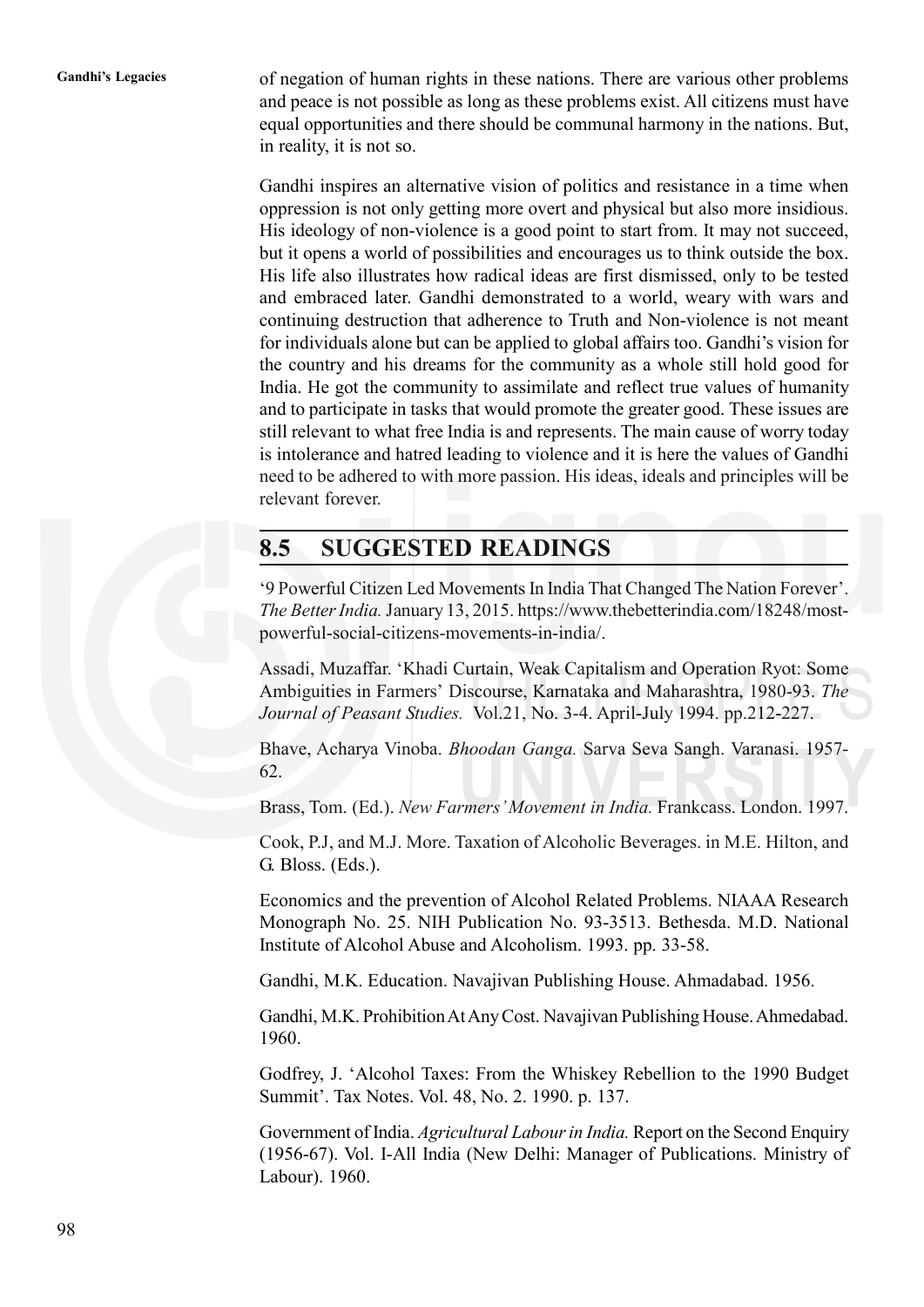Greenfeld, Lawrence A. 'An Analysis of National Data on the Prevalence of **Non-Violent Movements** Alcohol Involvement in Crime'. Bureau of Justice Statistics. January 17, 2008. https://www.bjs.gov/content/pub/pdf/ac.pdf.

Iyer, Krishna., 'The State and the evil of drink'. The Hindu. Hyderabad. January 12, 2010. p. 9

Jacob, K.S. 'Alcohol Politics, Policies and Public health'. The Hindu. Chennai. November 2,

Judith Brown. *Gandhi's Rise to Power in Indian Politics (1915-22).* Cambridge University Press. New Delhi. 1972.

Kumarappa, Bharatan. *Why Prohibition*. Navajivan Publishing House. Ahmedabad. 1952.

Kumarappa, J. C. *Gandhian Economic Thought.* Sarva Seva Sangh. Varanasi. 1962.

Mantena, Karuna. 'How India's Non-violent Resistance Became A Shifting Global Movement'. *Zocalo Public Square.* February 7, 2017. http:// www.zocalopublicsquare.org/2017/02/07/indias-nonviolent-resistance-becameshifting-global-movement/ideas/nexus/.

Muzaffar Assadi. *Politics of Peasant Movement in Karnataka.* Shipra Publications. New Delhi. 1997.

Narayan, Jayaprakash. *Swaraj for the People.* Sarva Seva Sangh. Varanasi. 1961.

Omvedt, Gail. 'The New Peasant Movement in India'. *Bulletin of Concerned Asian Scholars.* Vol. 29. 1998 .

Pernanen, Kai. *The Social Cost of Alcohol-related Crime: Conceptual, Theoretical and Causal Attributions*. National Institute of Alcohol and Drug Studies. Norway and Uppsala University. Sweden. 1995.

Prasad, Bimla. *Socialism, Sarvodaya, Democracy.* (Ed). Asia Publishing House. Bombay. 1964.

Ranadive, B.T. *Sarvodaya and Communism.* Communist Party Publication. Delhi. 1958.

Sharma, Sunanda. 'Gandhian Strategy: The Exclusive Mantra For Solving Problems In Modern Context'. n.d. https://www.mkgandhi.org/articles/ grelevance.htm.

Shughart, William. 'PC Fad spreads to Tax Policy: Tax Collector and the Nanny State'. *Social Guardian*. September 29, 1995. p. 2.

Singh, Richa. 'New Citizen's Activism In India'. *Centre for Democracy and Social Action.* 2014. https://www.boell.de/sites/default/files/study-new-citizensactivism-in-india.pdf.

Singh, Sardar Lal. *Minute of Dissent*. Government of India Report of the Committees of the Panel on Land Reform. (New Delhi: Manager of Publications. Ministry of Labour). 1959.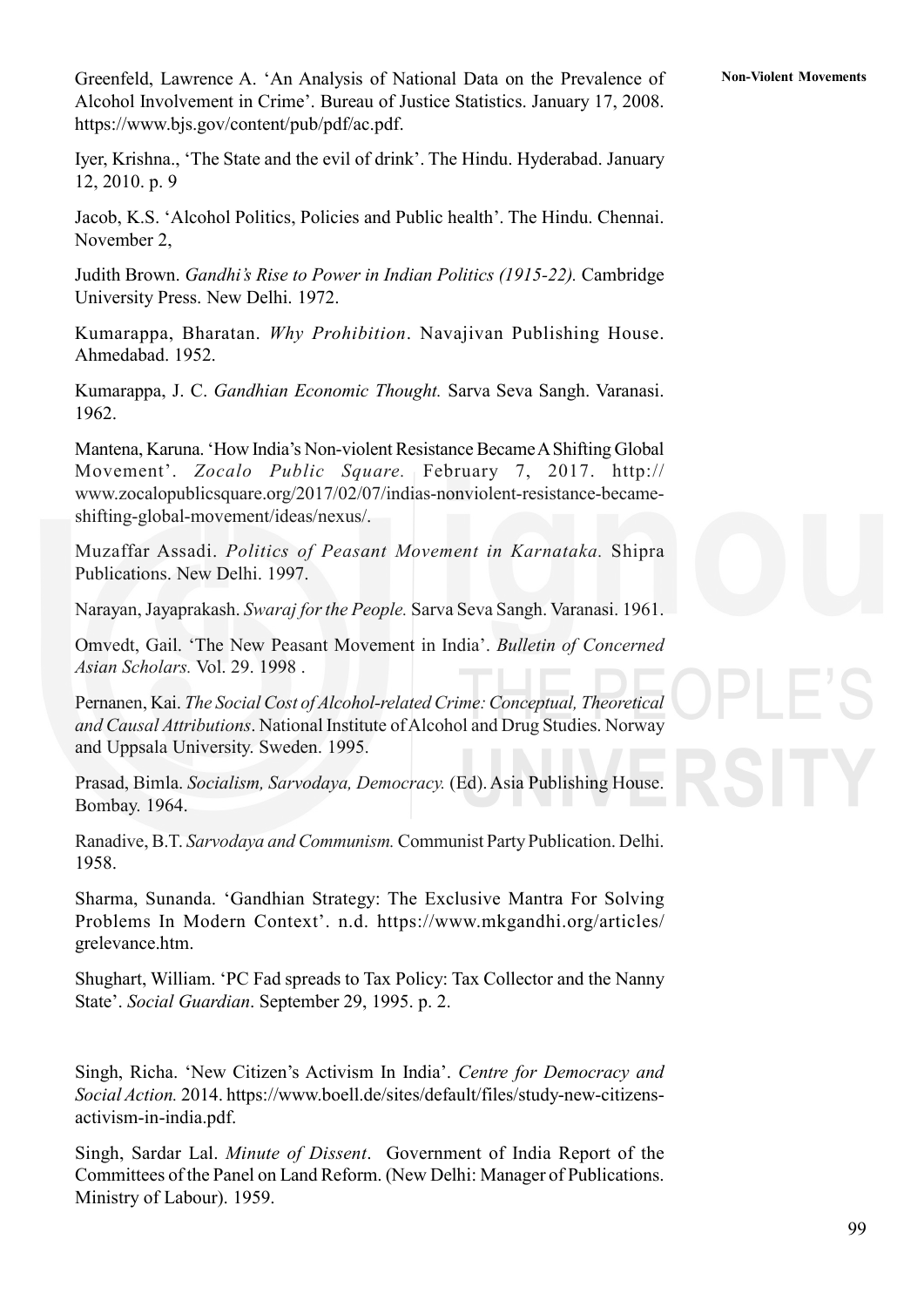Gandhi's Legacies Sridevi, C. 'Women's Participation in Anti-arrack Movement in Andhra Pradesh' In Y.B. Abbasayulu (Ed.). *Women in Developing Society*. Delta Publishing House. Hyderabad. 1997. pp. 61-73.

Suresh, Ram. *Vinoba and His Mission.* Sarva Seva Sangh. Varanasi. 1958.

# **8.9 ANSWERS TO CHECK YOUR PROGRESS EXERCISES**

### **Check Your Progress Exercise 1**

1) Your answer should highlight both active and passive aspect of non- violence.

### **Check Your Progress Exercise 2**

1) Highlight the development from the bhoodan , Bhoodan Movement, New Farmers' Movement,Ch ipko Movement,Silent Valley Movement ,Narmada Bachao Andolan.

### **Check Your Progress Exercise 3**

1) Your answer should include Prohibition Movement: Anti- liquor movement in Andhra Pradesh, Jan Lokpal Bill-Anti Corruption Movement and the Nirbhaya Movement.

# THE PEOPLE'S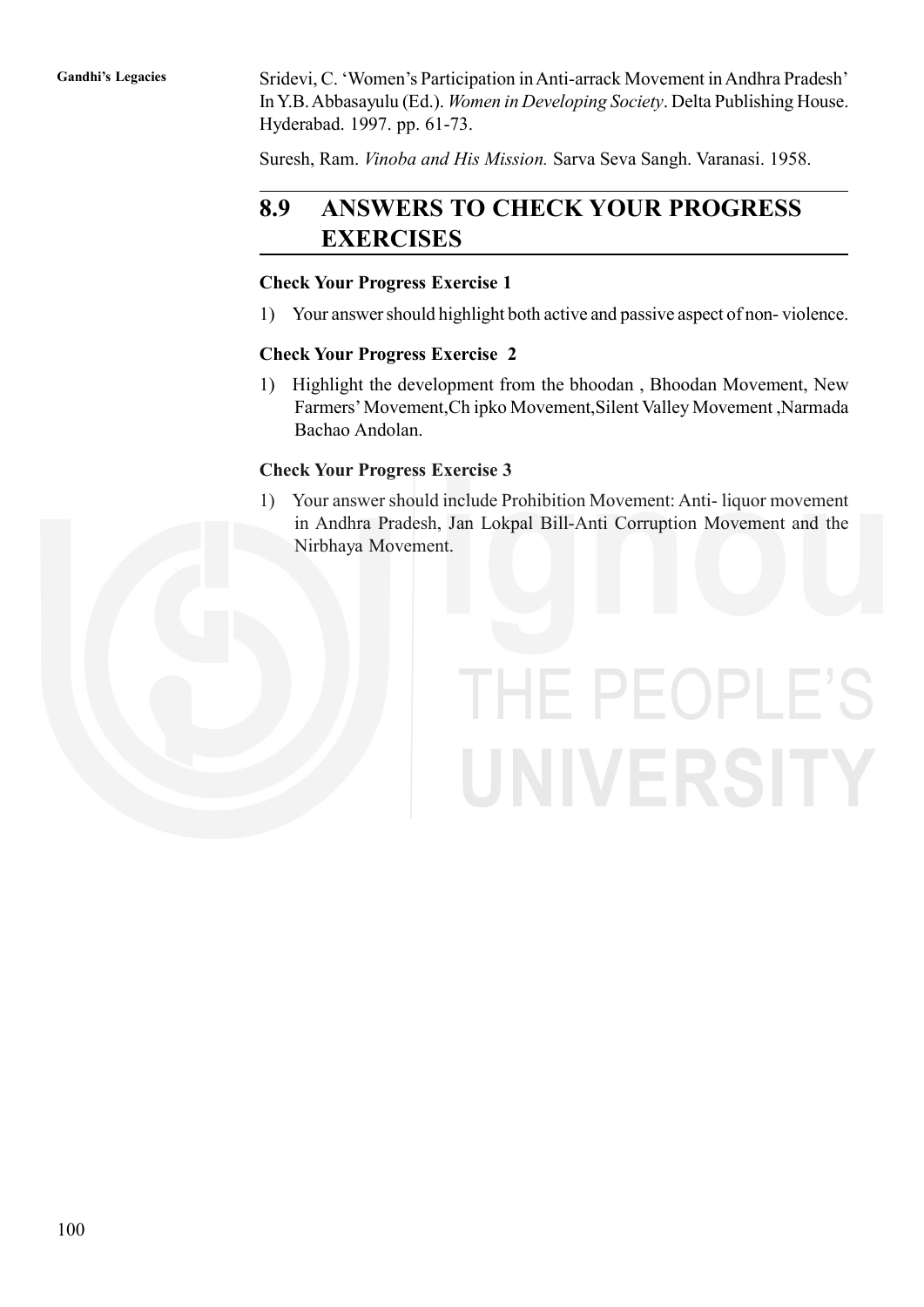# **UNIT 9 PACIFIST MOVEMENTS\***

### **Structure**

9.1 Introduction

*Aims and objectives*

- 9.2 What is Pacifism?
- 9.3 Pacifism for Conflict Resolution
- 9.4 Gandhi and Pacifism
- 9.5 Eminent Pacifists
- 9.6 Relevance of Pacifism in Contemporary World
- 9.7 Summary
- 9.8 Suggested Readings
- 9.9 Answers to Check Your Progress Exercises

# **9.1 INTRODUCTION**

The term Pacifism is derived from the word Pacific that translates into Peacemaking in Latin. It is based on *Paci*- Peace and –*ficus* meaning making. The basic aim of Pacifism is to resolve disputes in a peaceful manner and in most amicable way. Pacifism vehemently opposes war or military action or the use of force. The basic belief is that the political, economic and social ends are not to be met using violence. It rejects the use of force by government or any other organization to achieve their ends. Since the very name suggests that it stands for peace, it is quite evident that pacifism is opposed to war and military action.

It is important to note that there is no set definition of pacifism. It is construed differently by different people though all the categories agree that it stands for peace. The focus is both inward and outward that is at the individual level or towards a societal level, pacifism has to be practiced if we are to live in peace. The basic philosophy, ideology and principles of pacifism find their roots in religious teachings. The proponents of pacifism believe that this ideal, if practiced by all, will lead to world peace and order. Their belief found further support when world leaders like Mahatma Gandhi and Martin Luther King advocated and practiced them giving the world a new hope to get freedom from oppression. Pacifism stands as the most effective instrument of conflict resolution in the world.

### *Aims and Objectives*

The basic aim of this Unit is to familiarize the reader with the concepts relating to pacifism. After reading the Unit, you will be able to understand

- What is pacifism and why it is necessary
- The inefficacy of military action and violence
- Gandhi's advocacy of pacifism and

Dr. Sailaja GullpalliResearch Associate Gandhi Smriti & Darshan Samiti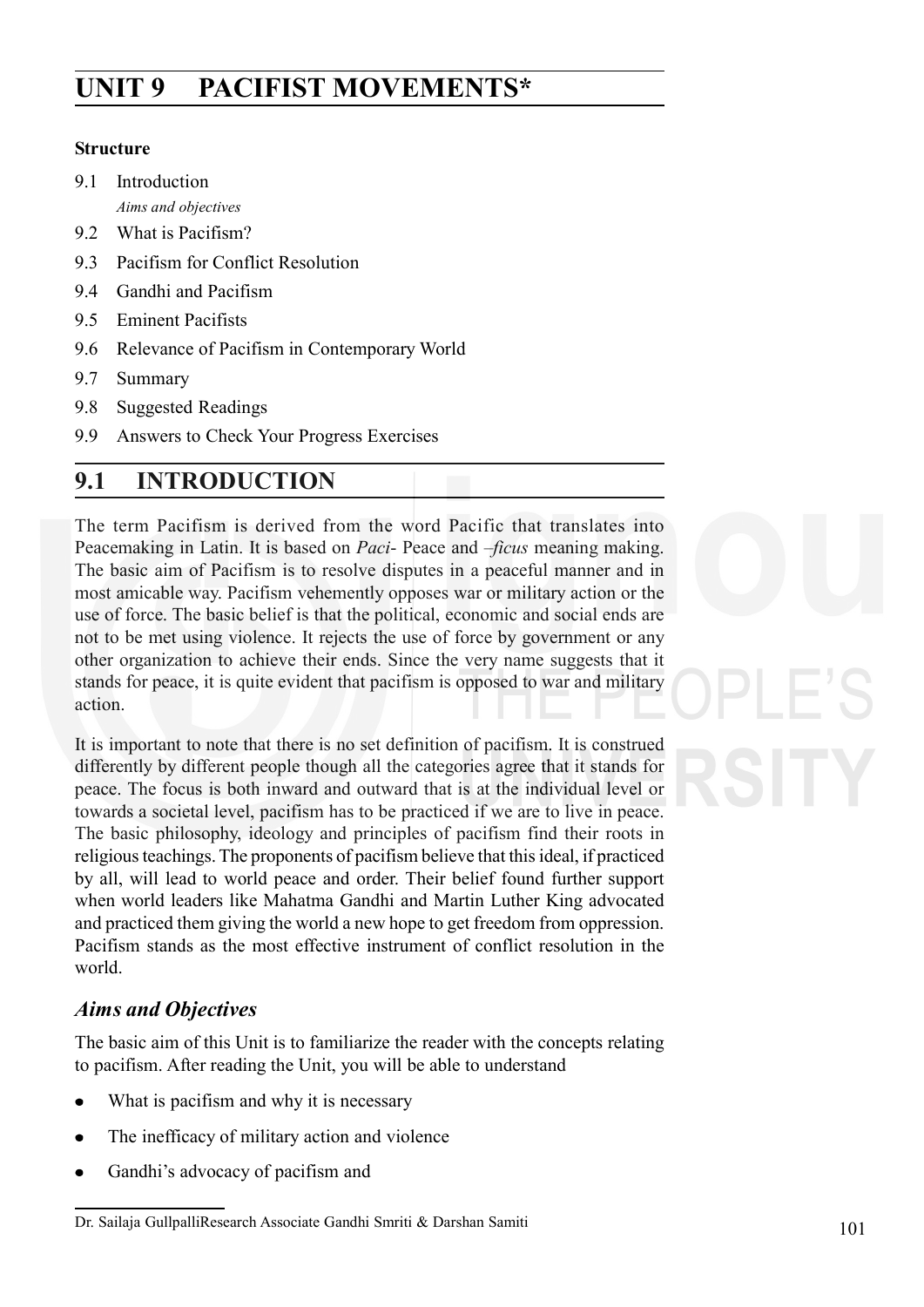Gandhi's Legacies **Eminent persons who advocated and followed pacifism for world peace and** order.

# **9.2 WHAT IS PACIFISM?**

Pacifism is described as a belief that any violence, including war, is unjustifiable under any circumstances, and that all disputes should be settled by peaceful means. It applies to all those who oppose war. Pacifism is also defined broadly to include those individuals who, strongly sensitized to the ongoing slaughter on the battlefields and opposed to military solutions, engaged in concerted peace advocacy, which included nonviolent actions (petitions, meetings), the search for a negotiated end to the conflict, and championing principles for a lasting peace. Such activists usually pursued their ideas and programs through pacifist or quasi-pacifist groups (David Patterson, p. 2).

To obtain peace, the essential virtues that are needed to be practiced include tolerance, harmony and love. As described earlier, pacifism rejects war as a means towards peace. As advocated by Count Leo Tolstoy in *The Kingdom of God is Within You*, the meaning, history and purpose of pacifism are widely given in his treatise. Pacifism helps in developing those virtues that are non-violent in nature and that which greatly contribute to peace and order without going to war. The principles of pacifism inspired by Leo Tolstoy had a great impact on Mahatma Gandhi's mind. To him, it was an effective tool for resisting war. He practiced it during his struggle for immigrant rights struggle in South Africa. Gandhi communicated with Tolstoy and these two great men carried the legacy of nonviolence and in thought and deed. They laid the foundation for future human rights struggles as evident in South Africa during Nelson Mandela's time and also during the Civil Rights Movement in America led by Martin Luther King. A non-violent resistance to oppression and movement towards self-determination through rejection of violence caught the attention of the world.

The idea to reduce tensions and foster peace existed even before the known break-out of the World War-I. People from all walks of life attended Universal Peace Congresses knowing fully well the efficacy of peace and order. The gradual emergence of an international system and the frequent crises and wars led to unresolved tensions between nations. The year 1889 is said to be the beginning of the conglomeration of pacifists for promoting peace. Europe became the hub of most of such meetings. The resistance to war gained momentum; but this also led to the emergence of various groups propagating peace though not essentially pacifists. Therefore, the support to these groups also varied according to the nations concerned. Another problem was the element of nationalism wherein some members supported their countries becoming aggressors for various reasons. The absence of uniform code and specific purpose were mostly moulded according to the nationalist factors. For example, the activists from France, Italy and Germany and so on had their own reasons to support their nations' prejudicial policies. Therefore, peace activism took different notes as per the requirement of the prevalent times. The activities of the peace activists and the pacifists were more or less disregarded and the efforts to forge international camaraderie did not yield positive outcomes.

Nonetheless, it would be a disregard to think that the pacifists did not make serious efforts. When the war was evident and nations were getting ready for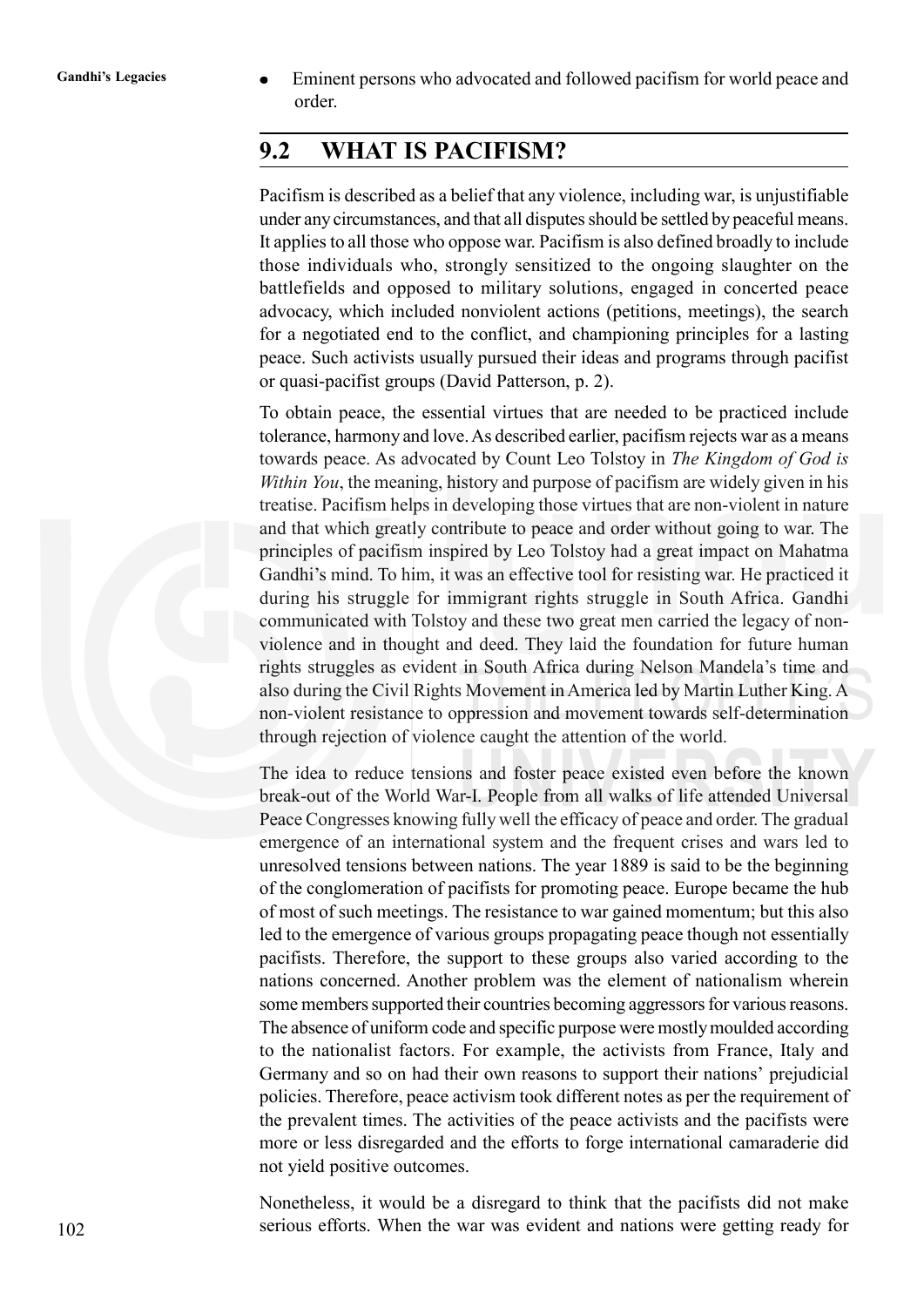**Pacifist Movements** combats, they did speak up as advocates of peace. They even cabled to the heads of some of the nations to let peace prevail over war but their appeals had no visible effect or impact. Inspite of the failure of their efforts, the pacifists gained popularity and were appreciated for their courage to advocate peace in a hostile war environment. The focus of the pacifists during the outbreak of the war featured on the future of the world and as to how peace could be consolidated in the postwar atmosphere. Pacifism gained momentum in Europe and the United States gradually; amidst the fear of wars, they continually preached peace and were eternally optimistic about a peaceful international world order.

There are different types of pacifists:

- Absolute pacifists are absolutely against violence who refuse to kill others whatever the situation may be, be it in self-defence too.
- Conditional pacifists usually oppose wars but support it when their own nation's security is at stake thus calling for military defence as necessary.
- Selective pacifists decide whether a military war is justified or necessary. They even refuse to fight for their country if their country gets into unjust war or invades others.

# **9.3 PACIFISM FOR CONFLICT RESOLUTION**

Paul Bohannon once said "Society is impossible without conflict. But society is worse than impossible without the control of conflict" (Paul Bohannon (ed.), *Law and Welfare: Studies in the Anthropology of Conflict* (New York, 1967), p. xxi). Conflict is part of our everyday life. Gandhi's view of conflict and the importance of expressing it is one of his most significant insights. According to his interpretation, the *Gita* regards each person as possessing truth and untruth together. "The field of battle is in our own body", Gandhi said in summarising its teachings. One finds altogether a different understanding of the meaning of international conflicts / civil wars or wars in the literature on conflict. Disagreement over the exact notion of the conflict as a term in the domain of international relations dominates until today.

Overall, conflicts are interpersonal, intra-personal, one that involves countries, individuals, groups and so on. Each conflict varies in intensity, perception, intention to resolve and the initiative taken to resolve the conflict. Today we have numerous conflict resolution tools that help in identifying and analyzing the conflict. We also have enthusiastic individuals and organizations who are interested in resolving conflicts between parties. Therefore the existence of conflict does not necessarily mean that the conflict would blow into a full-fledged war.

The world before the First and Second world wars presented altogether a different picture. There were conflicts, players, clash of aspirations and ambitions to expand one's national territories. It definitely was a period of intermittent clashes between nations who believed in realism to the core. That pacifism emerged as a viable alternative during those times was a no mean achievement and the advocates had a commendable role to play to resolve conflicts. There were Quakers, religious pacifists and absolute pacifists who contributed largely towards peace initiatives.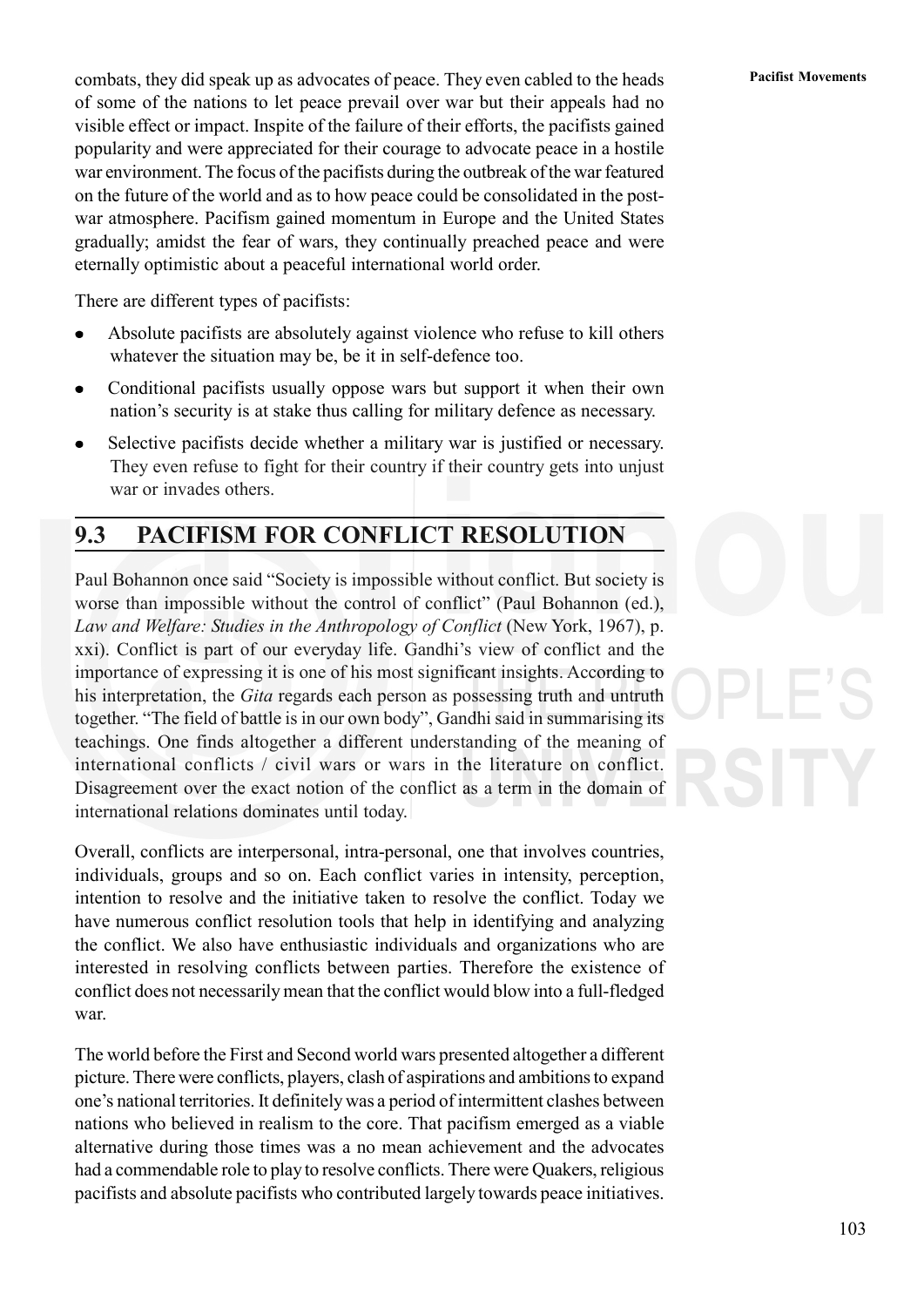### **Gandhi's Legacies Check Your Progress Exercise 1**

- **Note:** i) Use the space given below for your answer.
	- ii) See the end of the unit for tips for your answer.
- 1) What do you understand by the concept of Pacifism? Highlight the importance of Conflict Resolution?

..................................................................................................................... ..................................................................................................................... ..................................................................................................................... .....................................................................................................................

# **9.4 GANDHI AND PACIFISM**

Contrary to the just war tradition, pacifism rejects war as an acceptable means for obtaining peace. Pacifism connotes a commitment to nonviolence in one's personal life that might include the attempt to cultivate pacific virtues such as tolerance, patience, mercy, forgiveness and love. Gandhi was the first to divulge the merits of pacifism in the Indian context. His thoughts and views on nonviolence emanated from his observation of Jain traditions, and his extreme reliance on the principles of truth. Like Gandhi, the proponents of non-violent action believe that nonviolence could be all the more successful if society focused its resources on preparing the citizens for nonviolent struggle and on synchronizing nonviolent action. Some glimpses into Gandhi's thoughts on pacifism as a tool of non-violence would make us understand his philosophy.

- Gandhi was an advocate of goodwill between nations and societies. He believed in the moral superiority that imposes a moral responsibility on states as well as individuals to settle disputes at the level of the parties concerned.
- Gandhi argued for elimination of war and to establish and promote world peace. Gandhi felt that it could be pursued better by the statesmen and nations to use or develop certain methods and institutions to work for establishing peace. Some of the methods include third party settlement; world government; disarmament and an international police force in place of a huge international organisation.
- Gandhi recommended Satyagraha, his method of non-violence, as a proxy for military strike. He claimed satyagraha as a law of universal application and can even bring the harshest of opponents to have a change of heart and mind.
- Gandhi expected a sovereign India to carry out a pacifying function in the world which would be a projection of the country's heritage and its nonviolent struggle against the British Empire. Gandhi's notions implicitly deny those ancient Hindu ideas emphasising stratagems, guile and the balance of power as the basis for India's external relations, especially those associated with Kautilya and Kamandaka. Nonetheless Gandhi left to Indian policy makers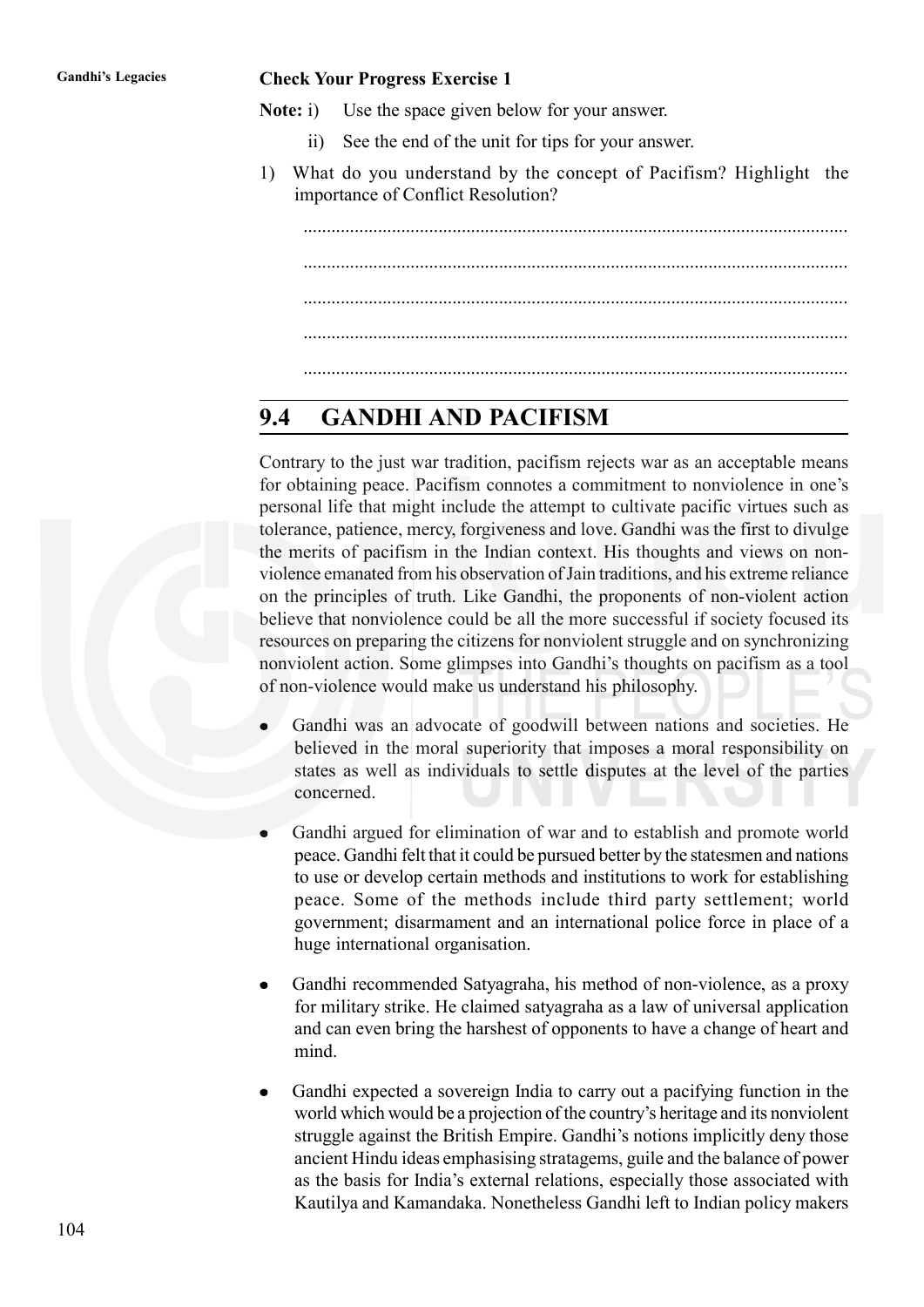**Pacifist Movements** some practical advice as well as a moralistic approach to world affairs. Adroitness and idealism are also evident in his views (Gandhi on Pacifism, IGNOU Publication).

Gandhi believed in forgiving the opponents for their wrong-doings. This ability to forgive the opponent would cultivate a morally superior individual. Since the society is a sum of all its individuals, this quality of forgiveness could contagiously spread to promoting peace and harmony among people and nations.

Gandhi's qualified pacifism is derived from his belief of dynamic nonviolence and his attempt to find the ultimate truth. His reiteration that truth and nonviolence are as old as hills gives us a glimpse into his uncompromising position on non-violent strategy and action. Likewise, his methods had to match the end for which one is seeking. The approach should be truthful means to achieve truthful end. His ethics of love and justice are interrelated. Gandhi's pacifism could be best understood by his words on abhorrence of war and his plea to the military proponents to seek peace rather than seeking war. Gandhi held that "as a member of a disarmed, subject nation which needed the spirit of resistance, he would vote for military training in a free India". He disliked the concept of people paying taxes for military actions of their policy makers. He called for the rejection of the same and advocated pacifism as a better alternative.

Gandhi did not favour a rule by the outsiders in a country. The thirst to oppress and rule of unsuspecting and innocent masses through military action was one of the worst kinds of rules, he felt. He made it clear to the proponents of peace movement far and wide that intellectual objectivity is undefended during wartime as one tends to get swayed by the circumstances. Gandhi told pacifists that a military contest should be rejected. Nevertheless, he was convinced that the Spanish Republicans fighting Franco, the Chinese struggling against Japan, and the Poles resisting Germany, are fair enough though he was dead against the methods of violent defence. Gandhi found that justice always rests with one party to a conflict; though military action is deplorable, he said that some amount of good can emerge from this kind of situation.

Gandhi's ideas about war cut across unqualified pacifism, conditional pacifism and patriotic realism. As an unqualified pacifist, Gandhi believed that nothing of value is produced from military conflict. This view can be found in his idea during the period 1909-1914, in his comments about Western democracies immediately after World War I and during the early years of World War II. It is seen also in his condemnation of nuclear war. As an absolute pacifist, he is more utopian than his general premises suggest (Gandhi on Pacifism).

Gandhi believed that the peace efforts following the First and Second World wars were just eyewash. Firstly, after the World War I, the Allies were as devious and malicious as Germany. Their clandestine treaties and military testimony were proof of this and did not match up to the dignified position as someone who could forgive the wrongdoers. This eventually led to the holding of grudges and finally led to the clash of ideologies yet again plunging the world into an unwarranted Second war that was all the more destructive. As the World War II broke out, he said on introspection that the peace makers at Versailles have consistently denied justice to Germany by their non-peaceful overtures. Further, Woodrow Wilson's Fourteen Points for its so-called peace initiatives was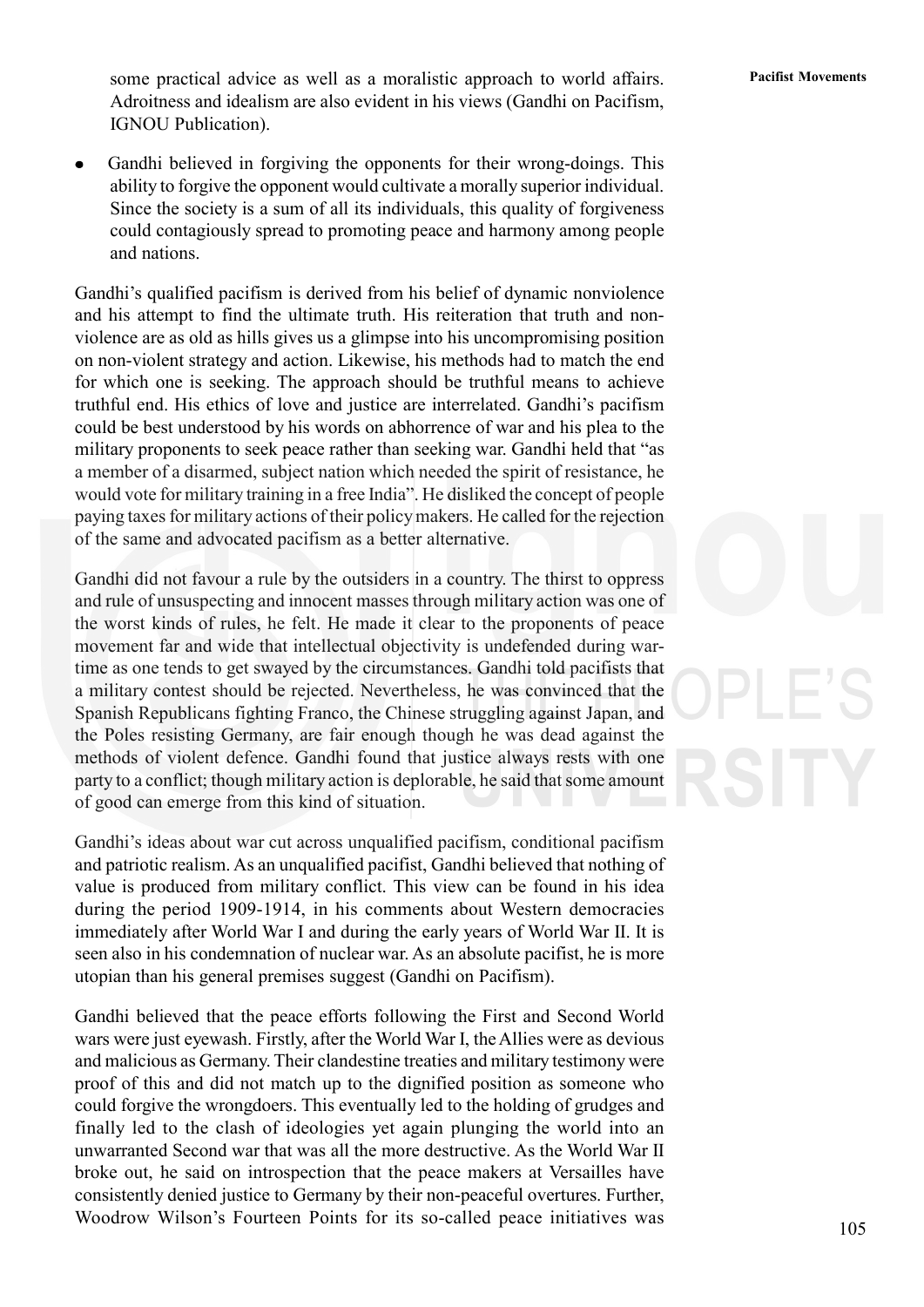**Gandhi's Legacies** indirectly an attempt to seek war and unleash violence. Expressing his anguish in 1939, when the war broke out between the parties concerned, he said, "After all, what is the gain if the so-called democracies win? War certainly will not end. Democracy will have adopted all the tactics of the Fascists and the Nazis, including conscription and all other forcible methods to compel and exact obedience. All that may be gained at the end of the victory is the possibility of a comparative protection of individual liberty."

> The 'Royden Affair' gives an excellent illustration of Gandhi's unconditional pacifism during World War II. Mude Royden, a British pacifist, decided late in 1941 that her capacity for nonviolence was not sufficient for the circumstances in which she found herself. Following her interpretation of Christ's idea, she decided to support the war which she could not effectively diminish. When Gandhi learned of her decision, he criticised her new position and asked her to repent and to return to her former unqualified nonviolence. It does not seem that Gandhi understood that her personal incapacity to observe strict pacifism was a condition to which he himself confessed in the 1920's as one of his explanations for supporting the British cause in World War I Gandhi on Pacifism).

> It is important to note that there were certain changes to the stance of pacifism by Gandhi during the World War II. He permitted a defence theatre for operations against Japan under the terms of a treaty with the democracies. The defence of India-Burma frontier became a necessary action and he did not object to it. This is not to say that he advocated military action; where necessary, he felt that nonviolence could play a greater role in settling conflicts. In this context, Gandhi was driven more by a feeling of patriotism. In reality, during the war times, the pacifists in various parts of the world were divided by their loyalty to their respective nations and had to shun the pacifist notions though they continued to write and advocate peace and pacific settlements. Perhaps this constitutes one of the varying shifts of the pacifists during the war times. Like Gandhi, they too were torn between defending their respective nations from the onslaught of the aggression and making shifts towards use of little military action as the circumstances warranted. He was critical of the war and the military action that ended in unprecedented violence. He was also extremely pained at the use of atomic bomb and condemned it as a ghastly act. He said that war criminals should be reformed so as to make them peace emissaries; the war criminals were 'not confined to the Axis Powers alone'. He said that Roosevelt and Churchill are equally responsible for war and not just blame the Fascist leaders Hitler and Mussolini. He lamented the humiliation meted out to the opponents during the war times.

> That the peace overtures did not take place during the war times cannot be asserted. As Gandhi continued to proclaim his opposition to war, peace efforts, though in small numbers were being made during that time. An example is being cited from the description given by David Patterson: "As the war continued with no apparent end in sight, however, concerns about the purposes of the war and the nation's peace aims surfaced. In the fall of 1914, a new group, *Bund Neues Vaterland* (New Fatherland League), was founded in Berlin. Consisting of intellectuals, liberals, socialists, and pacifists, with sympathetic support from reform-minded diplomats, aristocrats, and businessmen, the league set forth an internationalist program. It hoped for a negotiated peace, but its members were mostly united in their opposition to ultra-nationalists' annexationist war aims.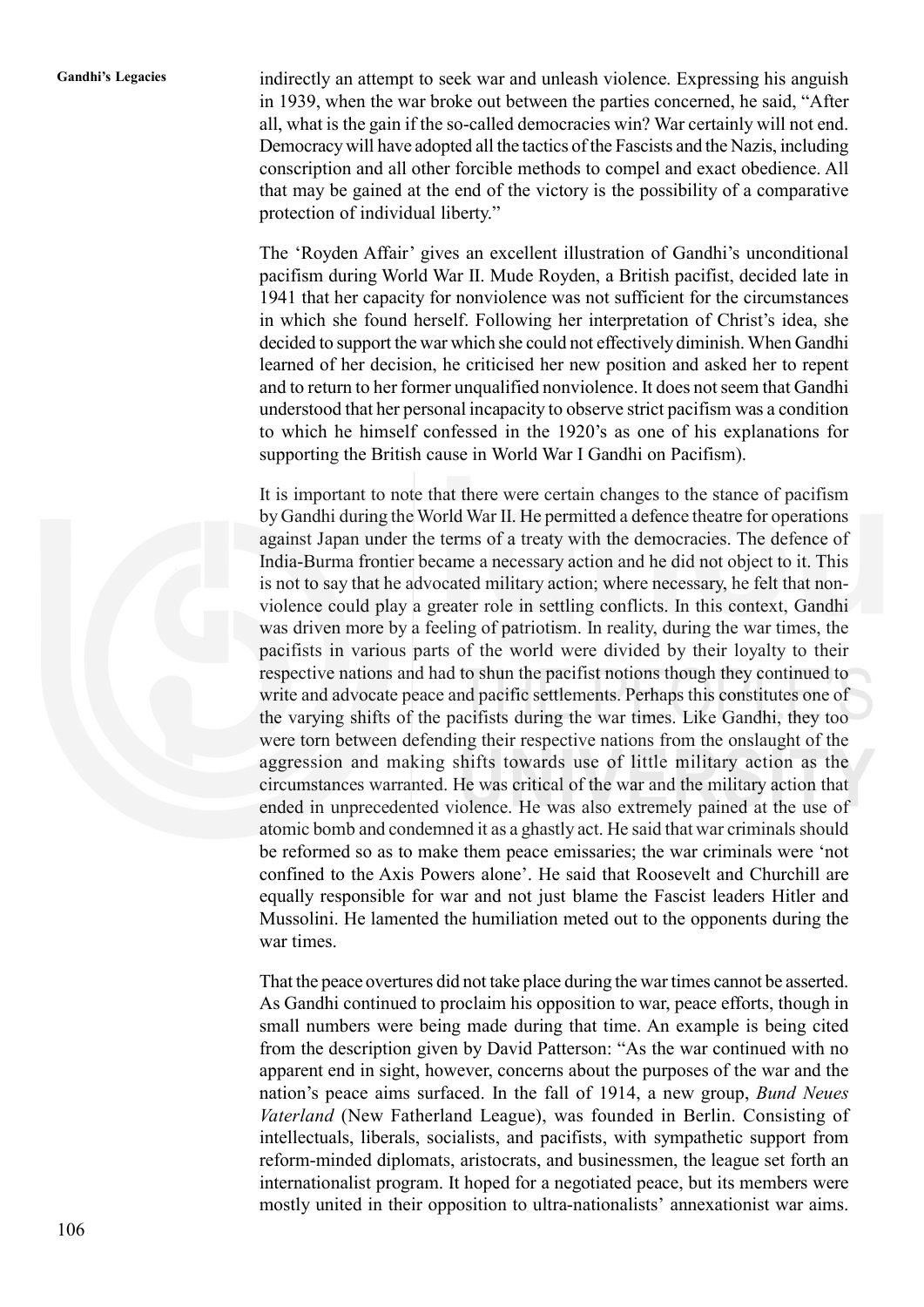Though comprising only a few hundred members, the group managed to publish **Pacifist Movements** and circulate a number of pamphlets that articulated its internationalist program (David Patterson, p. 8)."

Gandhi was opposed to the war and its destruction. He said that it did not benefit anyone; instead it wrought upon serious consequences to those who directly and indirectly participated in it leaving a trail of loss in terms of people, finances and resources. He also questioned as to why few men should decide who the aggressor and who the victim is. They all belonged to the same mould as they participated in the war. He was pained that instead of sorting out conflicts peacefully, nations resorted to war thereby leaving behind all the efforts being made by peace-loving people all over the world. Thus Gandhi's pacifism oscillated between his principles of idealism and patriotism. But we need to remember that it is his astounding contribution towards non-violence that inspired many leaders to pursue peaceful methods for liberating themselves in future without shedding blood.

### **Check Your Progress Exercise 2**

**Note:** i) Use the space given below for your answer.

- ii) See the end of the unit for tips for your answer.
- 1) Mahatma Gandhi is a staunch pacifist and advocated non-violence thoroughly. Discuss at length.



# **9.5 PROMINENT PACIFISTS**

### **Leo Tolstoy (1828-1910)**

Among the pacifists of the 19<sup>th</sup> Century, Count Leo Tolstoy stands tall. Russian writer and philosopher, he fought in the Crimean war but became a Christian pacifist. He greatly influenced Mahatma Gandhi with his writings and also had communicated with him on several occasions. Gandhi considered him as his spiritual guide and mentor.

### **Albert Einstein (1879-1955):**

Scientist of great eminence, Albert Einstein was a great pacifist too. He abhorred violence and war and advocated peace. He was full of praise for the principles of Gandhi's non-violence and truth and considered as one of the greatest human beings that walked on this earth. Einstein openly declared that he was a militant pacifist asserting his position as a peace-lover. He said that people should refuse to go to war and only then the wars would end.

### **Emile Arnaud (1864-1921):**

An advocate of non-violent conflict resolution, he propounded the use of the term 'pacifism' in the 19<sup>th</sup> century. He was known for his ideas on justice, humanity, harmony and tolerance towards each other.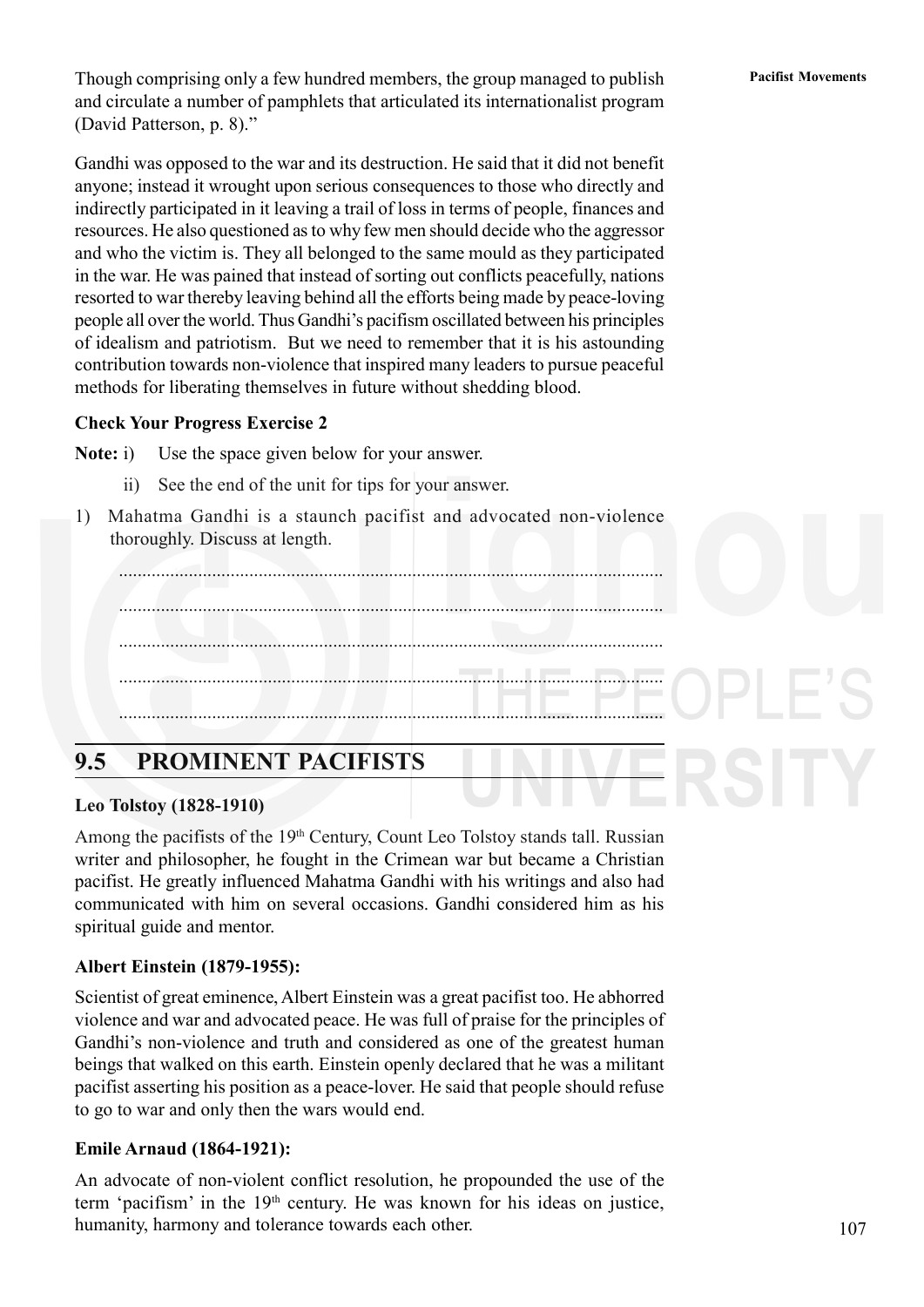### **Gandhi's Legacies Bertrand Russell (1872-1970)**

A staunch opponent of war, Russell campaigned against use of military action against others. He advocated nuclear disarmament and was also jailed for expressing his views on First World War and America's entry into the same. A devoted pacifist, he wrote extensively on peace and its usefulness.

### **George Bernard Shaw (1856-1950)**

A playwright of eminence, he defended and advocated pacifism as the most effective way to solve conflicts. He often quoted Sermon on the Mount for talking peace.

### **Martin Luther King Jr (1929-1968)**

An eminent leader who led American Civil Rights Movement, King Jr was a staunch follower of the ideas of Mahatma Gandhi who refused to leave nonviolent principles. His perseverance for peace and tolerance made him one of the most respected leaders of non-violent movements.

### **Aldous Huxley (1894-1963)**

Writer and pacifist, Huxley wrote the famous work Brave New World. He was opposed to war and was a staunch proponent of non-violence. He was even rejected for American citizenship as he refused to commit to take up arms to defend it if necessary. He was opposed to war and denounced it vehemently.

### **Sophie Scholl (1921-1943)**

A young student, she was highly opposed to war and participated in the distribution of anti-war leaflets to generate awareness among the public. She opposed the Nazi ideology of Germany. She was consequently executed after being termed as participating in the high treason activities in 1943. She was outspoken till the last moment of her life against the Nazi leaders.

### **Helen Keller (1880-1968)**

Political activist, author and lecturer, Helen Keller took an anti-militarist stance. She was a champion of the women's rights and also supported causes that opposed military intervention of nations.

### **Vera Brittain (1893-1970)**

She was a peace activist and writer and during World War II, she began addressing the people through letter known as Letters to Peacelovers. She was a practical pacifist as she helped the war effort by working as a fire warden and travelling widely to raise funds for Peace Pledge Union's food relief campaign. She wrote articles against apartheid, colonialism and called for nuclear disarmament.

# **9.6 RELEVANCE OF PACIFISM IN THE CONTEMPORARY WORLD**

The word Pacifism is not a common word in usage today. More often we hear nuclear disarmament, anti-war campaigns, and conflict resolution and so on. Many theorists have come out with the ways and means of conflict resolution and how we can make this world a better place to live in. Does this mean pacifism lost its relevance? Are there no proponents for this invaluable concept? We can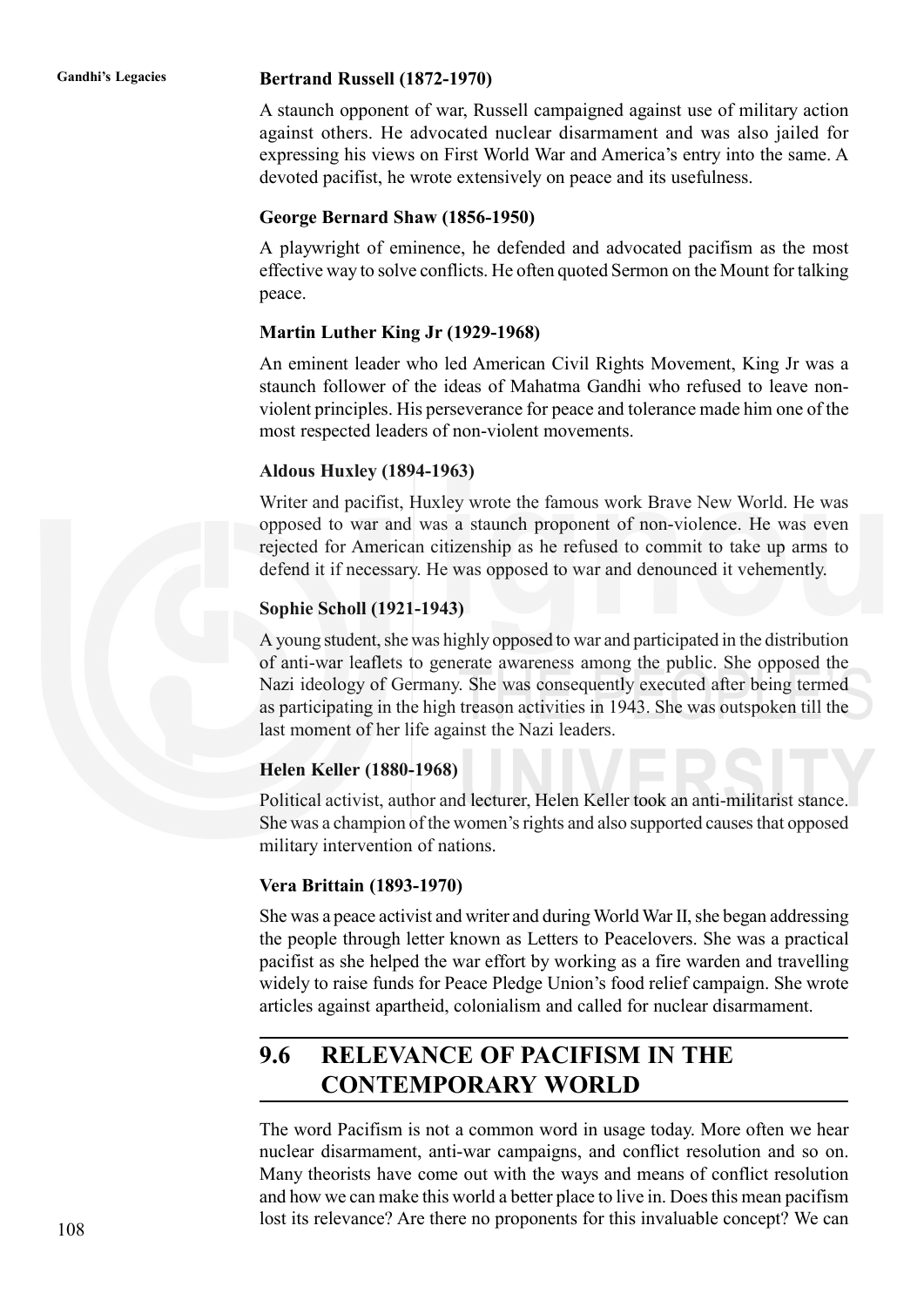convincingly answer in the negative. Pacifism as a word might not be in usage. **Pacifist Movements** But its relevance stands as the most viable alternative to war. This ideology is opposed to war. Its relevance has not faded; instead today the problems of the world have multiplied. We have wars over different issues; we have wars to attain and establish peace. In this conflict ridden world, pacifism stands as a relevant option in a different name in different parts of the world. Pacifism was well rooted in European countries. Later on, it found resonance through eminent leaders like Mahatma Gandhi and a galaxy of prominent leaders all over the world.

### **Check Your Progress Exercise 3**

**Note:** i) Use the space given below for your answer.

- ii) See the end of the unit for tips for your answer.
- 1) Write a short note on the contribution of the pacifists around the world.

..................................................................................................................... ..................................................................................................................... ..................................................................................................................... ..................................................................................................................... ..................................................................................................................... .....................................................................................................................

# **9.7 SUMMARY**

In this Unit, we have studied the origins and rise of pacifism as a concept and how it came to prominence during the war years and after. We have come to understand the different types of pacifism and what its main objectives are. One of the most prominent leaders in the world, Mahatma Gandhi advocated pacifism and voiced his support for the same. His satyagraha or nonviolent force is also influenced by this concept. Some of the most learned men of the  $19<sup>th</sup>$  and  $20<sup>th</sup>$ centuries have voiced their support for pacifist ideology and by opposing wars and in the process even drawing the ire of their governments. Nevertheless, pacifist ideology and its anti-war stance continue to inspire the activists of peace and harmony. That this continues to come into the discourses of writers, artists, activists and policy makers speak volumes of its relevance even in the contemporary world.

# **9.8 SUGGESTED READINGS**

Sharp, Gene. The Methods of Nonviolent Action, Porter Sargent Publishers, Boston, 2005.

Gandhi on Pacifism, (IGNOU Publication on the course Political Thought).

David S. Patterson., Pacifism, International Encyclopedia of the First World War (Online edition, last updated  $8<sup>th</sup>$  October, 2014)

Gene Sharp., Waging Nonviolent Struggle: 20<sup>th</sup> Century Practice and 21<sup>st</sup> Century Potential,, Porter Sargent Publishers, Boston, 2005.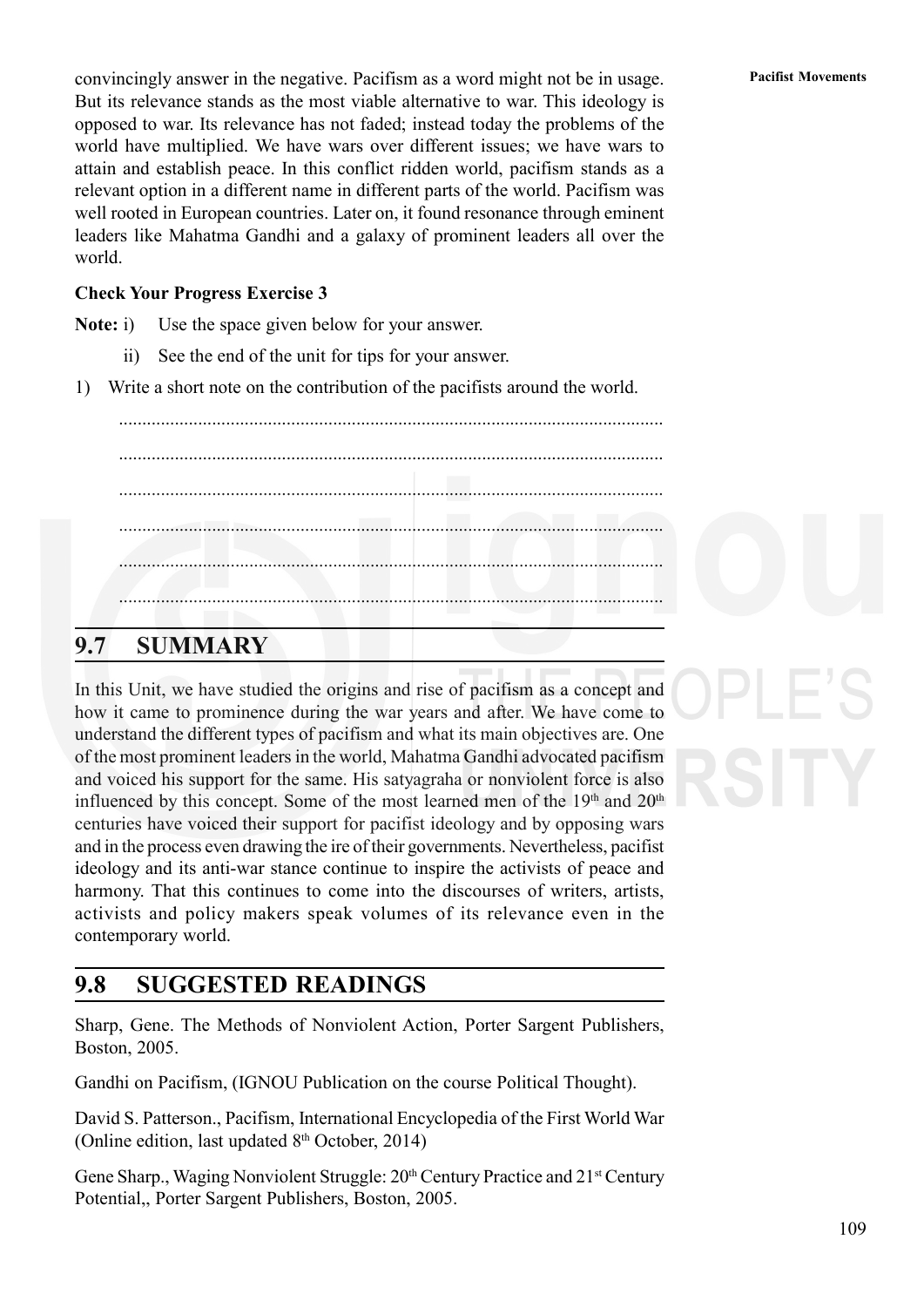# **Gandhi's Legacies 9.9 ANSWERS TO CHECK YOUR PROGRESS EXERCISES**

### **Check Your Progress Exercise 1**

1) Your answer should highlight the idea of peaceful settlement of dispute through peaceful means of petition, talk, and dialogue .Non Violence and the peace as essential to dispute settlement.

### **Check Your Progress Exercise 2**

1) The contribution of Gandhi to the cause of peace building through love, truth and non violence needs special mention.

### **Check Your Progress Exercise 3**

1) Your answer should include the contribution of Albert Einstein, Bertrand, Martin Luther King Jr ,Aldous Huxley ,Helen Keller .



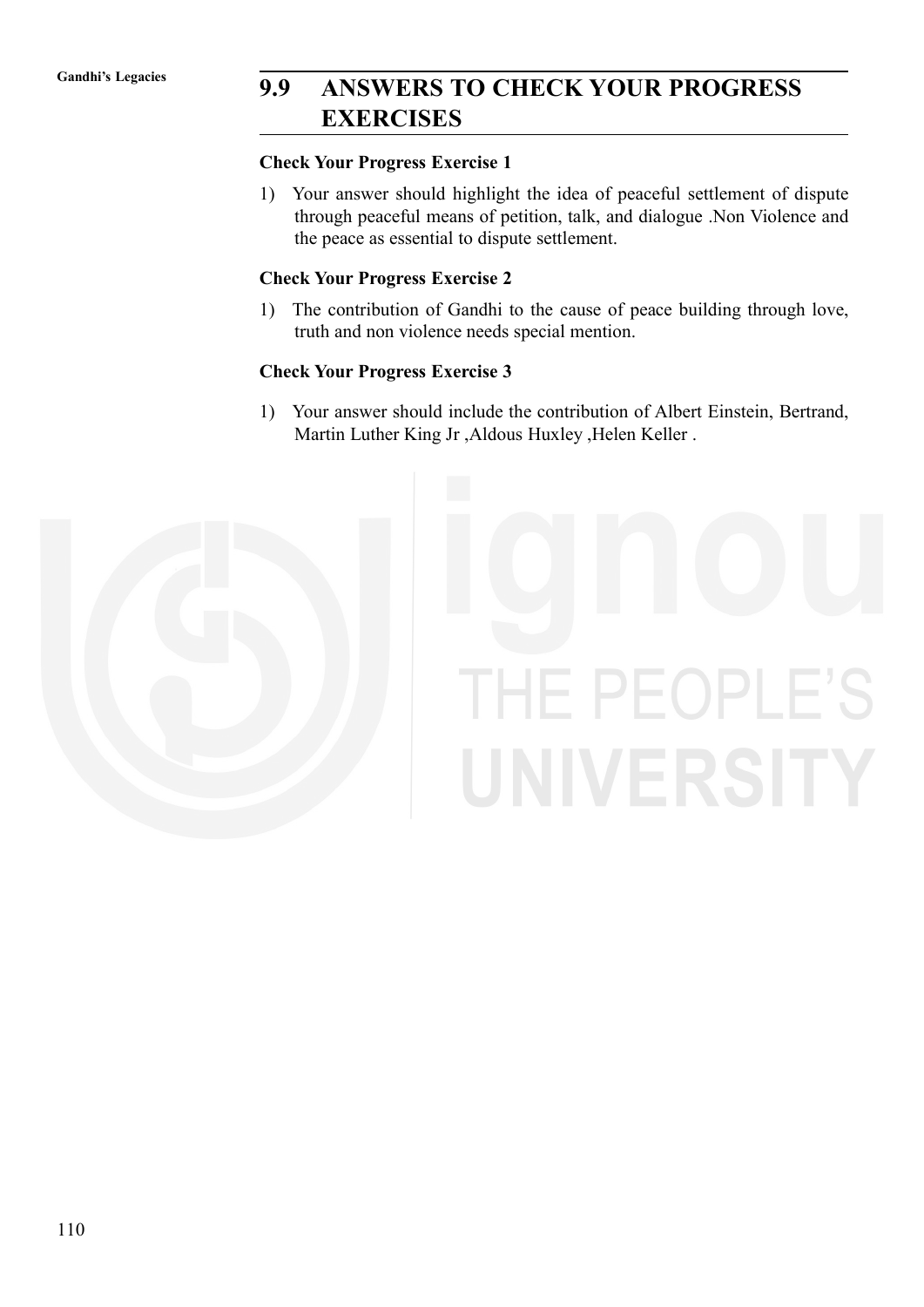# **PACIFIST MOVEMENTS\***

### **Structure**

10.1 Introduction

*Aims and Objectives*

- 10.2 Gandhi's Perspective on Women
- 10.3 Nature of Women's Movements
- 10.4 Women's Movements in India
	- 10.4.1 Chipko Movement
	- 10.4.2 Narmada Bachao Andolan
	- 10.4.3 Anti-dowry Movement
	- 10.4.4 Prohibition Movement: Anti-arrack / liquor movement in Andhra Pradesh
	- 10.4.5 Movement against Khap Panchayat
	- 10.4.6 Gulabi Gang
	- 10.4.7 Movement against AFSPA in Manipur and Naked protest in Manipur
	- 10.4.8 Nirbhaya Movement
- 10.5 Fundamental Rights v/s Muslim Personal Law
	- 10.5.1 Shahbano case
	- 10.5.2 Triple Talaq
- 10.6 Summary
- 10.7 Suggested Readings
- 10.8 Answers to Check Your Progress Exercises

# **10.1 INTRODUCTION**

In India women have long been embodied as 'shakti' the power of creation. In ancient India women enjoyed equal rights in religious and cultural ceremonies. They were free to work outside the house and exercise their rights and be vocal about any issue. As time passed due to various socio-cultural events women's status in the Indian society took a backseat. The role of women has been constructed and reconstructed through reform movements, moral codes, normative values, education and ethics to meet social aspirations and compulsions of time.

Ground realities show that in post-independent India a dichotomy vis-à-vis the role and position of women in India is rampant. Indians pray to women goddesses and yet social evils against women such as dowry, domestic abuse, rape and harassment continue. This is despite the fact that a high percentage of women are now educated and hold jobs outside homes to support their families. Women in India excel in every field be it business, sports, academics etc., yet they are never viewed on par with their male counterparts. The birth of a male child is still celebrated whereas the girl child needs special measures from the government and society to be acknowledged and nurtured. This duality towards the role and position of women in Indian society has led to various women's movements over the years. A number of women's organizations have emerged over the years which are fighting for women's causes and their rights daily all over India. Some of such organizations are All India Women's Conference (AIWC), National

<sup>\*</sup> Suruchi Aggarwal, H-6A Panchsheel Vihar, Nr. D.D.A. Flats, Khirki Extn., New Delhi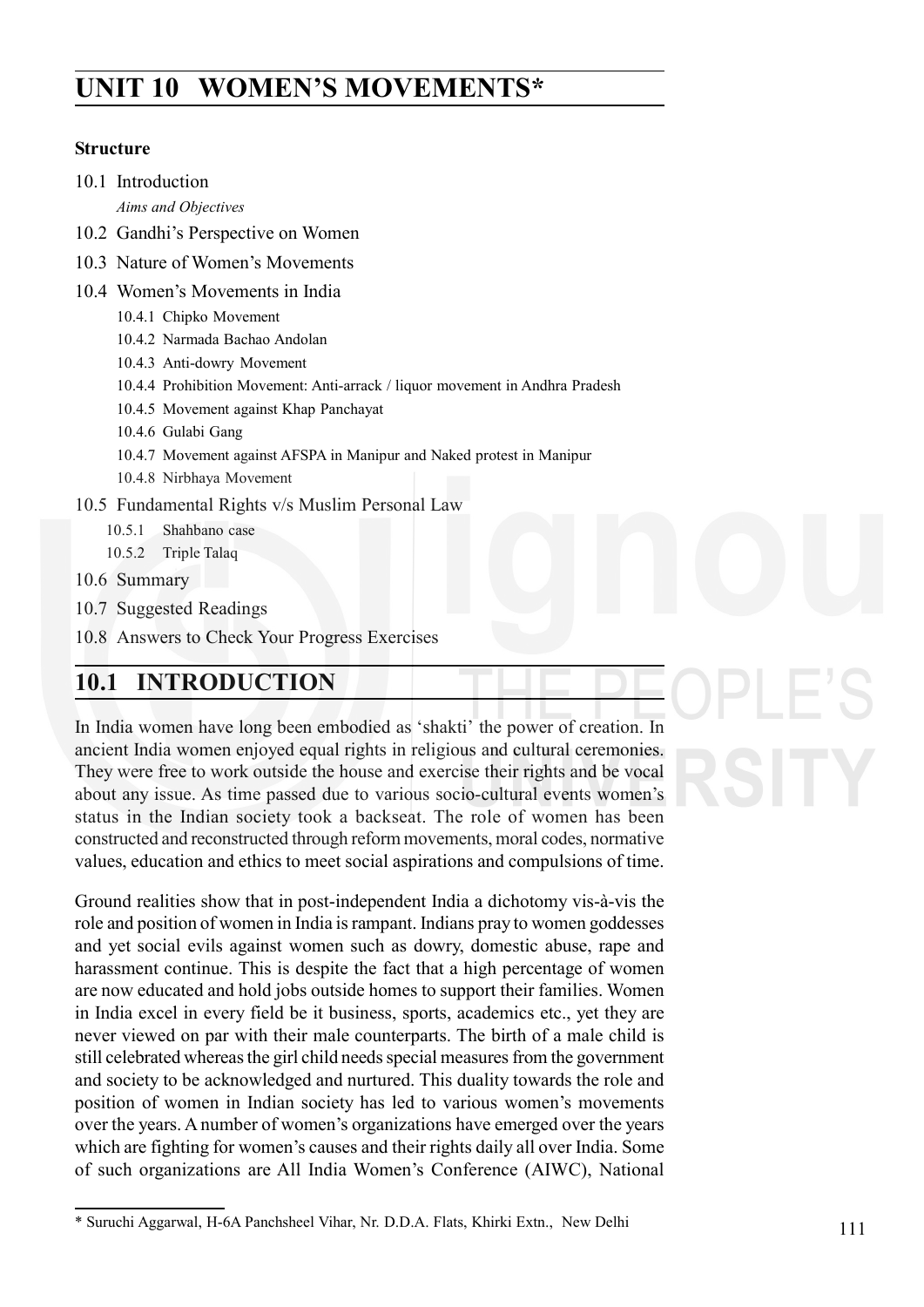**Gandhi's Legacies** Commission for Women (NCW), Saheli and Stree Sangarsh in Delhi, Asmita in Hyderabad and Vimochna in Bangalore, Delhi State National Commission etc.

### *Aims and Objectives*

This Unit would enable you to understand

- Status of women in the Indian society in the pre-independence and the post- $\bullet$ independence era.
- Gandhi's perspective on women.
- The nature of women's movements in India.
- Various popular women's movements in India post-independence.

### **10.2 GANDHI'S PERSPECTIVE ON WOMEN**

Gandhi's views place man-woman discourse much closer to our times. Gandhi was a multifaceted thinker and wrote much on socio-economic, political, religion and ethical issues and concerns. Gandhi's view on women-their place in society and their identity is greatly influenced by his theistic and moralistic approach. He observed, "of all the evils for which man has made himself responsible, none is as degrading, so shocking or shameful as his abuse of the better half of humanity."56 He said, "To me women is not the weaker sex, she is nobler of the two, for even today she is the embodiment of sacrifice, silent suffering, humility, faith and knowledge."57 He encourages women to follow the path of self-help and self-sufficiency to acquire a subjectivity of their own, independent of the creation of man. He believed women can make a rightful place in society by their own efforts based on principle of Satyagraha. He does not want any woman to consider herself as the object of lust for man, to adorn herself even for her man, for then she will succumb to the order created by man and will become an object instead of subject. Gandhi treats man and woman as one, their problems are in essence one and they live the same life. Thus Gandhi wanted women to be active agents and not passive and he emphasized the need of education for women for gaining their rightful place in society.

### **Check Your Progress Exercise 1**

**Note:** i) Use the space given below for your answer.

- ii) See the end of the unit for tips for your answer.
- 1) What was Gandhi's perspective on women?

..................................................................................................................... ..................................................................................................................... ..................................................................................................................... ..................................................................................................................... ..................................................................................................................... .....................................................................................................................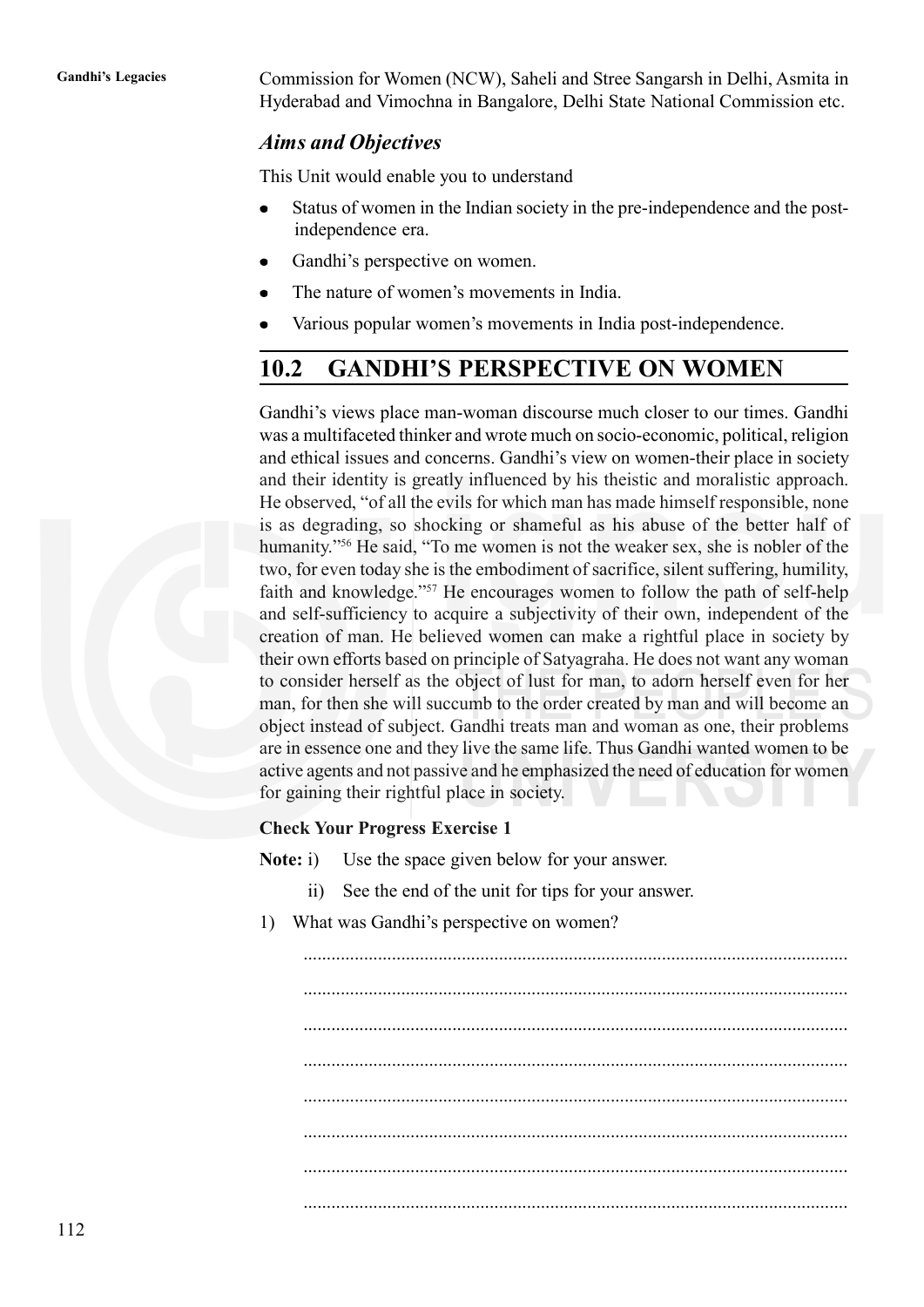# **10.3 NATURE OF WOMEN'S MOVEMENTS IN** Women's Movements **INDIA**

There is a major difference between pre-independence and post-Independence women's move-ments in India. The pre-independence movements were mainly about social reforms that had been initiated by men like Leaders of the Brahmo Samaj (Raja Ram Mohan Roy) and the Arya Samaj (Ishwar Chandra Vidyasagar) were concerned with issues like sati, remarriage, divorce, female education, purdah system, polygamy, and dowry. Gandhi collectively mobilized women to participate in the independence struggle and fight for political freedom as well as their social and political rights. In the early  $19<sup>th</sup>$  century questions regarding the status of women in the Indian society were mainly raised by elite upper caste Hindu men. Issues like women's education, widow remarriage and campaigns against sati were popularized. In the 1920s Indian women entered into a new phase of feminism leading to the creation of localized women's associations that worked on issues of women's education, livelihood strategies for working class women, as well as national level women's associations such as the All India Women's Conference. The latter was associated with the Indian national congress, and worked within the nationalist and anti-colonial movements, and under the Gandhi's leadership, mass mobilization of women became an integral part of nationalism.

The post-independence movement demanded gender equality, questioned genderbased division of labour and highlighted the oppressive nature of the existing patriarchal structure. There have been four major types of women's movements in India. (a)movements for social, economic and political rights of specific categories of people like tribals, peasants and industrial workers, (b) movements for improvement in conditions of work and independence to women, (c)movements against unequal remuneration at work as compared to men and (d) social movements on issues affecting men and children like abortions, adoption of children, sexual ex-ploitation, etc.58

### **Check Your Progress Exercise 2**

**Note:** i) Use the space given below for your answer.

- ii) See the end of the unit for tips for your answer.
- 1) Discuss the nature of women's movements in India.

..................................................................................................................... ..................................................................................................................... ..................................................................................................................... .....................................................................................................................

# **10.4 WOMEN'S MOVEMENTS IN INDIA**

According to India's Nobel Laureate for Developmental Economics Amartya Sen, organising women to experiment with forms of constructive dissent raises questions regarding their state and society and helping them arrive at answers as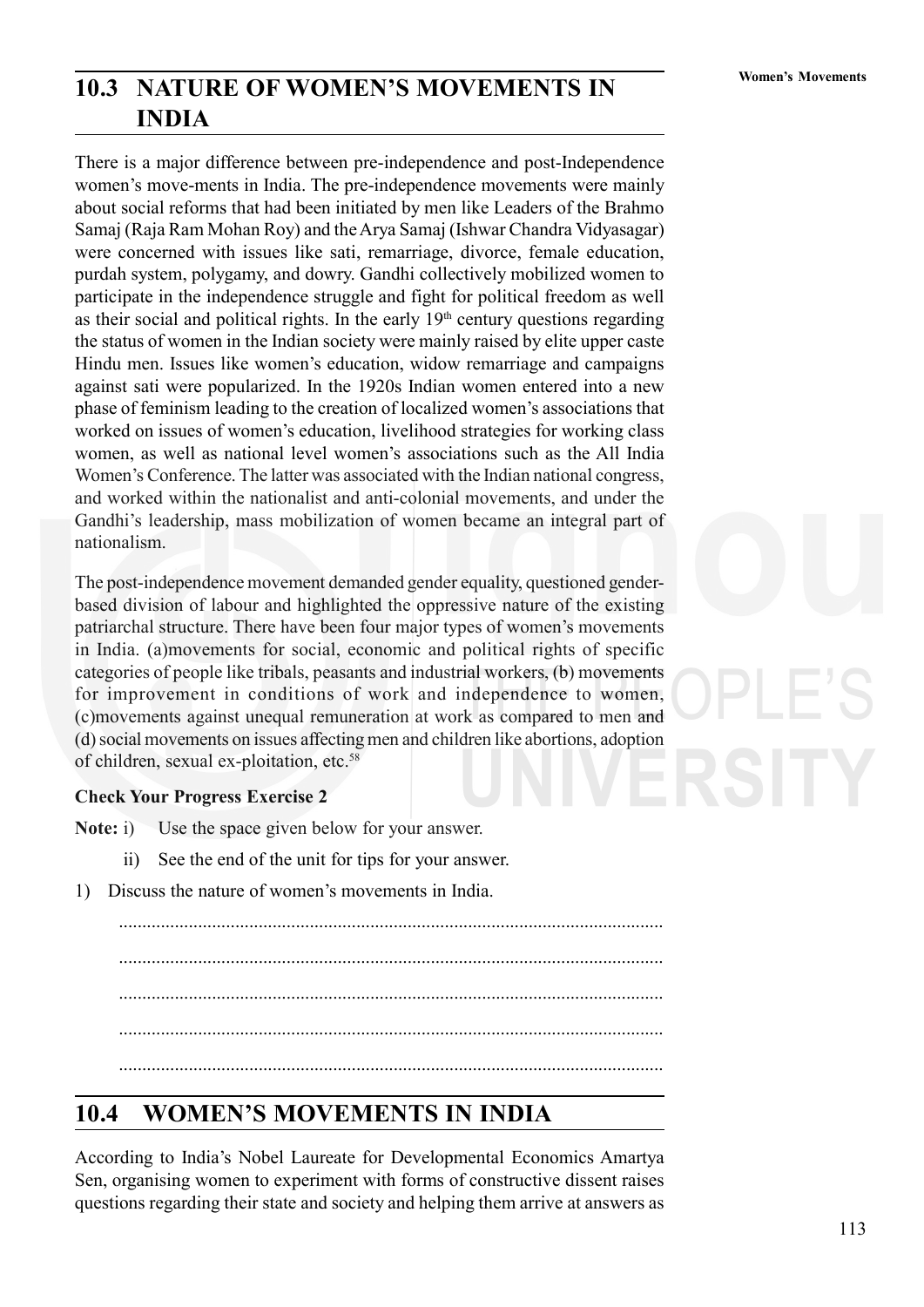Gandhi's Legacies a natural guarantor of development. Women are dealing with power relations in their daily lives through their coping strategies at socio-cultural and economic levels. Even though the common perception of formal politics fails to include women, politics in various forms and manifestations is present in the daily lives of women. This may be attributed to the patriarchal system and the socio-cultural economic and religious norms and practices. Women have been excluded from the political power structures which have resulted in inequitable sharing of resources. In the post-independence era too women have risen on various occasions time and again, united not just for gender related issues, but also spearheaded some significant socio-economic movements in the country.<sup>5959</sup>

### **10.4.1 Chipko Movement (1973)**

One of the major issues women deal with on a daily basis is the depletion of resources necessary for day to day living. Women particularly in rural areas have to forage for firewood or walk miles for two pots of water every day. When soil loses its fertility due to deforestation and degradation it falls upon the woman to try and feed her hungry family. India is a developing nation and the race for industrialization has accentuated these problems. The eco-feminist movement is the ongoing struggle of Indian women gainst these problems in different regions of India. According to Vandana Shiva, "The large number of women participating, even defying their men, demonstrates their innate power or 'shakti'. In India, inspite of women's suppression, there is a universal agreement, even if grudgingly that women are nurturers of nature. The ancient civilisation and texts have often put women on a higher pedestal in the context of ecological/ environmental concerns."60

The Chipko Movement, a non-violent, social and ecological movement that originated in the Garhwal Himalayan mountain region of the present Uttarakhand state. The Chipko Movement is also identified chiefly as a women's movement. In 1973 massive floods destroyed life and property in the region of Alaknanda valley. One day the women spotted the labour with axes. These labour had been sent by commercial contractors to cut the trees. The women protested and vowed to protect the trees. Small groups of women kept constant vigilance and hugged the trees in order to prevent the felling. The women trekked far and wide for about 75 days appealing to their counterparts in the region to join the demonstrations and vehemently protest against the commercial exploitation of the forests. Significant catalysts of the movement were women like Mira Behn, Sarala Behn, Bimala Behn, Hima Devi, Gauri Devi, Gunga Devi, Bachni Devi, Itwari Devi, Chamun Devi and many others. Led by Sundarlal Bahuguna, Gauri Devi and Gunga Devi, along with their co-workers, the movement was a much successful one. Consequently, the government imposed a ban on the commercial green felling in the region. While the Chipko movement was primarily a movement demanding ecological protection, the involvement of women in the forefront gave it an added impetus of women asking for a stronger representation in decision making. It further highlighted the role of women as the torchbearers of similar movements everywhere.

### **10.4.2 Narmada Bachao Andolan (1985)**

The 'Narmada Bachao Andolan' or 'Save the Narmada Movement' was essentially a movement against the irregular and irresponsible pattern of development. It was a crusade to ensure justice of the affected people due to dam construction.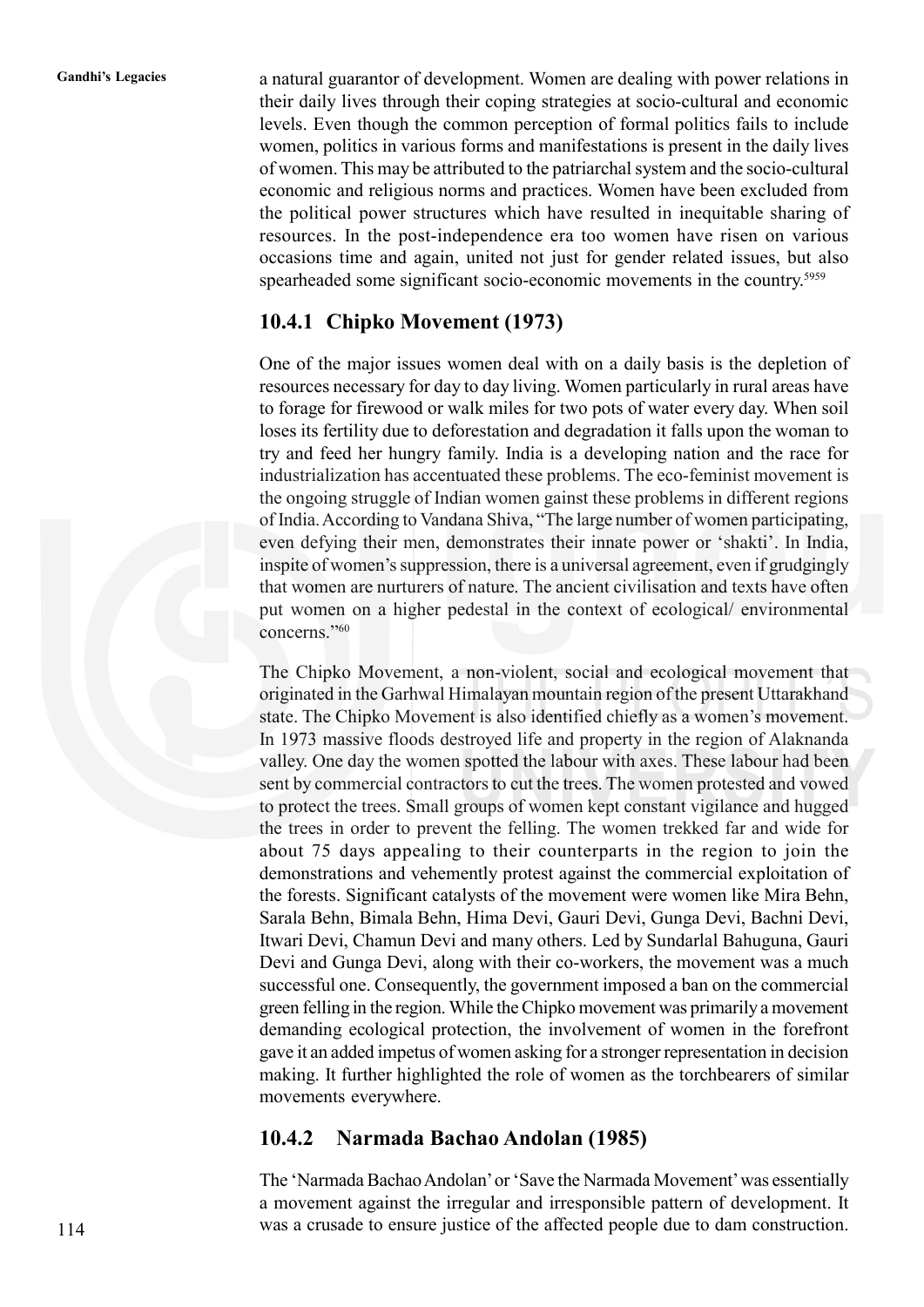The main thrust of the Andolan was to oppose the Sardar Sarovar Project, the **Women's Movements** largest dam to be built on the Narmada. The struggle started in 1985, relied on hunger strikes, solidarity marches and mass media publicity to spread awareness of the issue, making it one of the pioneering non-violent struggles undertaken to ensure justice to the people. In 1989, it became a full-fledged environmental and livelihood movement, vehemently opposing the dam construction and demanding a just resettlement policy. The efforts of a single woman-Medha Patkar for 32 years eventually led to an independent review of the project by the World Bank, one of the sponsors of the project and eventually to its withdrawal in 1995. She was an inspiring leader of the movement and undertook several fasts and hunger strikes. She along with other activists of the movement faced stern police action and lathi charges throughout the course of the struggle.

### **10.4.3 Anti-dowry Movement (1980- )**

The Dowry Prohibition Act came into being in 1961. Dowry a social evil has plagued Indian society and women since ancient times. This is one of the main reasons why a girl-child is viewed as a burden by people or families. In the 1980s dowry deaths began to be reported from all parts of India and the quiet protests against these erupted into a stronger movement. However, in 1977, the movement gained more momentum when women started demanding not only an end to dowry but also against crimes committed for dowry, especially murder and abetment to suicide.

Protests began in Maharashtra, Karnataka and Gujarat. In Delhi, the first organisation to raise the issue of dowry and crimes related to it was Mahila Dakshata Samiti. It was however, Stree Sangharsh, a feminist group that made dowry harassment a topic of discussion in households. On June 1, 1979, they organised a protest march against the death of Tarvinder Kaur, a woman who was burned by her mother-in-law and sister-in-law, for dowry. The initiative was in fact taken by Indraprastha College Women's Committee, who approached Stree Sangharsh to organise the march. Progressive Students Organization also supported the other two, showing the enthusiasm and effect that such social issues had on the youth. The agitation became a national success and was covered by the press extensively, with many more protests organised all over Delhi.

These movements showed the effects that women's groups and feminists had on the society in raising the issue of dowry harassment in the public arena. However, they also faced various obstacles in reaching out to people, most prominent among them was the societal attitudes towards marriage. The women who suffered at the hands of their husbands or in-laws, often continued to stay with them due to lack of any other alternative. Going back to their parents' home or living separately was not considered desirable as the women and their natal family had to suffer social stigma, and landlords didn't rent houses to single women for fear of them being sex workers or thought to be one by others. Moreover, women were (and still are) socially conditioned to be obedient, submissive to their husbands that even after physical, sexual and/or mental abuse, the women stayed with their husbands out of duty.

The movement continued religiously from all sections of society and by the efforts of Nari Raksha Samiti and Mahila Dakshata Samiti There were further developments in the legal system of the country. In December 1983 the Criminal Law  $(2<sup>nd</sup> Amendment)$  Act was passed, introducing Section 498A to the Indian

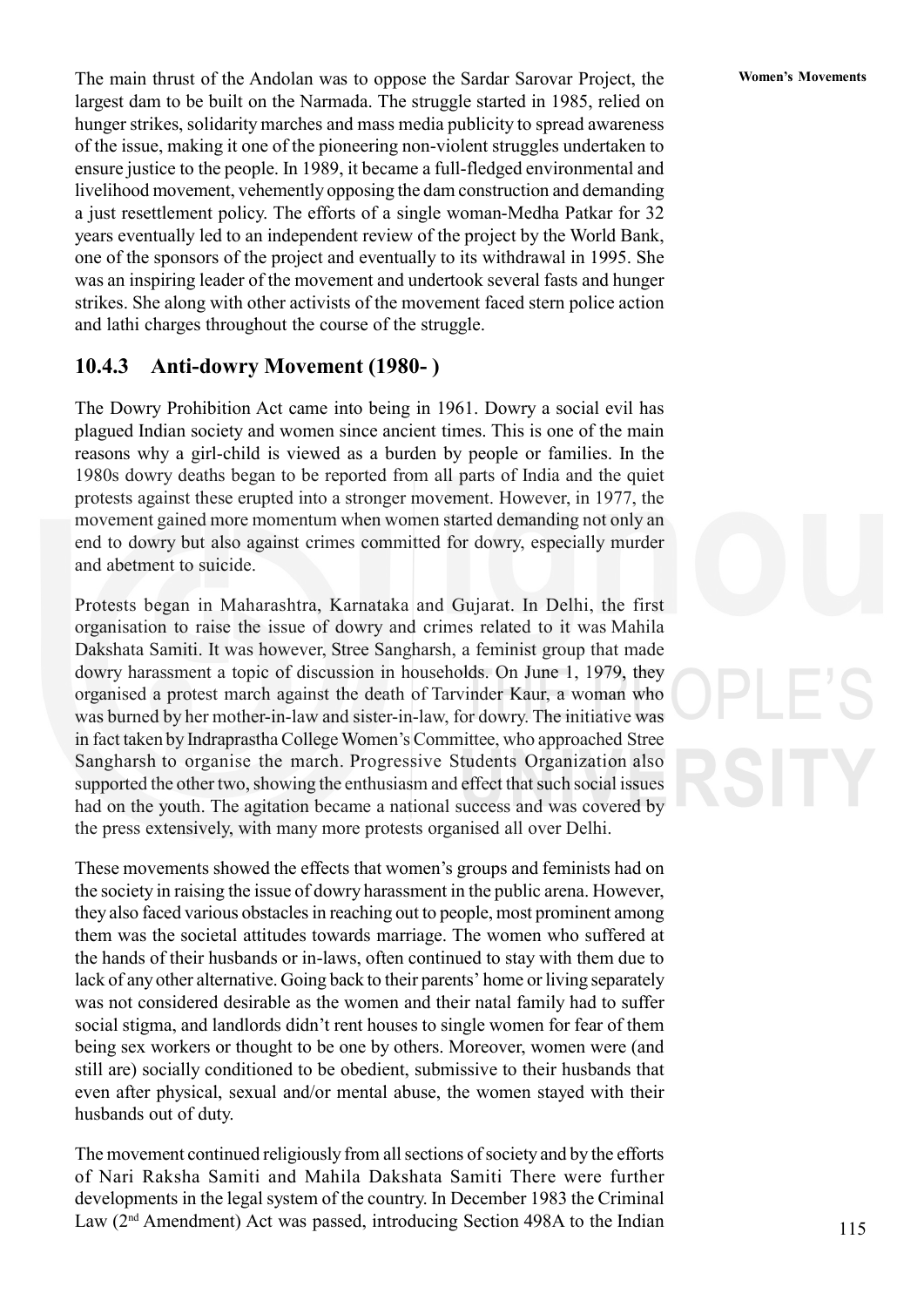Gandhi's Legacies Penal Code (IPC). According to this section, cruelty, specifying both physical and mental harassment, was made a non-bailable offence, punishable by up to two years in jail and a fine. Indian Evidence Act was also amended and Section 113A was included in it that helped with proving abetment to suicide. Lastly, there was also an amendment of Section 174 of the Criminal Procedure Code (CPC), which made it compulsory to do a post-mortem of a woman who died within seven years of marriage. Even earlier the Central Government, in November 1980 had ordered mandatory investigation and post-mortem of a woman who died within five years of marriage under unnatural circumstances. In September 1980 the Haryana government made it compulsory that al unnatural deaths of married women were to be registered as murder (Section 302, IPC), while cases with abetment to suicide were to be registered under Section 306 of the IPC.61

### **10.4.4 Prohibition Movement: Anti-arrack/Liquor Movement in Andhra Pradesh (1993-94)**

The prohibition movement was a revolt against familiar happenings of liquor addicts, spending women's wages, selling away household goods, and indulging in drunken brawls and domestic violence of various sorts. The anti-arrack / liquor movement started in Dubagunta, a remote village in Nellore through Rosamma, an elderly woman who was inspired by the lessons of the adult education programme. Protests by women of the village spread to neighbouring villages. Information about protests spread through word of mouth and through established social networks. Spontaneous actions by women in many communities in other districts also occurred, breaking the pre-existing social norms i.e., patriarchy and non-participation of women in the public domain.

Though the anti-arrack agitation in Andhra Pradesh was built on the initiative and participation of women, a multitude of organizations got involved in this movement and helped to mobilize women across the State. The participating organizations supported women to sustain the struggle for a ban on liquor and arrack. The organizations ranged from national, regional, grassroots women's units and issue-based informal groups to political parties with different ideological orientations, priorities and political motivations. They came together to fight against liquor/arrack, the habit as well as State policy. It was considered necessary first to change the policy of the State in favour of a ban on arrack and liquor.

Haryana and Andhra Pradesh, the two states that experimented with prohibition gave it up due not only to financial reasons but also because they were unable to control illicit distillation and bootlegging. Haryana made several attempts at prohibition, but it finally gave it up. Women's organizations that had spearheaded the campaign for the ban on liquor themselves supported the lifting of prohibition because they found that men, denied their drink through legitimate channels, took to illicit liquor. This resulted in a spate of spurious liquor tragedies. Andhra Pradesh introduced partial prohibition in 1994 through a ban on illicit liquor. It was preceded by protracted agitation and a major social movement for prohibition by women.

In the initial stages of agitation, many women were lathi charged and some were arrested by police. They were threatened by the arrack and liquor contractors, few women activists were beaten up by hooligans employed by the arrack contractors. Women overcame many such hurdles without resorting to violence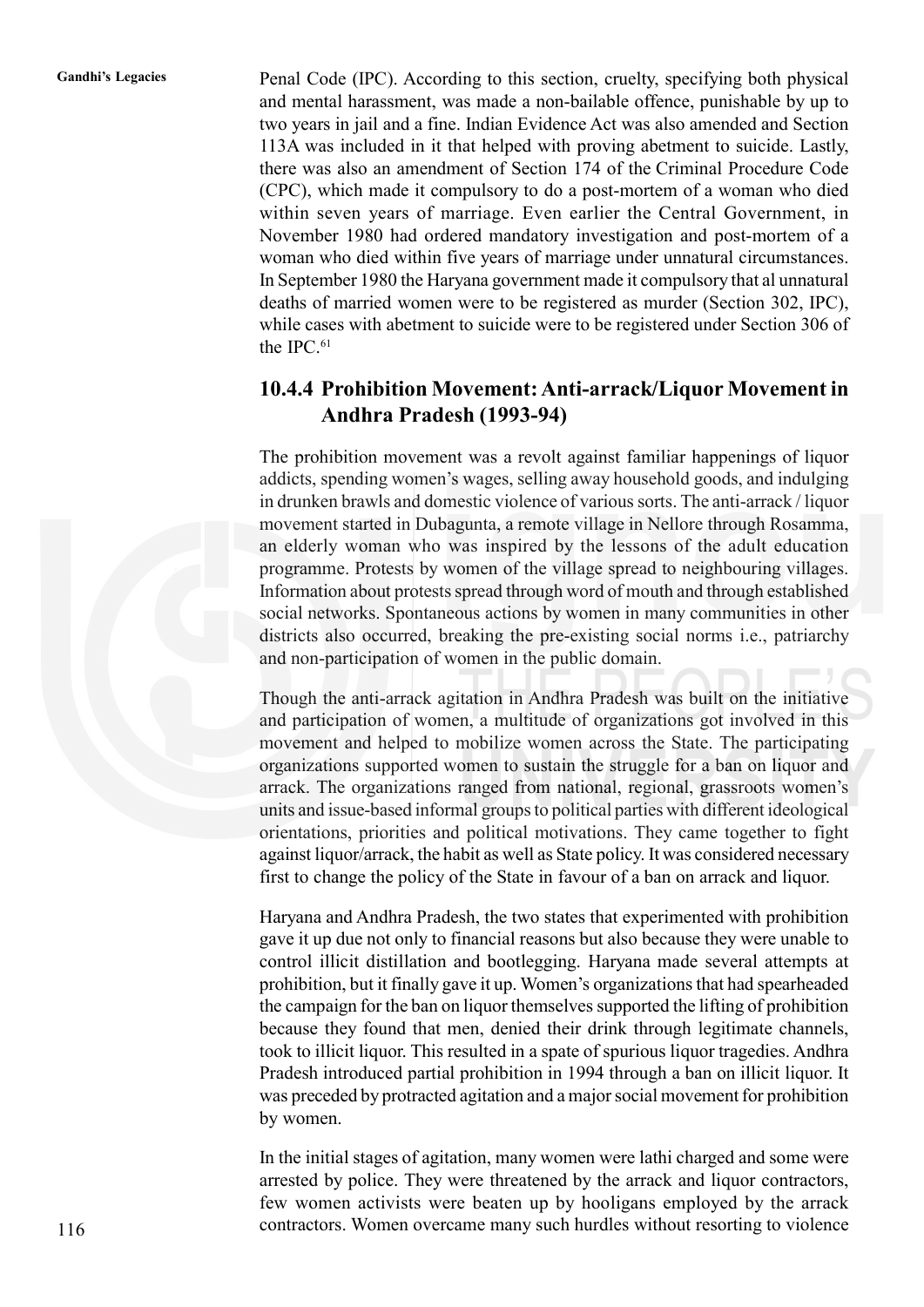**Women's Movements** thanks to the support from the print media and the opposition political parties and their front organizations. Endowed with cadres and resources, the participating organizations played an important role in building the anti-arrack movement to a crescendo, thereby converting an emotion-ridden movement by disparate ad hoc groups at the grassroots into a broad-based movement. With this, the movement gained unprecedented momentum. It soon became a political movement, sending shock-waves to the political establishment. The latter reacted with police action in the initial stages, but were later forced to give in, change its earlier stand and come up with a time-bound programme in favour of prohibition.

The anti-arrack movement of Andhra was a roaring success for a number of reasons. It centered on a simple and transparent issue i.e., prohibition, which could be understood by all. Women from the lower strata participated in large numbers. The movement gained momentum and sustained because of support from the vernacular media and a large number of voluntary organizations and political groups. The movement gained strength as it was able to manage the available resources (people, material, ideas and organization) effectively. Once the movement gained popularity and received a bandwagon effect, it became explosive and unstoppable, diluting resistance from those in authority. Above all the movement stayed true to the character of a successful non-violent movement i.e. disciplined disruption.

### **10.4.5 Movement against Khap Panchayats (1995)**

In 1995, a young boy in Jind district of Haryana married a girl from his village against the orders of the khap panchayat. As a punishment, the panchayat members ruled that the boy's 12-year-old sister should be raped. A bitter struggle ensued between the men and women of the village. The men were supportive of the ruling of the panchayat and the women vehemently protested against it. Jagmati Sangwan-a reformer along with over 1000 women organized the protest. Even women married to some of the men who supported the panchayat ruling protested against the panchayat's ruling.

This was one of the first mass movements organised by Sangwan. Over the years she went on to spearhead a strong women's movement in Haryana, mobilizing close to 50,000 women to join the Janwadi Mahila Samiti. She along with her supporters led passionate campaigns against female foeticide and honour killing in the state. Her biggest targets were the Khap panchayats, who she believes operate along the notion of women being the honour of the family.

### **10.4.6 Gulabi Gang (2002)**

In 2002, Suman Singh Chauhan of Badausa in Uttar Pradesh's Banda was faced with an incident wherein her friend was beaten up by her alcoholic husband. She gathered some of her friends and neighbours and rushed to her friend's house and thrashed her friend's husband publicly. This incident sparked off the origin of a group of women vigilantes in Badausa who took it upon themselves to correct social evils.

Calling themselves the Gulabi Gang (pink gang), the group did not just limit their activities to a fight against gender based social evils, but also battled against several other wrongdoings and crimes such as hoarding, bribery, caste discrimination etc. Wearing pink sarees and carrying bamboo sticks, they frequently resorted to violence in order to make their voices heard.

117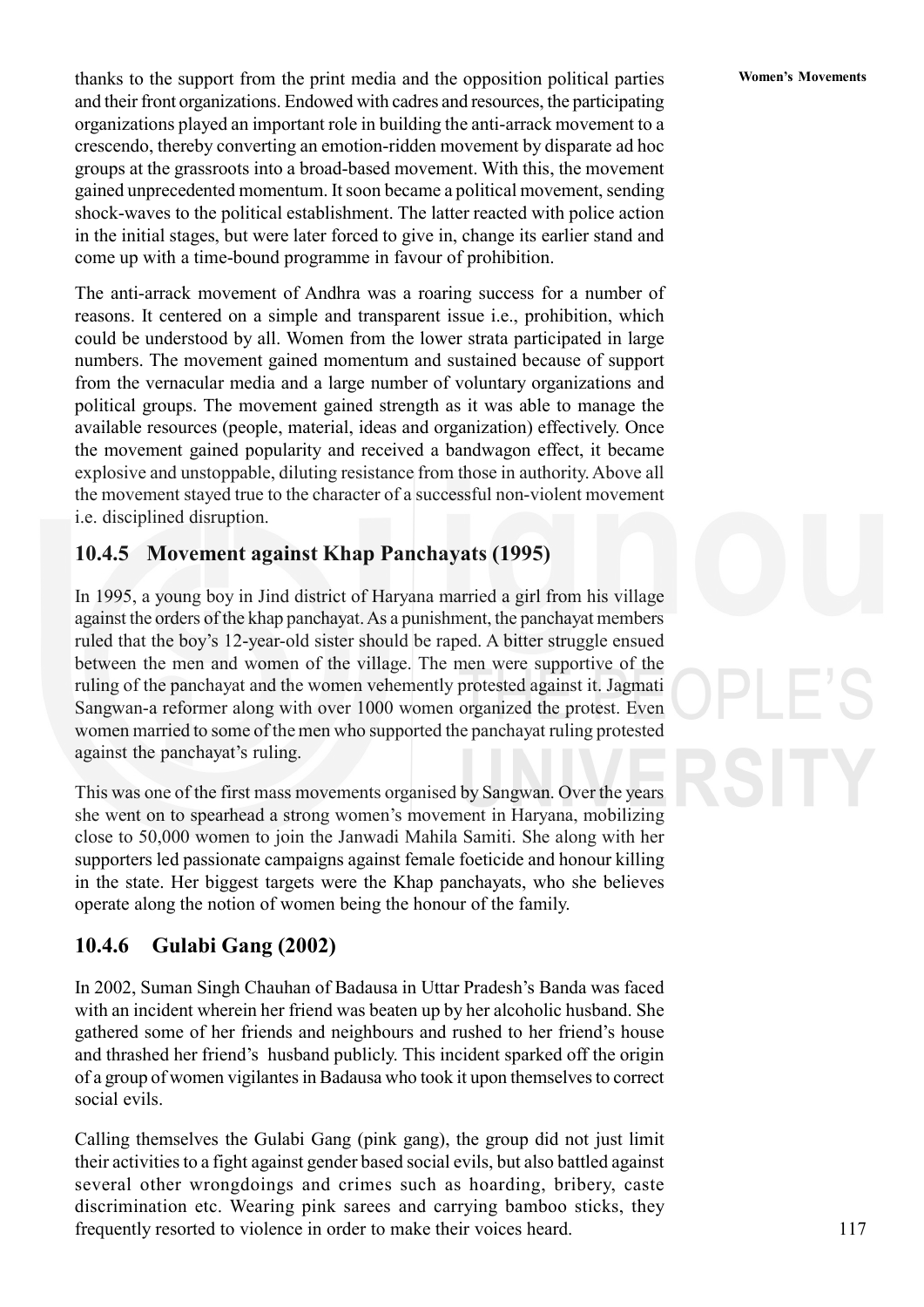Gandhi's Legacies Badausa is listed among the 200 poorest districts in India and here illiteracy, caste and gender violence are widesptread. Most of the women in the gang belonged to the Dalit community. Speaking to BBC, the current self-proclaimed leader of the gang, Sampat Pal Devi said, "Nobody comes to our help in these parts. The officials and the police are corrupt and anti-poor. So sometimes we have to take the law in our hands. At other times, we prefer to shame the wrongdoers."

### **10.4.7 Movement against AFSPA in Manipur and Naked Protest in Manipur (2000-)**

The people of Manipur have since long struggled against the Armed Forces' Special Powers Act (AFSPA). The people believe that this counter-insurgency law has created more unrest in their state than bring peace. The anti-AFSPA movement in Manipur raises issues of justice, accountability, and fundamental rights to life and liberty, all essential to the future and present functioning of Indian democracy.

Irom Sharmila has been the visible face of the anti-AFSPA movement. She kept a sixteen-year long fast to protest against AFSPA and to help create worldwide public awareness. She broke her epic fast, on August 9, 2016 because she decided it was time to experiment with a new strategy i.e., contesting elections, winning power and instituting good governance. Support for Irom's cause started pouring in from various quarters like the National Association of People's Movements (NAPM), Naga People's Movement for Human Rights (NPMHR), women's groups, human rights and civil society groups in Mumbai, Delhi, Hyderabad, Kolkata etc.

During the course of Irom Sharmila's fast a shocking incident took place which united the women in Manipur like never before. On July 11, 2004 a 32-year-old woman named Thangjam Manorama was picked up by members of the Assam Rifles (a paramilitary force unit in India) stationed in Manipur on allegations of her being part of the banned People's Liberation Army. Next morning, she was found raped and murdered with bullets pumped into her vagina.

Five days after the murder, 30 women came out on the streets of Imphal in protest against the army atrocity against Manorama. Stark naked, they walked down to the Kangla fort in Imphal where the Assam Rifles was stationed, carrying a board that read 'Indian Army rape us'. The women all screamed that, "We are all Manorama's mothers." The shocking protest eventually resulted in the Assam Rifles vacating the Kangla fort. Though, the struggle of Manipuri women against AFSPA still continues due to mitigating political factors.

### **10.4.8 Nirbhaya Movement**

In December 2012, New Delhi witnessed a horrific crime-a female medical student was violently gang-raped on a moving bus and then dumped onto the highway, injured and unconscious. While she didn't survive the attack, Nirbhaya, as she was named by the media, sparked a revolution in India. People fiercely reacted against the incident and clearly expressed that they have had enough. After the incident, thousands of people came out on streets to protest in several parts of the country. The movement also created a stir in social media where people changed their display picture to a black dot and tens of thousands of people signed a petition protesting the incident. Taking the movement into consideration,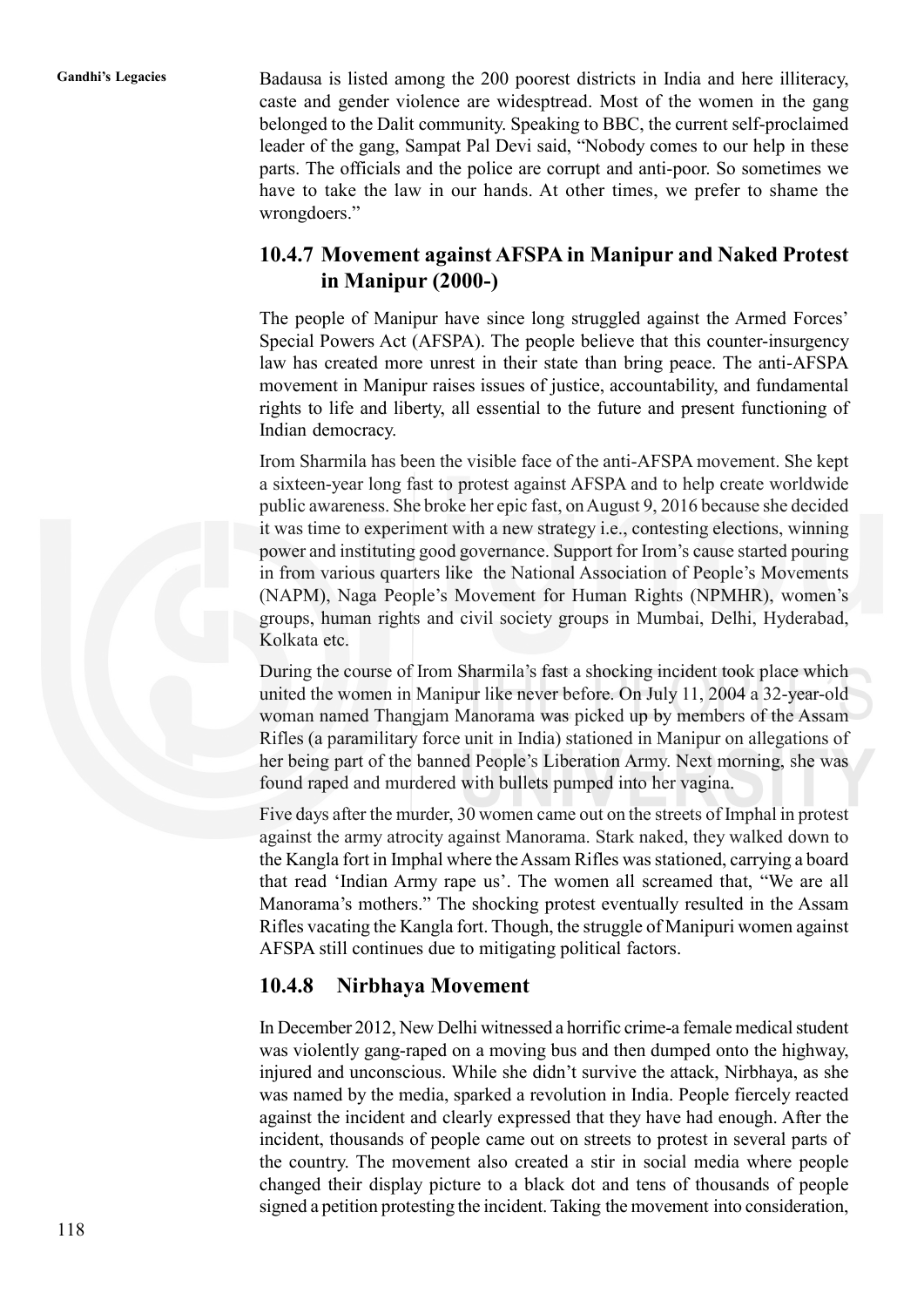the government at the centre and various states announced several steps to ensure **Women's Movements** the safety of women.

### **Check Your Progress Exercise 3**

**Note:** i) Use the space given below for your answer.

- ii) See the end of the unit for tips for your answer.
- 1) Discuss the contribution of various women's movements to the question of women's empowerment.

..................................................................................................................... ..................................................................................................................... ..................................................................................................................... ..................................................................................................................... .....................................................................................................................

# **10.5 FUNDAMENTAL RIGHTS V/S MUSLIM PERSONAL LAW**

The women's movement has not been able to "decommunalize" women's issues. Women's organizations and feminists did not know how to deal with the problems of women belonging to different religious groups. By the time the feminist movement began in the 1970s, minority identities had become rigid. This divisive environment affected Muslim women. Religious fundamentalists tried to place the onus of preserving religious-cultural identity on women. This identity syndrome, with women in the centre, diverted attention away from Muslim women's grim realities and the deviations from the actual Islamic position.

Having been a secular movement, the women's movement found itself facing a difficult challenge that it did not know how to handle. On the conceptual level, Indian feminists were in a dilemma: how to assimilate Muslim women's issues into broader feminist issues and, at the same time, safeguard their religious and cultural identity. This has been most obvious in the case of Muslim Personal Law. Placing Muslim women's issues within the confines of religion has further marginalized them, and created hesitancy among the secular feminists in addressing their problems for fear of hurting religious sentiments.

### **10.5.1 Shahbano Case (1985)**

Shahbano case is a typical example of this. Denied maintenance by her husband Shahbano's case reached the Supreme Court in 1986 whereby the Supreme Court upheld Shahbano's petition under section 125 and Muslim Personal Law. The Muslims rose up against this and the bill Muslim Women's Maintenance of Right on Divorce Act of 1986 was tabled in the Parliament despite opposition from many quarters. The then ruling party Congress backed the bill and which was passed because the government wanted to compensate and appease the Muslims, particularly after the breaking of the locks at Ayodhya at the Babri Masjid site. All over India there were mass protests both for and against the passing of this legislation. While women's groups protested that the government was sacrificing the interests of women for the sake of electoral politics. Though it was seen that

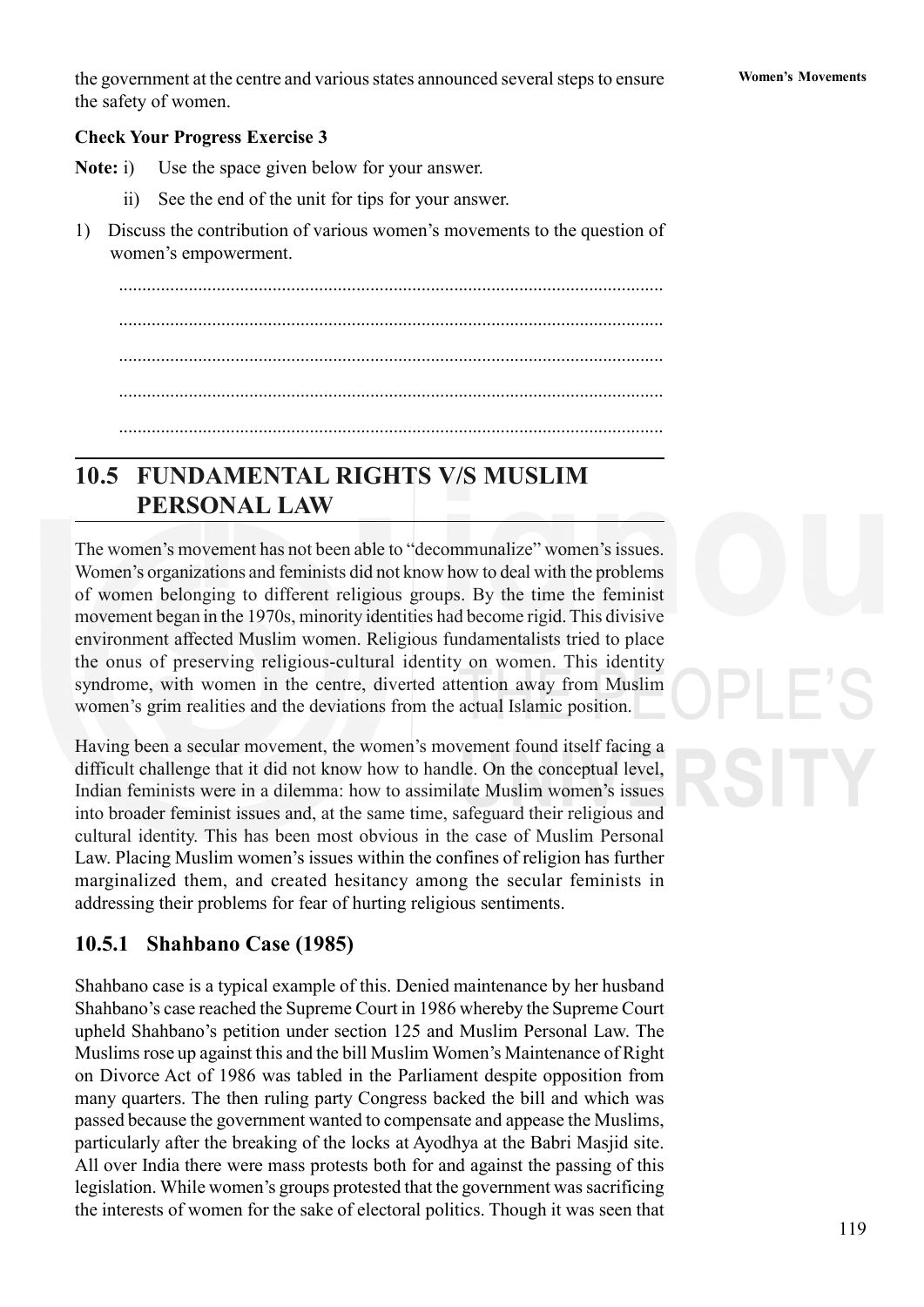**Gandhi's Legacies** many Muslim women came out in support of the bill, but the women's organizations realized that women could be polarized along religious lines. This panacea of sisterhood was no longer one that activists could unproblematically believe in.<sup>62</sup>

### **10.5.2 Triple Talaq (2016)**

Muslim men are allowed to end their marriage by saying the word 'talaq' three times to their wives. According to the All India Muslim Personal Board it is a sinful practice, but it is a matter of faith for Muslims. They opine that if men were unable to divorce their wives they would resort to other heinous methods of getting rid of her like murder etc. Modern technology has made it even easier for unscrupulous men to dump their wives by phone, email or text. There have also been instances where men have used Skype, WhatsApp or Facebook for the purpose without taking any responsibilities.

A very vocal campaign against this practice was started around 2005 by Bharatiya Muslim Mahila Andolan (BMMA). In December, 2012 a public hearing on this issue was held calling for a ban on 'triple talaq'. They wrote letters to the prime minister, the law minister, the minorities' affairs minister and the women and child development minster and collected 50,000 signatures, calling for a ban on triple talaq.

The issue erupted with full force in 2016 when Shayara Bano and Afreen Rehman challenged their triple talaq divorces in the Supreme Court. In the next few days more women and BMMA filed similar petitions in the apex court of the country. A multi-faith bench was set up under Chief Justice J.S. Khehar. The main point was that for the first time Muslim women had fought against their divorces on the ground that their fundamental right had been violated. According to the women the clergy told them that they had no fundamental rights because of the faith they followed. The Supreme Court bench pronounced, "These practices were illegal, unconstitutional, discriminatory and against the modern principles of gender justice." The unilateral, instantaneous triple talaq finds no mention in Sharia or the Quran and it's already banned in 22 Islamic countries, including Pakistan and Bangladesh. In the end, the court did not accept the argument that just because it had been a custom for 1,400 years, it should still be acceptable. Instant divorce is no longer just sinful, it's now also illegal. Muslim women had since long suffered because of patriarchal misogynistic rules of their community and wrong interpretations of their religion.<sup>6363</sup>

### **Check Your Progress Exercise 4**

**Note:** i) Use the space given below for your answer.

- ii) See the end of the unit for tips for your answer.
- 1) Explain the issue of Fundamental Rights v/s Muslim Personal law debate in detail.

.....................................................................................................................

### .....................................................................................................................

# **10.6 SUMMARY**

The Indian society is a multicultural society with caste, religion, ethnicity and gender as some of the important aspects influencing politics and the development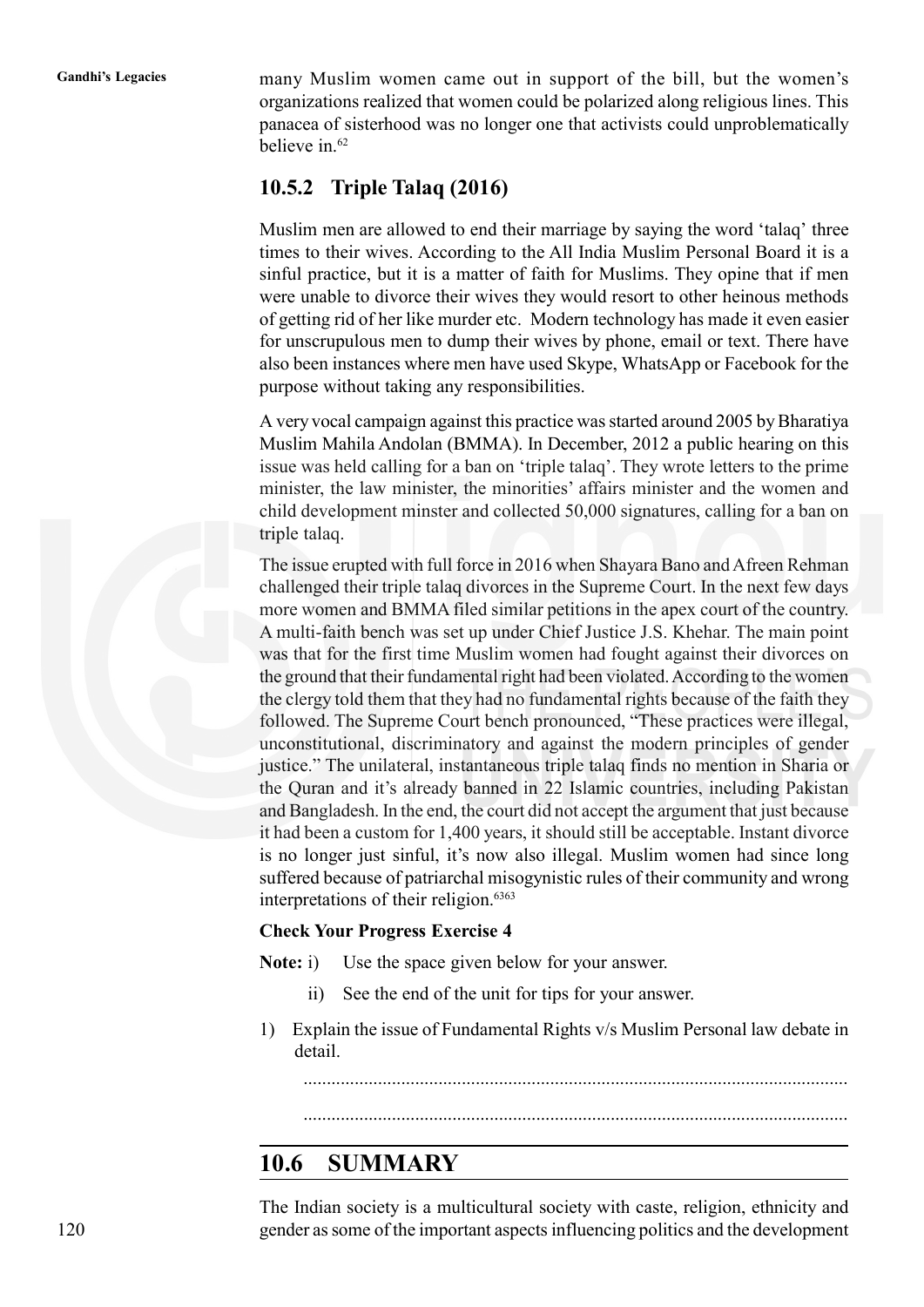of the society. The gender issue has been an important issue in India since colonial **Women's Movements** times and it has been the basis of women's movements in India. These movements have since long mobilized and united women against violence and discrimination, and in demanding for improved living conditions and their rightful human rights etc. The women's movements have, throughout the colonial and post-colonial rule, not been one movement, but several movements. The movements have been criticized for representing 'women' as a cultural and politically uniform group, simply because women's challenges are not uniform, and depend more on caste, religion, poverty and other social factors like education, rather than their sex. Studies on nutrition from rural areas in Punjab have showed that the gender differences in nutrition among children were greater among land-owning than landless households. This is quite interesting as one might would have expected the opposite, landless being poorer than land-owning possibly leading to girls being more disadvantaged. This indicates that there are more factors than just gender that defines the living conditions, opportunities and challenges many women in India experience.<sup>64</sup>

There are many debates going on around unresolved issues and questions, lending a sort of vibrancy to the women's movement. Crusade against attacks on women with acid by men for a variety of reasons, the urgent need for equal participation of women in Parliament are such issues. The positive achievements since independence are important factors outweighing this debate and controversy. There is the need to celebrate diverse strengths of the Indian women's movement especially its ability to meet challenges from different quarters, that is, challenges from communalism, caste movements etc. From its present position, the Indian feminist movement has a strong enough base on which to build for the future.

## **10.7 SUGGESTED READINGS**

Aggarwal, Mamta. Women's Movements in India: Forms and National Organizations. *History Discussion.* n.d. http://www.historydiscussion.net/essay/ womens-movements-in-india-forms-and-main-national-organisations/1801.

Gull Raashida and Aneesa Shafi. 'India Women's Movement after Independence'. *International Research Journal of Social Sciences.* Vol 3(5), No. 46-54. May, 2014. http://www.isca.in/IJSS/Archive/v3/i5/10.ISCA-IRJSS-2014-66.pdf

'History of Feminist Movement in India'. *Outlook.* December 20, 1995. https:// www.outlookindia.com/magazine/story/history-of-feminist-movement-in-india/ 200428.

'Human Rights, Gender and Environment: Women's Movements in India'. *University of Delhi.* n.d. https://sol.du.ac.in/mod/book/view.php?id=1474& chapterid=1388.

Kabeer, Naila. 'Gender Mainstreaming in Poverty Eradication and the Millenium Development Goals'. A handbook for policy-makers and other stakeholders. Commonwealth Secretariat. International Development Research Centre. Canada. 2003.

Kapadia, Sita. 'A Tribute to Mahatma Gandhi: His views on women and social changes.' *Mahatama Gandhi's Writings and Philosophies.* n.d. https:// www.mkgandhi.org/articles/kapadia.htm.

Mehrotra, Deepti Priya. 'The Anti-AFSPA Movement in Manipur: Common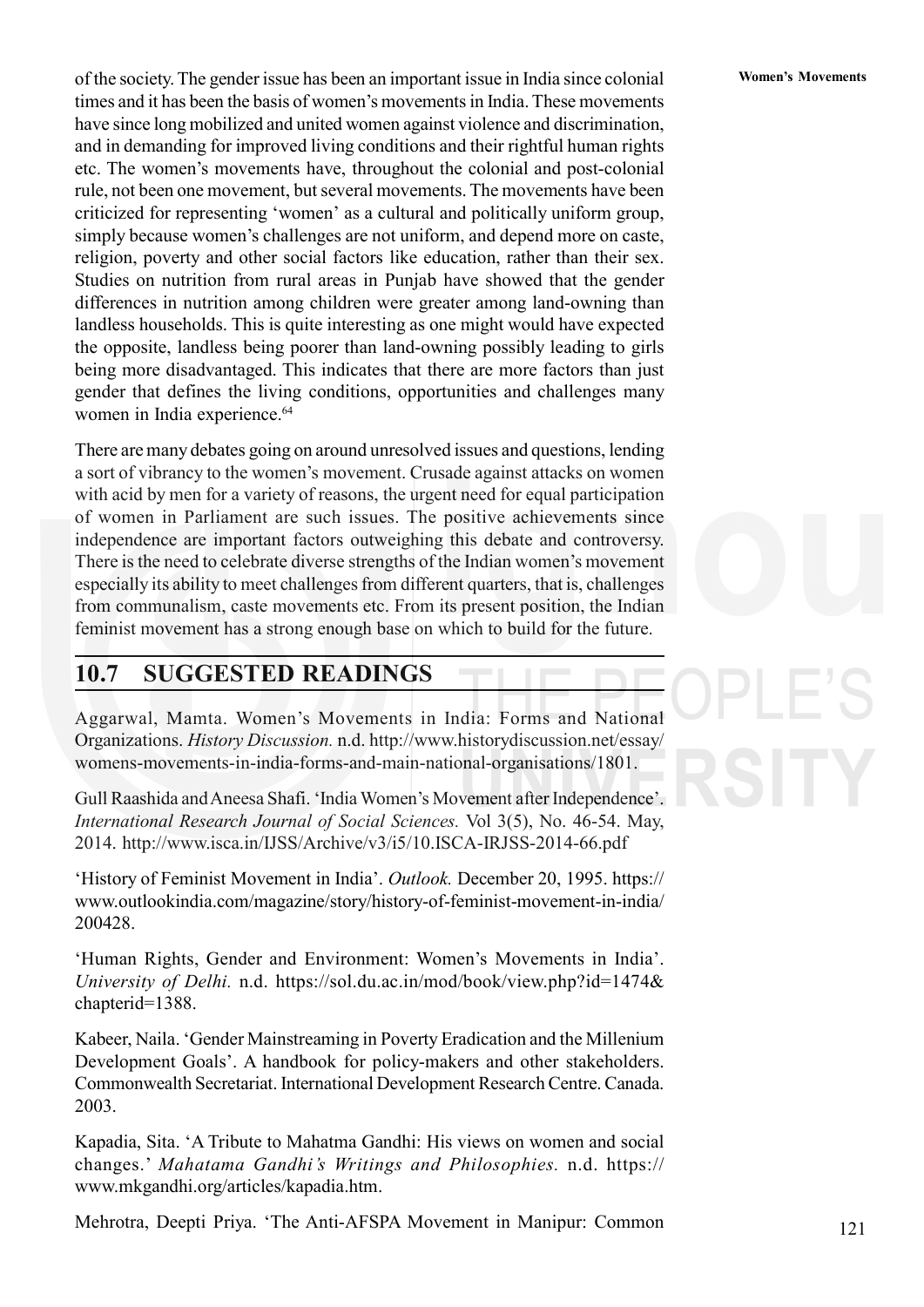**Gandhi's Legacies** Causes and Diverse Strategies'. *Mainstream Weekly.* Vol LVI, No. 40. September 24, 2016. http://www.mainstreamweekly.net/article6695.html.

> Nagpal, Himanshi. 'The Historical Journey of Anti-Dowry Laws.' *Feminism in India.* June 21, 2017. https://feminisminindia.com/2017/06/21/historical-journeyanti-dowry-laws/.

> Rowchowdhury, Adrija. 'International Women's Day 2018: Five Mass Movements Spearheaded by Women in India'. *Indian Express.* March 8, 2018. https:// indianexpress.com/article/research/international-womens-day-2017-five-massmovements-spearheaded-by-women-in-india-4559761/.

> 'Triple Talaq: How Indian Muslim Women fought, and won, the divorce battle'. *BBC News.* August 22, 2017. https://www.bbc.com/news/world-asia-india-40484276.

> Turner, Kathryn G. 'Chipko and the Rose-Colored Glasses of Ecofeminism'. 2003. ww.utexas.edu/research/student/urj/journals/chipko\_for\_URJ.doc.

> Verngaard, Kenneth. 'Women's Movements in India-A Short Summary. *Wordpress.* May, 2010. https://verngaard.wordpress.com/womens-movementsin-india-a-short-summary/.

> 'Women Aiding Sustainability in local self-governance'. *Media For Rights.*n.d. http://www.mediaforrights.org/women-rights/english-articles/299-womenaiding-sustainability-in-local-self-governance.

> 'Women's Movements in India after Independence' *Your Article Library.* n.d. http://www.yourarticlelibrary.com/essay/womens-movements-in-india-afterindependence/32974

# **10.8 ANSWERS TO CHECK YOUR PROGRESS EXERCISES**

### **Check Your Progress Exercise 1**

1) Highlight the moralistic approach of Gandhi towards Women explaining that virtues of sacrifice, suffering, humility, faith and knowledge constitute women's power.

### **Check Your Progress Exercise 2**

1) Highlight the following points: movements for specific categories of people like tribals, peasants and industrial workers, movements for improvement in conditions of work and independence to women, movements against unequal remuneration and social movements on the issue of abortion, adoption of children, sexual ex-ploitation, etc.

### **Check Your Progress Exercise 3**

1) The answer should include the summary of Anti-dowry Movement, Prohibition Movement,Movement against Khap Panchayat, Gulabi Gang,ovement against AFSPA in Manipur and Naked protest in Manipur and the Nirbhaya Movement.

### **Check Your Progress Exercise 4**

1) Shahbano Case (1985), and Bharatiya Muslim Mahila Andolan (BMMA). To be included in the answer.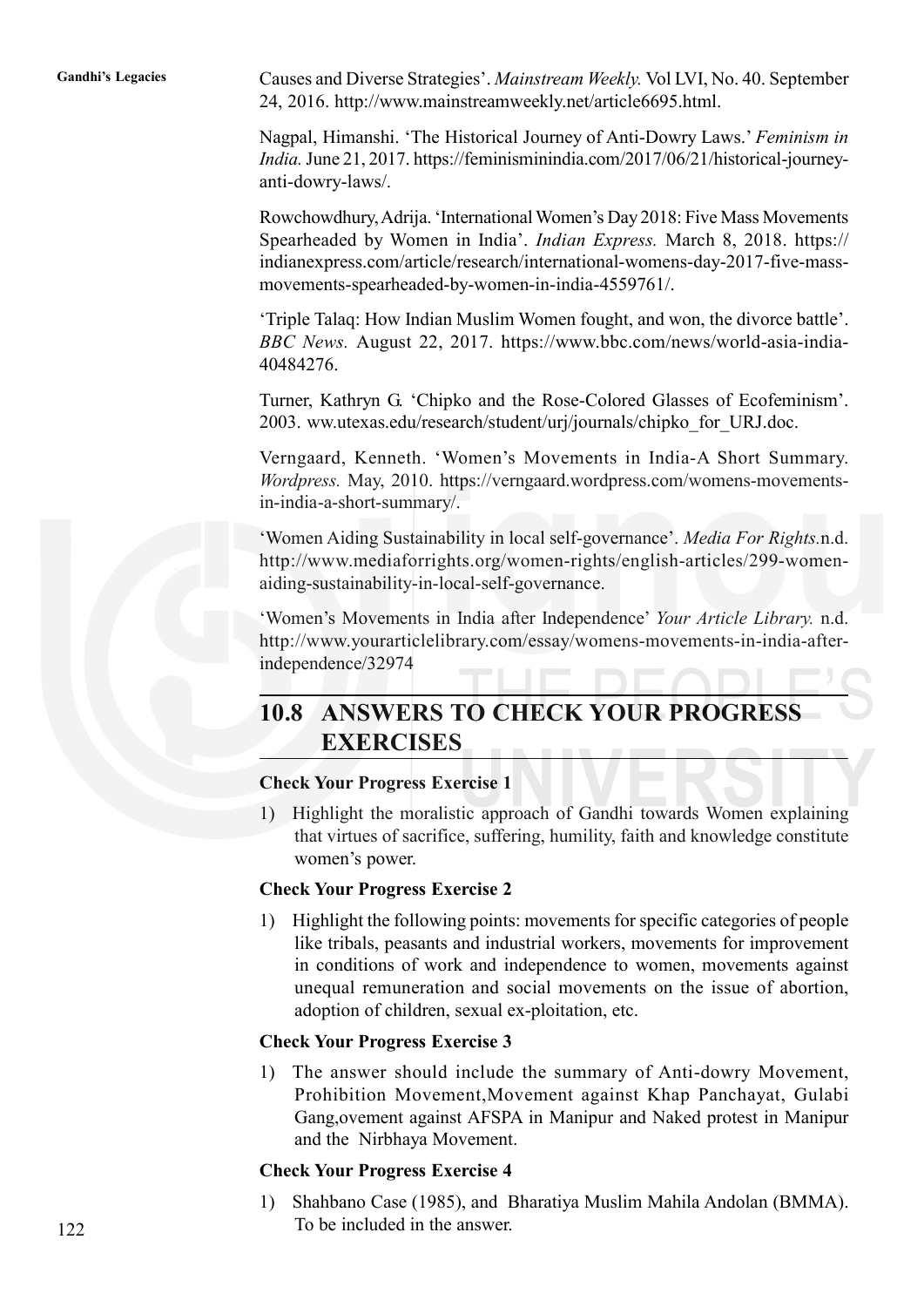# **UNIT 11 ENVIRONMENTAL MOVEMENTS\***

### **Structure**

- 11.1 Introduction
	- *Aims and Objectives*
- 11.2 Environmental Movements
- 11.3 Chipko Movement
- 11.4 Narmada Bachao Andolan
- 11.5 Silent Valley Movement
- 11.6 Water Conservation Movement
- 11.7 Green Peace Movement
- 11.8 Summary
- 11.9 Suggested Readings
- 12.0 Answers to Check Your Progress Exercises

# **11.1 INTRODUCTION**

Mahatma Gandhi's life and work have had a pervasive effect on postindependence India. His words and deeds have inspired not only Indians, but people all over the world. Gandhi was a naturalist and he often propagated respecting nature and the environment which nurtured people. His simple living and high thinking, apart from the precepts he set forth in his ashrams, speaks volumes of his adherence to the principle of living with nature. As Guha points out, 'Gandhi's reservations about the wholesale industrialization of India are usually ascribed to moral grounds-namely the selfishness and competitiveness of modern society, but they also had markedly ecological undertones'.6565 Raghuramaraju (Ed). Debating Gandhi: A Reader. Oxford University Press. New Delhi. 2006.

This is further echoed in the words of Pravin Sheth who remarks that Gandhi warned against three uninterrupted movements that create environmental degradation problems, such as uninterrupted industrialization, urbanization and profit motives of the capitalist system at the cost of developing countries. He further says that 'Gandhi expected a balanced approach all along the line so as to threat neither man nor nature. Gandhi was ignored when he insisted on such equilibrium between technology, economy and society. But experiences have forced us to turn to him with appreciation'.66 Gandhi's preference for a traditional way of life endowed with natural air, water and sunshine and dislike for urban life is well known. By speaking for voluntary reduction of wants and use of minimum resources, Gandhi set a fine example to emulate for many a generation to come. Undoubtedly, we can say that Gandhi's ideas and views influenced the later environmental thinking, practice and also created the momentum for further non-violent environmental movements.

In his lifetime Gandhi himself was not actively involved in any environmental movement, but it was his ideals of Satyagraha, ahimsa and self-sacrifice which formed the planks of environmental movements that followed later on. Gandhi

Suruchi Aggarwal, H-6A Panchsheel Vihar, Nr. D.D.A. Flats, Khirki Extn., New Delhi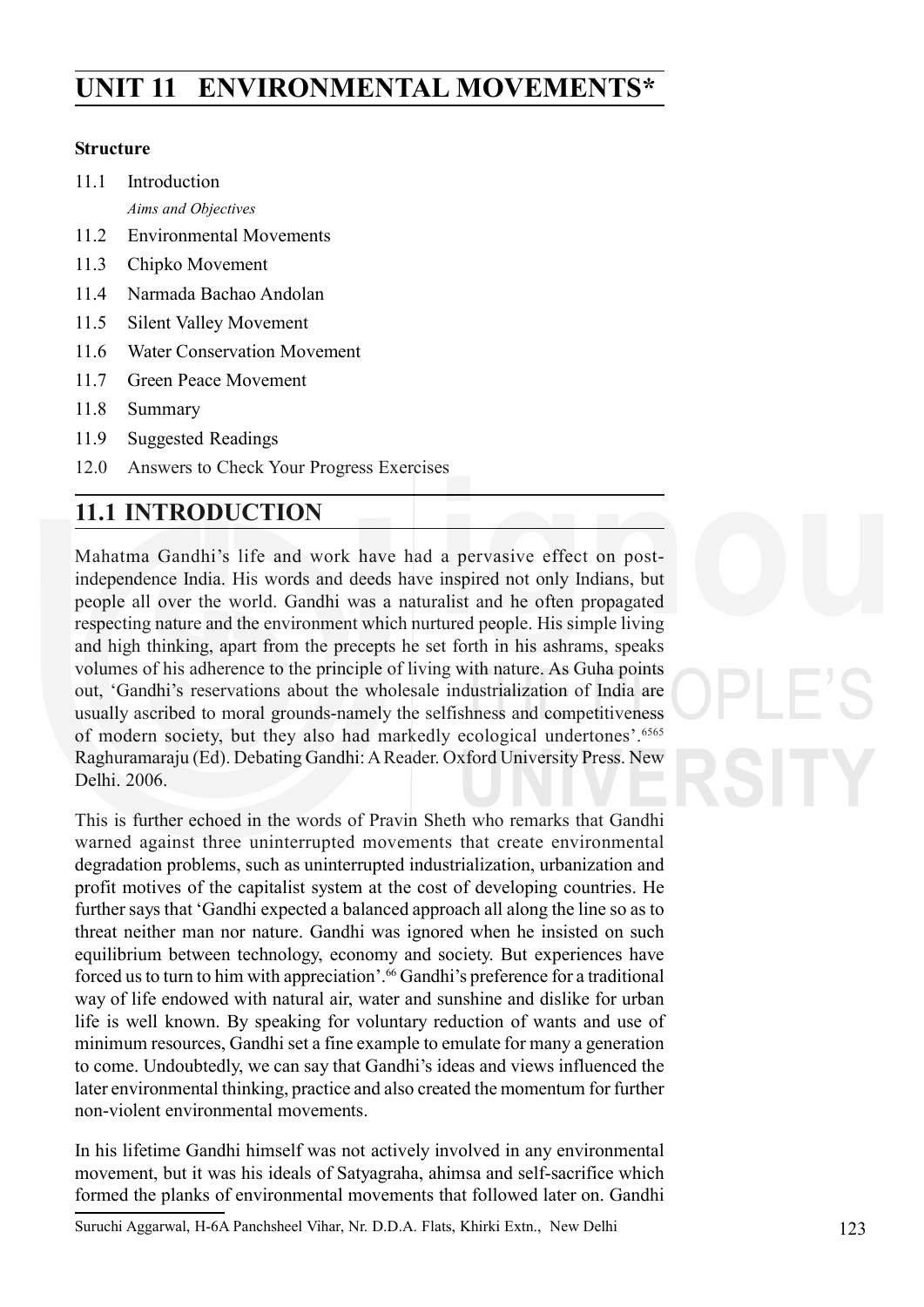**Gandhi's Legacies** foretold that unbridled development and human greed would lead to environmental degradation and this would increase human hardship.

### **Aims and Objectives**

After reading this Unit, you would be able to understand:

- Influence of Gandhi's philosophies and methods on environmental  $\bullet$ movements.
- Causes for the emergence of environmental movements and their significance.
- Major and popular environmental movements that have taken place over  $\bullet$ the years.
- Techniques and methods adopted to make the environmental movements a success.

### **Check Your Progress Exercise 1**

**Note:** i) Use the space given below for your answer.

- ii) See the end of the unit for tips for your answer.
- 1) How have Gandhi's philosophies, ideologies and methods influenced the environmental movements in the contemporary times?

..................................................................................................................... ..................................................................................................................... ..................................................................................................................... ..................................................................................................................... .....................................................................................................................

# **11.2 ENVIRONMENTAL MOVEMENTS**

Environmental movements are generally understood as those movements that are taken up against the development projects as the latter depend on vast amounts of natural resources and their injudicious use and exploitation. This brings in with it the concept of 'resource exploitation' through 'conquest over nature', which is highly mistaken as available in abundance. It overlooks the fact that nature provides only to a certain extent and that resource depletion poses major threat to human survival. Therefore the movements are often organized to protest against the exploitation of the nature thus bringing in the concept of ecological and environmental sustainability.

According to the noted environmentalist, Dr. Vandana Shiva, 'movements are major social and political processes, however, and they transcend individual actors. They are significant precisely because they involve a multiplicity of people and events which contribute to a reinforcement of social change'.67 The movements related to environmental and natural resource protection witnessed large participation from the concerned local and other communities. These have been movements of social change that have set classic examples for all times to come.

It is also appropriate to quote her words relating to the ecological movements. "Ecology movements are political movements for a non-violent world order in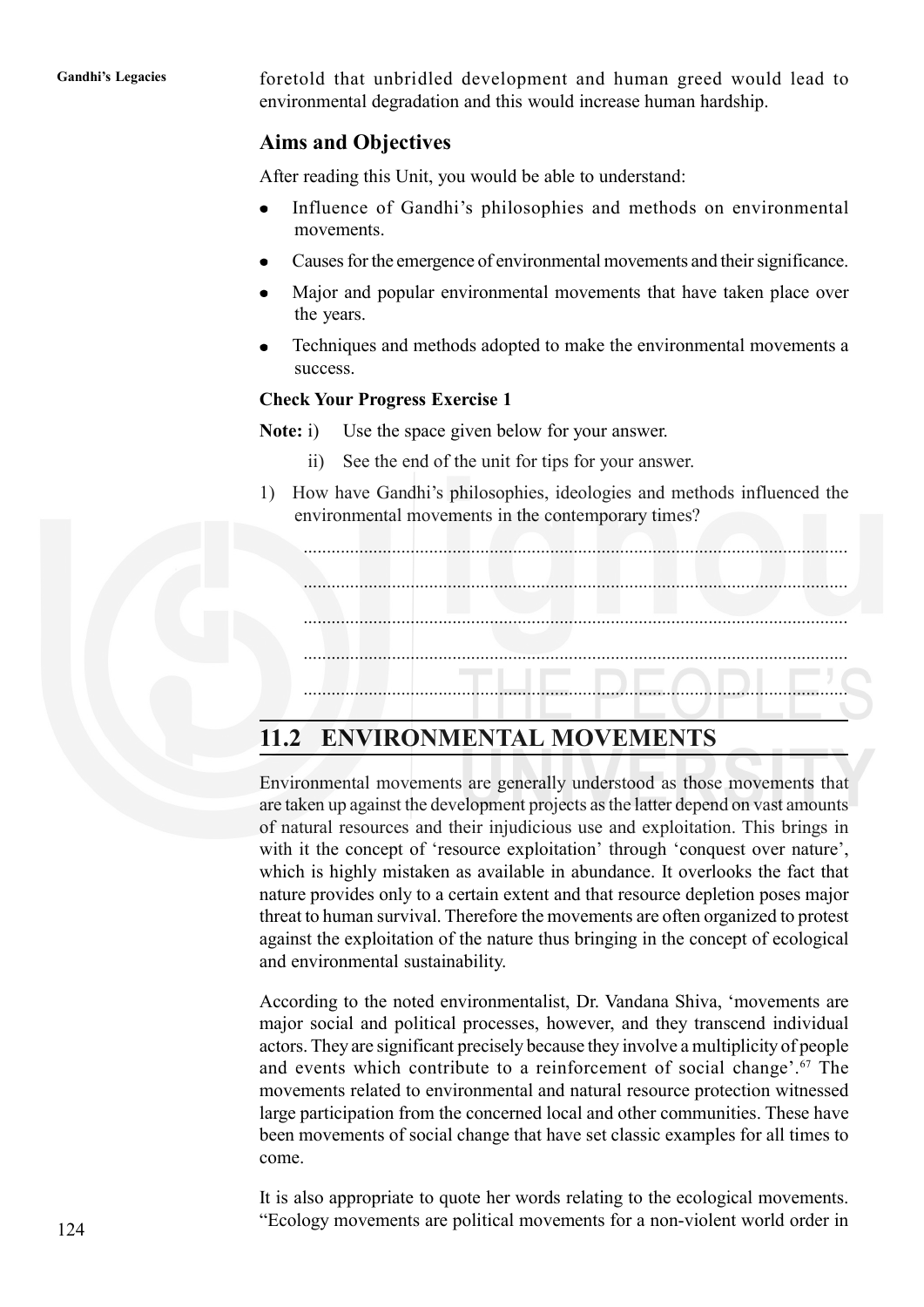which nature is conserved for conserving the options for survival. These **Environmental Movements** movements are small, but they are growing. They are local, but their success lies in non-local impact. They demand only the right to survival yet with that minimal demand is associated the right to live in a peaceful and just world. With the success of these grassroots movements is linked the global issue of survival. Unless the world is restructured ecologically at the level of world-views and life-styles, peace and justice will continue to be violated and ultimately the very survival of humanity will be threatened."<sup>68</sup>

Unlike the West, India's concern for environment and nature date back to centuries where the concern for natural resources and elements formed a part of the lifestyle of the people. Environmental movements in India have been more or less conducted at the grassroots levels and more so not by the educated elite but by simple village folk and tribals depending on the region. These have been initially characterized by protests against the big companies indiscriminately using the forest resources for commercial purposes. Later the movements focused on water issues, flora and fauna, biodiversity, and massive deforestation till the recent river pollution, the prime examples being the Ganga and Yamuna clean-up action plans.

One of the earliest known cases of forest conservation dates back to 1730, where around 300 members of the Bishnoi community in the Rajasthan State, led by a woman called Amrita Devi tried to protect the Khejri trees from felling by clinging to them and sacrificed her life in the process. The natural resource exploitation is said to have started prominently during the British rule, when the enormous forest resources were used for commercial purposes and for the railway network link. The local tribes and communities are especially involved in saving the natural resources not only for sustaining their livelihood needs but also for the nation at large. Chipko Movement is one such pioneering movement in the postindependent India and set an example that has been emulated by others.

### **Check Your Progress Exercise 2**

**Note:** i) Use the space given below for your answer.

- ii) See the end of the unit for tips for your answer.
- 1) What were the causes for the emergence of various environmental movements?

..................................................................................................................... ..................................................................................................................... ..................................................................................................................... ..................................................................................................................... .....................................................................................................................

# **11.3 CHIPKO MOVEMENT-1973**

The Chipko Movement, a non-violent, social and ecological movement originated in the Garhwal Himalayan mountain region of the present Uttarakhand state. The region is known for its fragile ecology, often prone to earthquakes, erosive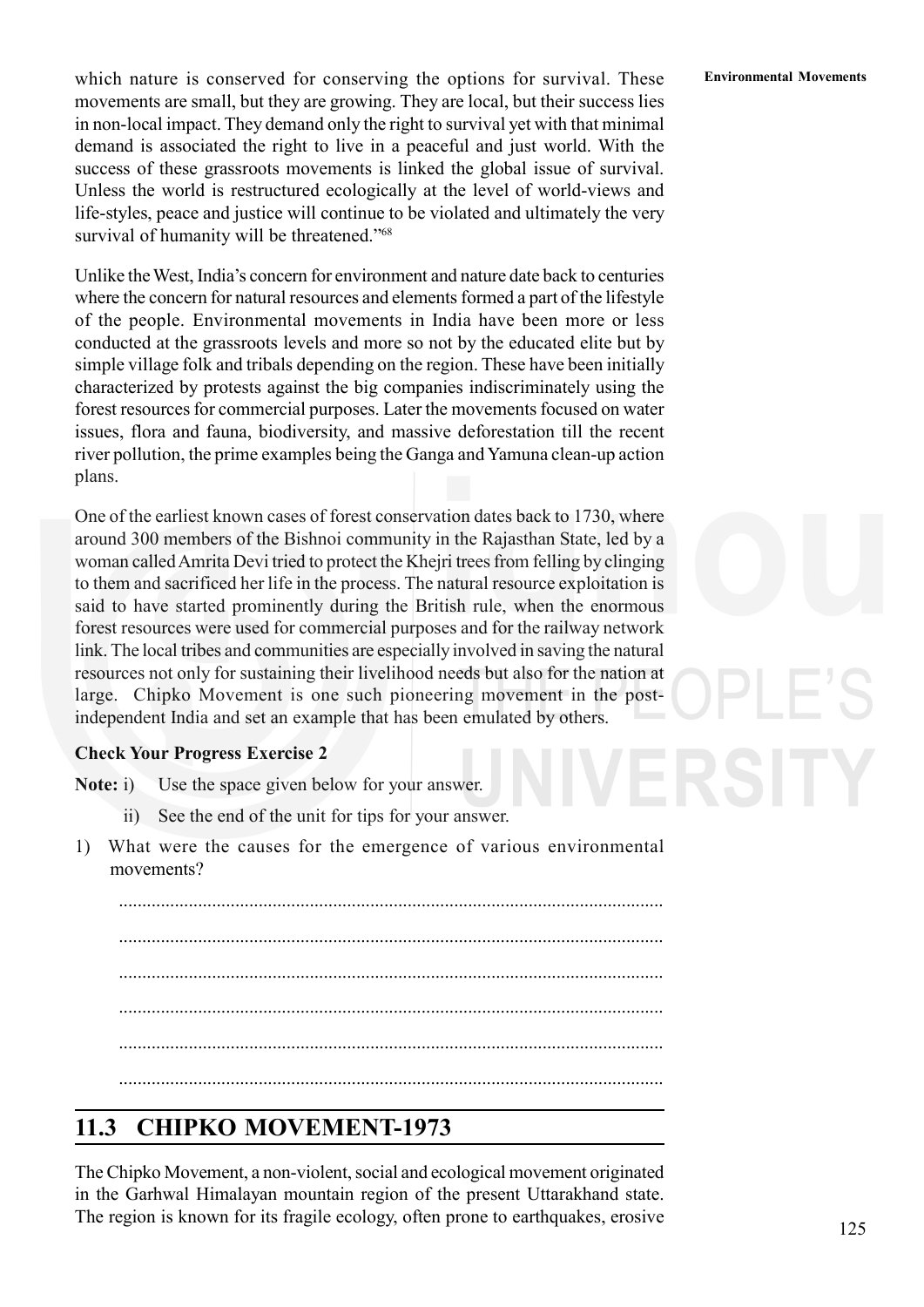Gandhi's Legacies rivers and steep valleys that are least conducive to agricultural growth. Its vast forest cover and reserves enables the local communities to pick the fodder, fuel and fibers that contribute to their daily sustenance. With no opportunities for viable income, the men folk search for income outside the region while the women are left in the villages often leaving them as the real custodians of the available resources.

> The region was also prone to massive deforestation as the commercial exploitation of forests took place on a gigantic scale in order to meet the needs of ever growing population and urban settlers. It is important to note that the first forest laws were enacted during the British rule. With more demand for wood for commercial and rail link purposes, in Tehri, Garhwal State, between 1840 and 1885, the forests were leased out to contractors for exploitation.<sup>69</sup> 'The forest laws were enacted to safeguard the vested interests of contractors. Power moved from the hands of the local people into those of government forest officials.<sup>70</sup> The encroachment by the influential contractors was highly resented by the local population, an encroachment on the resources over which they had traditional rights.

> With massive felling of trees and deforestation in the hills, and with the trees becoming few and far, the village women, who rely mainly on the forest resources for the sustenance, found it difficult to spend enormous time and energy in collecting the necessary fodder and fuel. They would, sometimes go to distance of at least five kilometers to collect the necessary supplies. With the denuding forests, there was also a danger of devastating floods and landslides submerging the houses, crops, and affecting the movement of people and throwing out of gear the irrigation facilities.

> In 1973 massive floods destroyed life and property in the region of Alaknanda valley. This was attributed to the denuding of the forests for commercial purposes and felling of trees in the region. Large scale auction and plans for felling of trees in the region was planned by the commercial contractors but had to backtrack their activities because of the active role of the women and the villagers who kept constant vigil on the former's activities. On one such occasion, sensing the absence of men from the village, the commercial contractors sent their labour to axe the trees before the villagers mobilized and started protecting the trees. Later, as the women spotted the labour with axes, who had come to cut the trees, they protested and vowed to protect the trees. Small groups of women kept constant vigilance and hugged the trees in order to prevent the felling. Led by Sundarlal Bahuguna, Gauri Devi and Gunga Devi, along with their co-workers, the movement was a much successful one. Consequently, the government imposed a ban on the commercial green felling in the region.

> This incident gave the movement a further momentum to mobilize all the villages in the region to protest against the commercial felling of trees, as it led to the fragile ecology dwindling further. The women trekked far and wide for about 75 days appealing to their counterparts in the region to join the demonstrations and vehemently protest against the commercial exploitation of the forests. The method of hugging the trees to prevent their felling was actually used for the first time by Dhoom Singh Negi in Salet forest near the village of Pipleth in Henwal.<sup>71</sup>

> The Chipko movement was not confined to Reni but spread to Tehri, Kumaon and other areas of the State like Adwani, Amarsar, Chanchnidhar, Dungari, Paintoli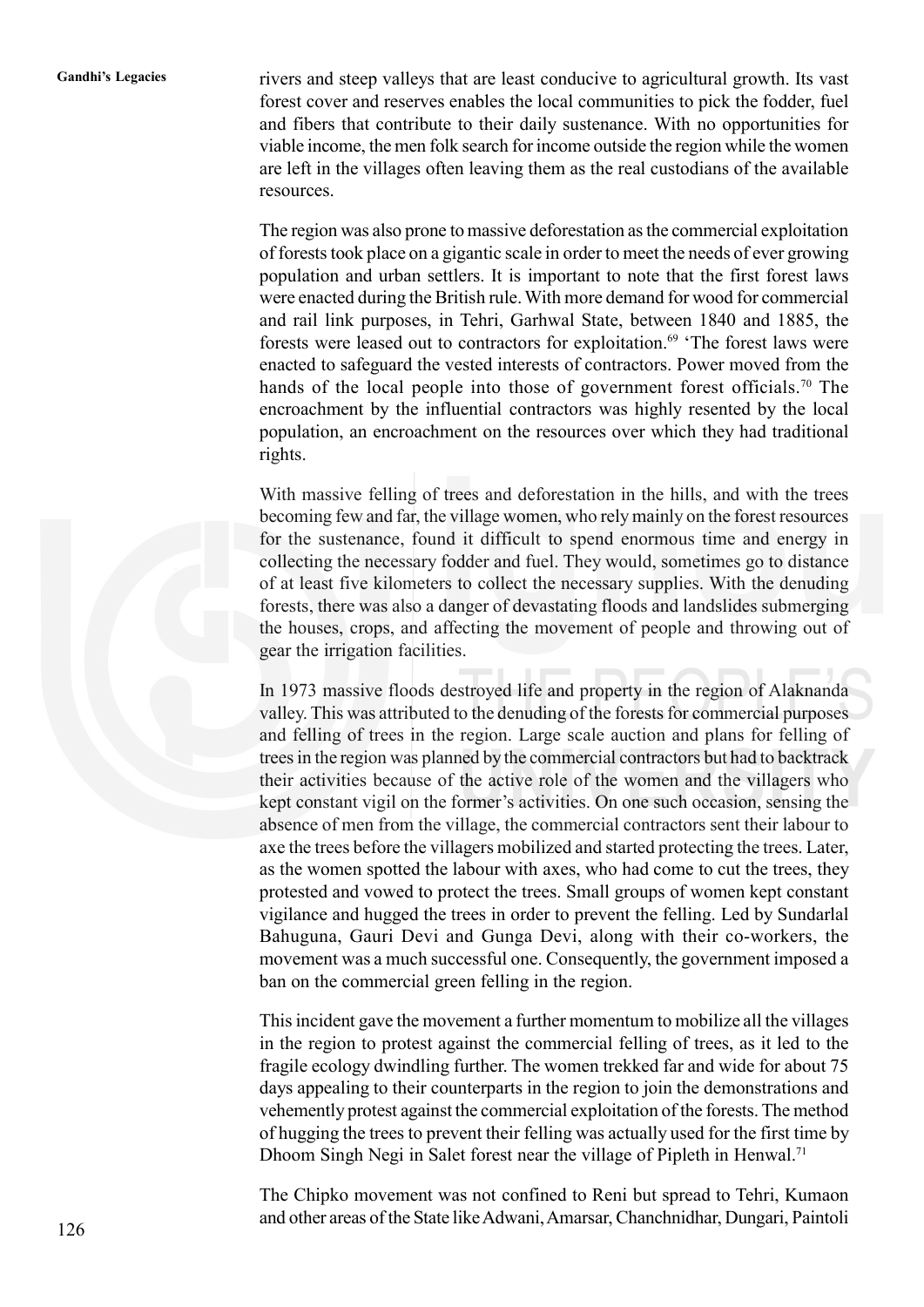and Badiyagarh. The most beneficial outcome of the movement was the **Environmental Movements** Government's order imposing a ban on the felling of trees in the region apart from the joint forest management mechanisms that followed later. Chipko thus stands out as the most significant movement in the arena of environmental protection. It further highlights the role of women as the torchbearers of similar movements everywhere.

# **11.4 NARMADA BACHAO ANDOLAN-1985**

Narmada is the largest west-flowing river in the Indian peninsula. It arises on the plateau of Amarkantak in the Shahdol district of Madhya Pradesh. It covers the states of Madhya Pradesh, Maharashtra, Gujarat and parts of Rajasthan. On its basin, the villages constitute 81 per cent and comprises mainly of tribal population consisting of Bhils, Gonds, Baigas and others whose primary occupation is agriculture. The Narmada basin is rich in its natural resources.

According to the planners of India, Narmada valley was a backward region that lacked irrigation facilities. The mineral and natural resources were unexploited, hydro-electric power was under-utilised and infrastructural facilities were dismal. The area showed characteristic features of underdevelopment like low electricity consumption, little industrial activity, slow urban growth, below average agricultural yields, lack of modern medical, educational and banking facilities were very much evident.

Though the idea of the project was conceived in 1946, the states through which the river takes its course got entangled in deciding the resource use, the area to be irrigated and sharing of water. The project commenced after the Narmada Water Disputes Tribunal (NWDT) gave its consent for the planning and work on the largest single river valley project in India. The project also promised to provide employment, to check floods, supply water for domestic and industrial use and promote tourism.

In reality, the project not only lacked meticulous planning but also careful implementation as it involved a large-scale exploitation of natural resources on the river basin, threatening to submerge the vast areas of forest and agricultural land. The region being geologically seismic zone, the earthquakes posed severe threat to the region, threatening an acute damage to the dam. Over 150,000 acres of forest land came under the submergence threat and the total area of forest under the threat of flood constituted around 350,000 hectares, amounting to around 11 per cent of the river basin's forests. The submergence also posed immense pressure on the adjoining areas and its land resources due to large scale migration of people. These people felt threatened by the fear of getting submerged.

The NWDT laid down certain directives to take care of the displaced people and the compensation that needs to be paid, in place of the land they had lost. It called for an adequate resettlement grant, and the provision of basic amenities like housing sites, primary schools for children, health dispensaries and transport facilities. The directives did not contain the provision for land acquisition for the displaced and directed the latter to acquire land with the resettlement sum provided by the government. It had also posed new challenges like unemployment and inadequate measures of alternative incomes in the new villages. The rehabilitation efforts varied from state to state with Gujarat providing better compensation and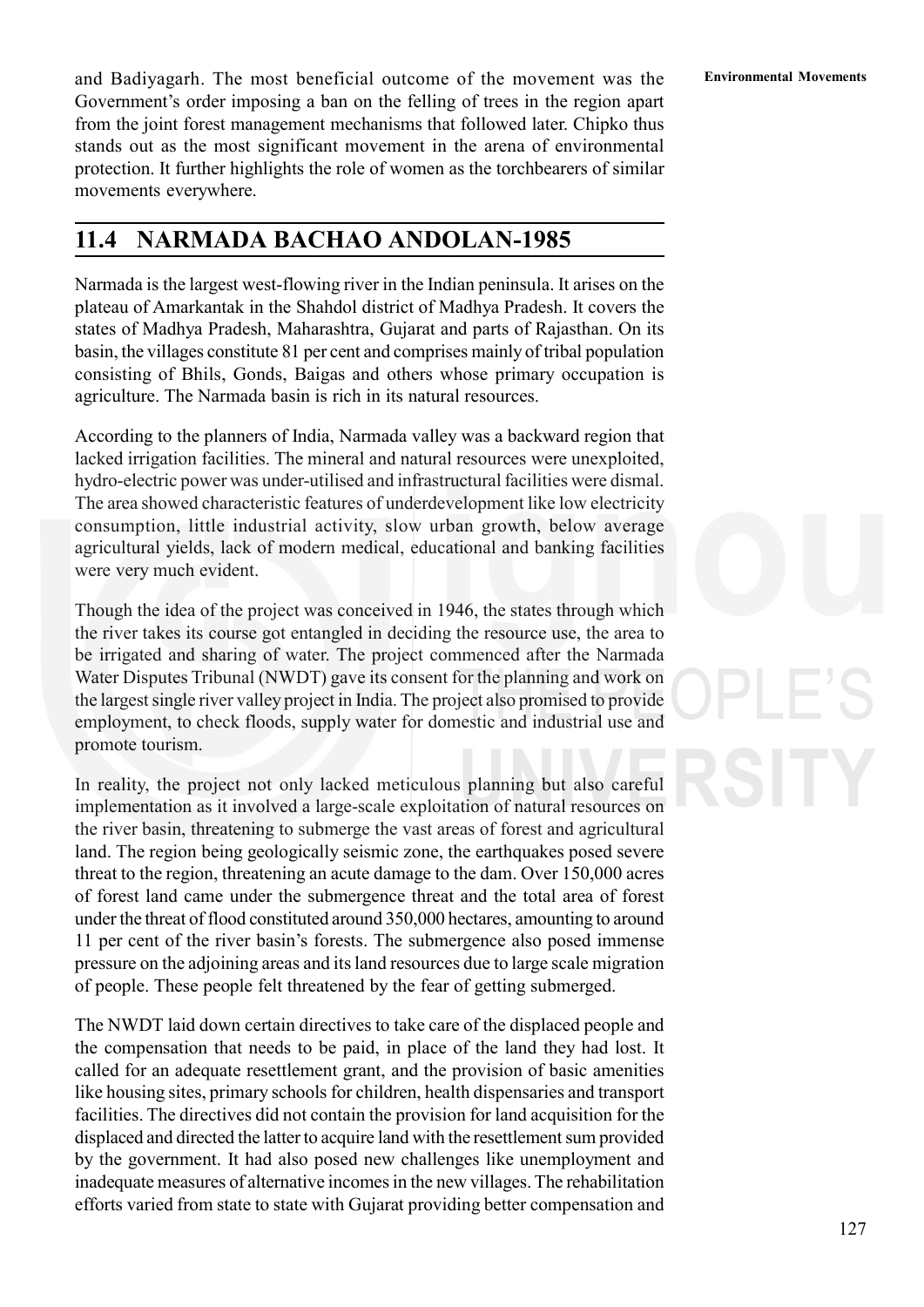**Gandhi's Legacies** resettlement facilities as compared to Madhya Pradesh and Maharashtra. With no hope for a secure economic future, the displaced launched the 'Narmada Bachao Andolan' in order to assert their rights and ensure justice. The Andolan (struggle/movement) is one of the longest struggles against a development project in the post-independent era, asserting the rights of the displaced and demanding an adequate compensation package for such communities.

> The 'Narmada Bachao Andolan' or 'Save the Narmada Movement' is essentially a movement against the pattern of development as mentioned above. It is a crusade to ensure justice of the affected people due to dam construction. The main thrust of the Andolan is to oppose the Sardar Sarovar Project, the largest dam to be built on the Narmada. The struggle started in 1985, relied on hunger strikes, solidarity marches and mass media publicity to spread awareness of the issue, making it one of the pioneering non-violent struggles undertaken to ensure justice to the people. In 1989, it became a full-fledged environmental and livelihood movement, vehemently opposing the dam construction and demanding a just resettlement policy. Medha Patkar, an inspiring leader of the movement, undertook several fasts and hunger strikes that eventually led to an independent review of the project by the World Bank, one of the sponsors of the project and eventually to its withdrawal in 1995. The activists of the movement faced stern police action and lathi charges throughout the course of the struggle. The activists who took part in the struggle hailed from Badwani, Omkareshwar, Alirajpur, Jhabua etc.

> The matter was finally taken up in the Supreme Court where NBA filed a writ petition. The court did not stop the construction of the dam but allowed it to continue with specific conditions. Though the verdict was not in favour of the NBA after a lengthy legal tussle, the NBA continued its incessant non-violent struggle; following an unwarranted police action against the activists, the Jabalpur High Court recognised the displaced people's right to protest, hunger strike and peacefully conduct their struggle. It passed orders to the state government to adequately compensate those Satyagrahis who were subjected to illegal arrest and police action. The issue of rehabilitation was discussed again recognising their right to life and livelihood. Many of the activists courted arrests, waged non-violent struggles and demanded land-based rehabilitation for the landless apart from the demand to take action against the corrupt officials involved in disbursing the funds to the re-settlers. There were also massive struggles as the Indira Sagar and Omkareshwar affected people continued their indefinite hunger strike for many days and were joined by others who started three-day relay fast in solidarity. It was evidently clear that the people have asserted their resolve to carry on the struggle, with peaceful agitations to achieve their full rights and just demands.

> But the subsequent hearing of the court and its verdict severely reprimanded the officials concerned to carry out the rehabilitation of the displaced without which the dam construction may be halted. While allowing the continuation of the dam construction, the court passed strict orders for the rehabilitation work that required an immediate attention simultaneously. NBA has been effective in its multiple strategies at the executive, legislative and judicial level, campaigning against the destruction and displacement caused by large dams and for the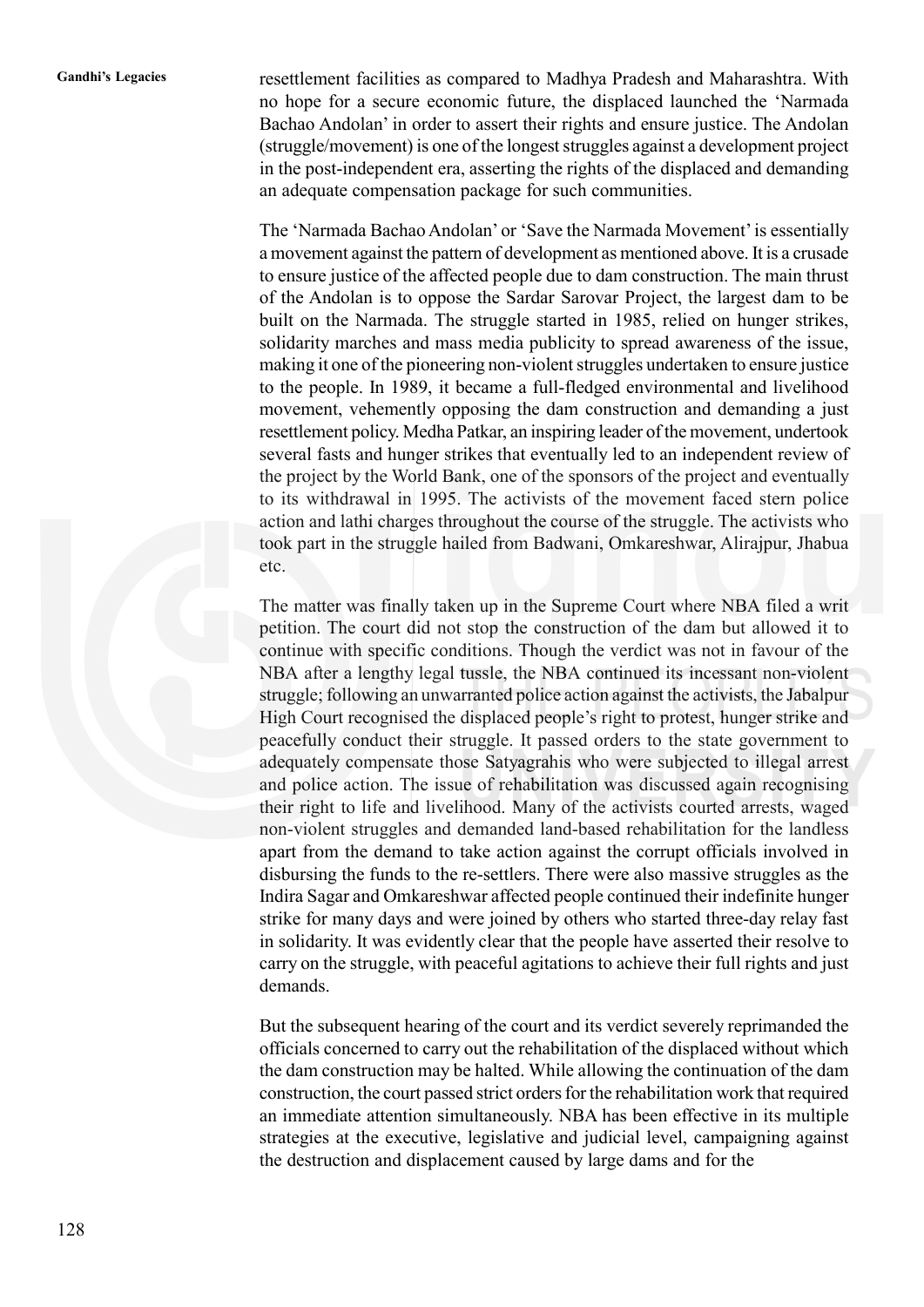# **Environmental Movements 11.5 SILENT VALLEY MOVEMENT-1986**

The Silent Valley National Park is one of the last undisturbed rain forests and tropical moist evergreen forests in India. The park is located in the Nilgiri Hills, Palakkad District in Kerala, South India. The British named the area 'Silent Valley' because of a perceived absence of noisy Cicadas. At first, the Silent Valley got world attention not because of its rich natural diversity, but the successive struggle of the native people against the proposed hydroelectric project in the valley by the Kerala State Electricity Board (KSEB). In 1928 the location on the Kunthipuzha River at Sairandhri was identified as an ideal site for electricity generation.

The Silent Valley Movement got national attention during the 1980s when the state-led development projects were dominating the scene. The dams were viewed as the 'icons' of development. Plans for a hydroelectric project that threatened the park's high diversity of wildlife stimulated an Environmentalist Social Movement in the 1970s called 'Save Silent Valley'. In 1976 the Kerala State Electricity Board announced a plan to begin dam construction and the issue was brought to the notice of the public.

The movement, in unequivocal terms, underlined the importance of protecting the environment for the generations to come. Protecting the lion tailed Macaque became the symbol of non–violent struggle to save the evergreen forests from total destruction. Many environmental groups like the Narmada Bachao Andolan (NBA), Bombay Natural History Society (BNHS) and Silent Valley Action Forum participated in the campaign. The prominent leaders were Vandana Shiva, Medha Patkar, Sundarlal Bahuguna, Baba Amte and Sunita Narain. The campaigns launched through the media, both print and electronic, generated public opinion in favour of the protection of the ecosystem of the silent valley.

The movement was first initiated by the local people and was subsequently taken over by the Kerala Sastra Sahitya Parishad (KSSP). Various scientific studies conducted by KSSP unequivocally emphasized the need for the protection of ecosystem in its pristine form for serving the interests of mankind. It was the biologist leaders of KSSP who identified the importance of protecting the valley because of its rich biodiversity.

The KSSP generated public opinion against the project. It had science groups all over the state and through newsletters and journals it had spread the message among the students and youth as also the general public. It had sent a memorandum to the Kerala government about the issues and problems involved. It had organized street plays, exhibitions, public debates, and also conducted a 'marathon march' which covered around 400 villages. The student community also rose against the proposed project and it was the first time in the history of the state where the students agitated for the protection of the environment.

As a result of the massive campaign launched by KSSP, the Central Government appointed Dr. M.S. Swaminathan, a leading plant geneticist and agricultural Scientist to enquire about the issue. In 1983, the Central Government instructed the State government to abandon the Project and on November 15, the Silent Valley forests were declared as a National Park. On September 1, 1986 Silent Valley National Park was designated as the core area of the Nilgiri Biosphere

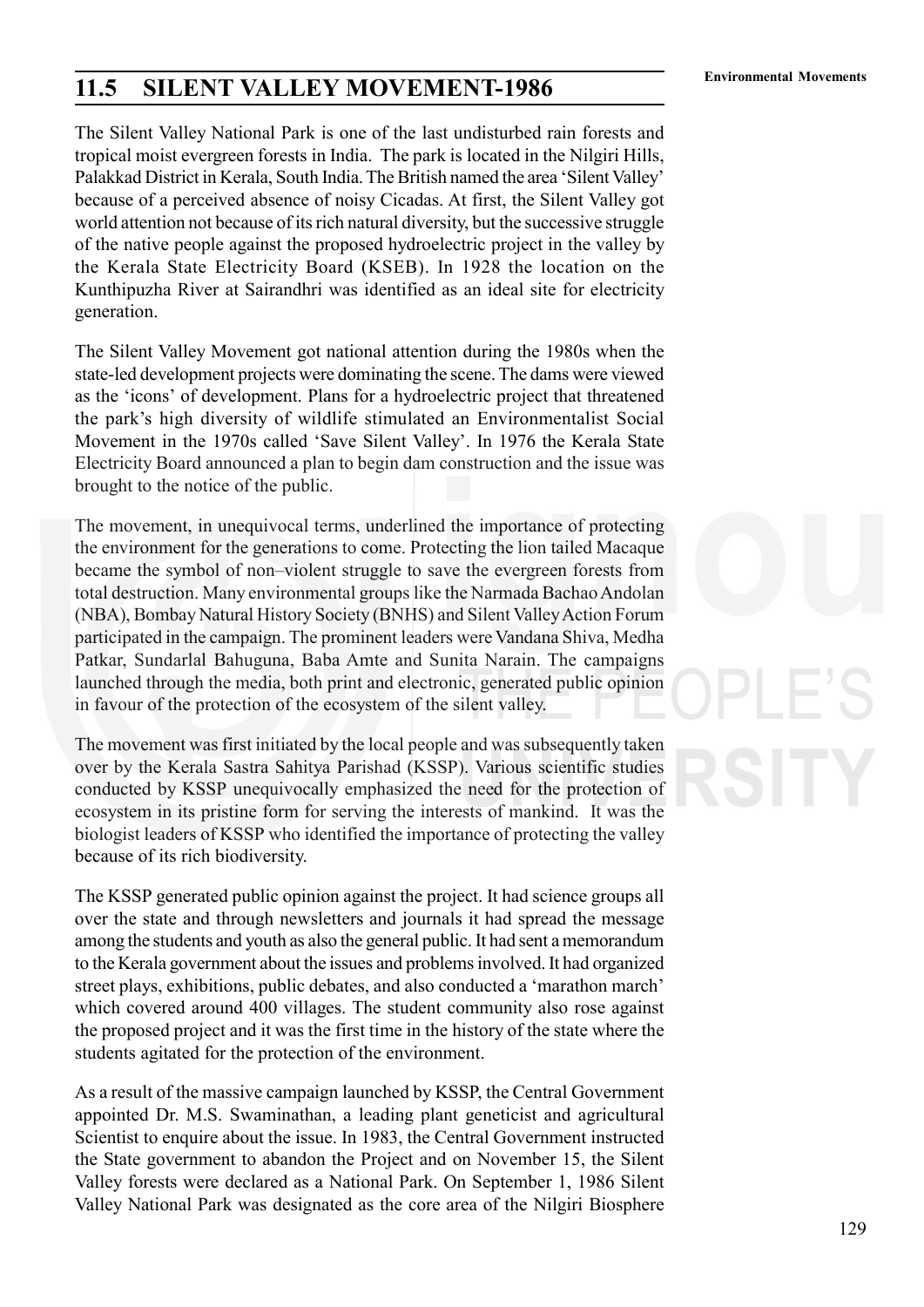Gandhi's Legacies Reserve. Since then a long-term conservation effort has been undertaken to preserve the Silent Valley ecosystem.

> The Silent valley movement was in several ways crucial to other environmental movements in India. The seminal contribution of the Silent Valley movement is that it educated people regarding the importance of environmental protection. It is further realized that effective environmental protection can be achieved only through the active participation of local people in collaboration with the Science Community with the committed involvement of the civil society.

# **11.6 WATER CONSERVATION MOVEMENT-2000**

The water conservation movement is an attempt for protecting our traditional methods of water conservation. The traditional knowledge systems were overshadowed by the big developmental projects of the state. The movements also bring forth an alternative to the existing dominant models of development. The over-exploitation of the ground water for industrial purposes causes drastic decrease in the availability of water. With globalization in progress, big water market lobbies and their attempts to commodify water have changed the symbiotic relationship between the 'nature and man'. Indeed, the poor sections in the society are the victims of this neo-colonial exploitation.

The changed role of the state from that of a provider to facilitator has very much reflected in the water policy of the state. The state has become the supporter of the MNCs. In this changed scenario, the interests of the people has been neglected and ultimately resulted in various struggles for the protection of the basic natural rights of the individuals and communities. There are movements in the civil domain for the conservation of water. There are two versions of activisms namely, a well-defined cooperation between the state and the civil society for water conservation and initiative of the civil society to protect resources without any help from the state. For example, the Madhya Pradesh government has made numerous attempts to create a cooperative relation between the state and the civil society to tackle the water crisis. In the Jal Abhishek Campaign (A People's Movement For Water Conservation), the community became the active participant of water conservation.

The movements which are not seeking support from the state are also making constructive attempts to resolve the water crisis. This is so because the people involved in the movements are not convinced about the role of the state in the society because in the present neo-liberal stage of capitalism, the state has been facilitating global finance capital and has acted as an agent of the MNCs, protecting their interests. Rajendra Singh's 'Rashtriya Jal Chetana Yatra' (National Water Awareness Campaign) can be posited in this context. However, there are attempts to preserve the ground water without any support from the government, and based purely on voluntary activism. For example, Osmanabad, a district in Southern Maharashtra had faced severe drought in three consecutive years. The groundwater has almost depleted and the irrigation projects have failed to cope up with the grim situation. The authorities decided to solve the problem with the people's involvement, without any assistance from the state. In March 2004, the Osmanabad district administration, along with the Tata Institute of Social Sciences (TISS), launched the "Pani Yatra", in order to create awareness among the local population about the importance of protecting the ground water. The 'yatra' passed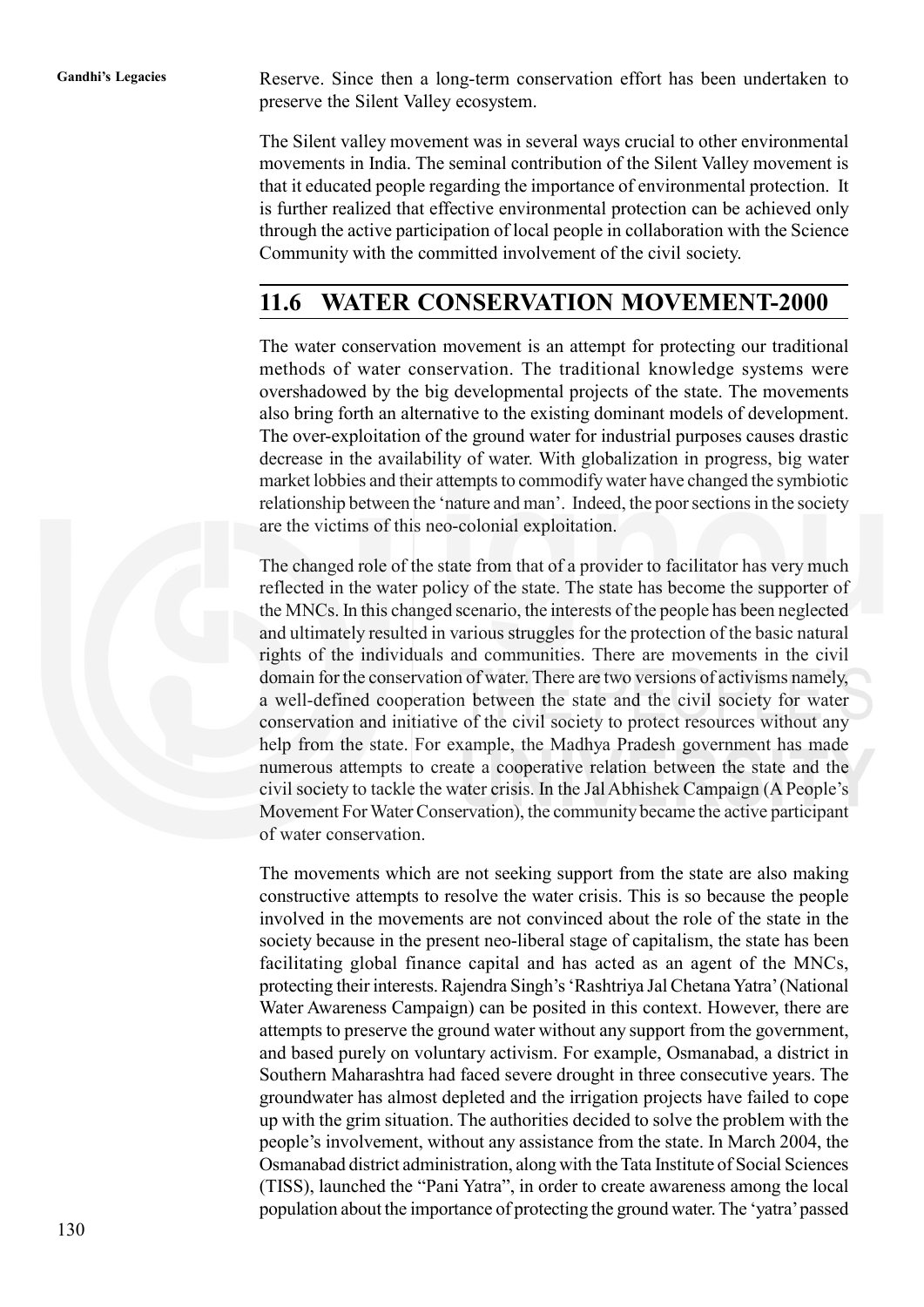**Environmental Movements** through 40 villages in the district and conveyed the message of the importance of preserving the ground water. The 'Pani Yatra' was supported by around 40 NGOs.

The 'Rashtriya Chetana Yatra' was an attempt to share the water-related concerns between different communities. It was also a campaign against the attempts to privatize water and commercialize it for the world market. A drive to privatize and commodify water is not only unethical but also destroys community rights and erodes community responsibility in water conservation and sustainable use. The 'Rashtriya Jal Chetna Yatra' was committed to rejuvenating the culture and practices of water conservation of the local people. It brings to the fore millions of local traditions (johads) and initiatives like rainwater harvesting to revive rivers, recharge aquifers and rejuvenate nature.

The two movements that we have discussed here share many commonalities. Both have emphasized the importance of ground water sources, for the sustainability of humanity and life forms on the planet earth positing the 'development' in a people-friendly and nature-friendly perspective. The movements were anti-imperialist campaigns and strongly supported the democratic means to change the society in a Gandhian way.

### **Check Your Progress Exercise 4**

**Note:** i) Use the space given below for your answer.

- ii) See the end of the unit for tips for your answer.
- 1) Write about two major types of water conservation movements.

..................................................................................................................... ..................................................................................................................... ..................................................................................................................... ..................................................................................................................... .....................................................................................................................

# **11.7 GREENPEACE MOVEMENT-1971**

Greenpeace was an international environmental organization founded in 1969, during a non-violent direct action campaign against US nuclear weapons testing in Alaska. Greenpeace probably has been the most successful of the many environmental organizations that use non-violent action. Certainly it was one of the first, and by combining a philosophical base, clear strategic design, scientific research, political and legal research and lobbying, courageous direct action, and brilliant use of media attention, it has made tremendous gains both for the organization itself and for the environment it has sought to protect. The central philosophy of that original 'Greenpeace' organization was non-violent direct action on behalf of the planet earth. It was an inspiring concept, and it created a movement.

Greenpeace remains one of the premier environmental organizations, combining the traditional, political activities and coalitions with nonviolent direct action. It is largely because of its innovative uses of nonviolent action, it has had a large influence on both the agenda of the global environmental movement and various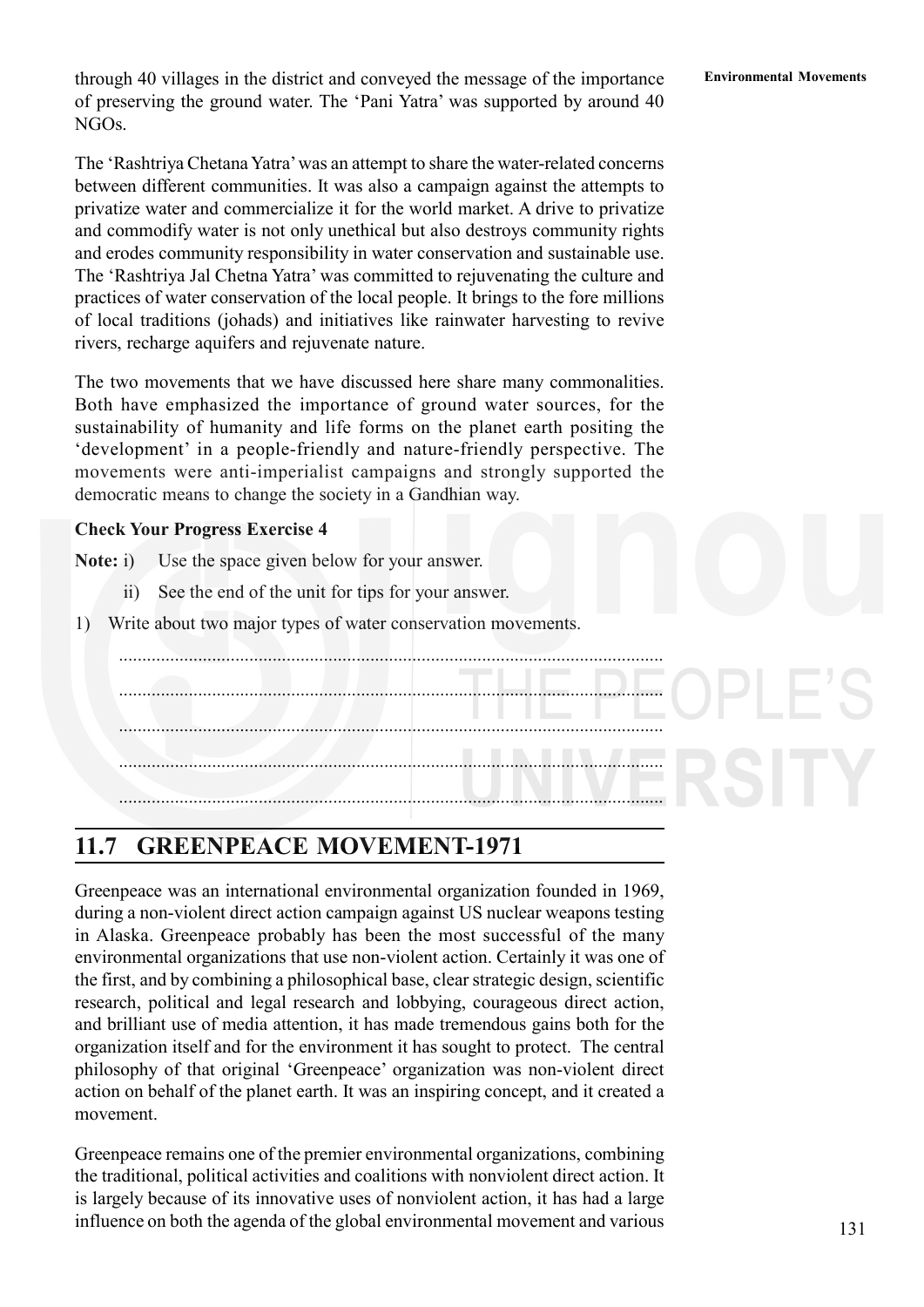**Gandhi's Legacies** national and international policies. Its activists spearhead six major campaigns to (1) stop global warming, (2) save ancient forests, (3) eliminate toxic chemical production and pollution, (4) halt the genetic engineering of food, (5) achieve a nuclear-free future, and (6) protect the world's oceans.

# **11.8 SUMMARY**

We live in a world in which science, technology and development are increasingly playing an important role in changing human destiny. However, over-exploitation of natural resources for the purpose of development has led to severe environmental hazards. In fact, the idea of development is itself controversial in the present situation as in the name of development, we are unethically exploiting natural resources. It is true that a science that does not respect nature's needs and a development which does not respect people's needs threatens human survival. The green thoughts of Gandhi give us a new vision to harmonize nature with the needs of people.

Gandhi was not an environmentalist in the modern sense. Although he did not create a green philosophy or write nature poems, he is often described as an 'apostle of applied human ecology'. It is a fact that environmental concerns were minimal in Gandhi's time; but eminent environmental writers like Ramachandra Guha consider him an early environmentalist. His views on nature can be abundantly found in his various writings. His ideas relating to Satyagraha based on truth and non-violence, simple life style, and development reveal how sustainable development is possible without doing any harm to nature and our fellow beings. His idea that 'nature has enough to satisfy every one's needs, but not to satisfy anybody's greed' became an inspiration to modern environmentalism.

Post-independence fast paced development in India led to ecological problems. Need to exploit water resources, forests and land began to harm people dependent on these resources and their very existence. The environmental movements in India began to fight against destabilization of people and loss of natural resources, but it is very clear that they have been deeply influenced by Gandhi's concept of Satyagraha and ahimsa. The 1970s saw the environmental issues coming to the international fora with the Stockholm Conference being one of the pioneering conventions on this issue. India committed itself to the protection of the natural environment according to the International norms and rules.

# **11.9 SUGGESTED READINGS**

Abbas, B. M. *The Ganges Water Dispute.* The University Press. Dhaka. 1982.

Agarwal, A. S. Narain and I Khurana. *Making Water Everybody's Business.* Centre for Science and Environment. New Delhi. 2001, p xii.

Ahmad, Q. K. 'Towards Poverty Alleviation: The Water Sector Perspectives'. Water Resource Development. Vol. 19, No. 2. 2003. pp. 263-77.

Ahmad, Q. K., A. K. Biswas, R Rangachari, and M. M. Sainju. (Eds). *Ganges-Brahmaputra-Meghna Region: A Framework for Sustainable Development.* The University Press. Dhaka. 2001.

Alagh, Y.K, G. Panagare and B. Gujja. (Eds*). Interlinking of Rivers in India: Overview and Ken Betwa Link.* Academic Foundation. New Delhi. 2006.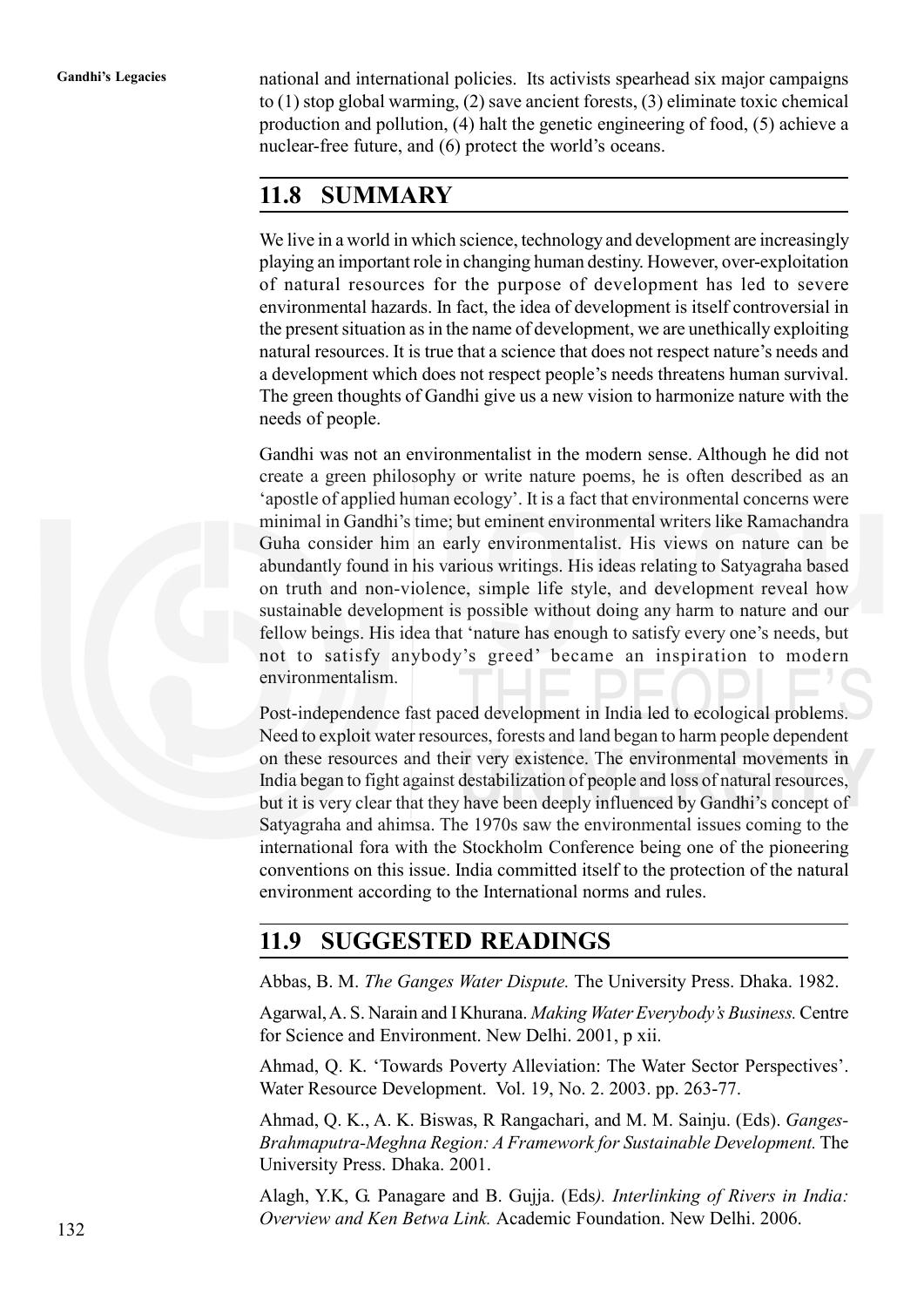Amin, Samir. *Eurocentrism.* **Environmental Movements** Aakar Books. Delhi. 2008.

Brown, Michael and John May. *The Greenpeace Story.* Dorling Kindersley. New York. 1989.

Chopra, Kanchan and Bishwanath Goldar. *Sustainable Development Framework for India: The Case of Water Resources.* Institute of Economic Growth. Delhi. 2000.

Chopra, Kanchan, C H Hanumantha Rao, and Ramprasad Sengupta. 'Water Resources, Sustainable Livelihoods and Ecosystem Services'. Papers from the Second Biennial Conference of the Indian Society for Ecological Economics. Concept Publishing Company. New Delhi. 2003.

Dale, Stephen. *Mcluhan's Children: The Greenpeace Message and the Media.* Between the Lines. Toronto. 1996.

*Entering the Twenty-first Century.* World Development Report (1999-2000). World Bank. Oxford University Press.

Goldsmith, E, and N.Hildyard. (Eds). *The Social and Environmental Effects of Large Dams.* Volumes 1&2. (Overview and Case Studies). Wadebridge Ecological Centre. Cornwall (UK). 1984.

Guha, Ramachandra. *Mahatma Gandhi and the Environmental Movement* in A.

Raghuramaraju (Ed). Debating Gandhi: A Reader. Oxford University Press. New Delhi. 2006.

Guha, Ramachandra. *The Unquiet Woods.* Oxford University Press. New Delhi. 1989.

Hunter, Robert and Rex Weyler. *To Save a Whale: The Voyages of Greenpeace.* Chronicle. San Francisco. 1978.

Hunter, Robert. *Warriors of the Rainbow: A Chronicle of the Greenpeace Movement.* Holt, Rinehart and Winston. New York. 1979.

King, M. *Death of the Rainbow Warrior.* Penguin. New York. 1978.

McTaggart, David, and Robert Hunter. *Greenpeace III: Journey into the Bomb.* Willin Collins Sons & Co. London. 1978.

Mies, Maria. and Vandana Shiva. *Ecofeminism.* New Delhi. 1993.

Narmada Bachao Andolan. *Supreme Court Verdict.* www.sabrang.com/news/ 2005/narmadaverdict.pdf.

NCIWRDP. 'Water Resources Development Plan of India-Policy and Issues'. *Government of India. Ministry of Water Resources. National Commission for Integrated Water Resources Development Plan.* New Delhi. 1999.

Parameswaran, M. P. 'Significance of Silent Valley'. *Economic and Political Weekly.* Vol. 14, No. 27. July 7, 1979. pp. 1117-1119.

Pat, A.K. 'Revisiting Silent Valley'. *Economic and Political Weekly.* August 14, 2004.

Prasad, MK, MP Parameswaran, VK. Damodaran, KNS Nair and KP Kannan. *The Silent Valley Hydroelectric Project.* Kerala Sastra Sahitya Parishat. Kozhiokode. 1979.